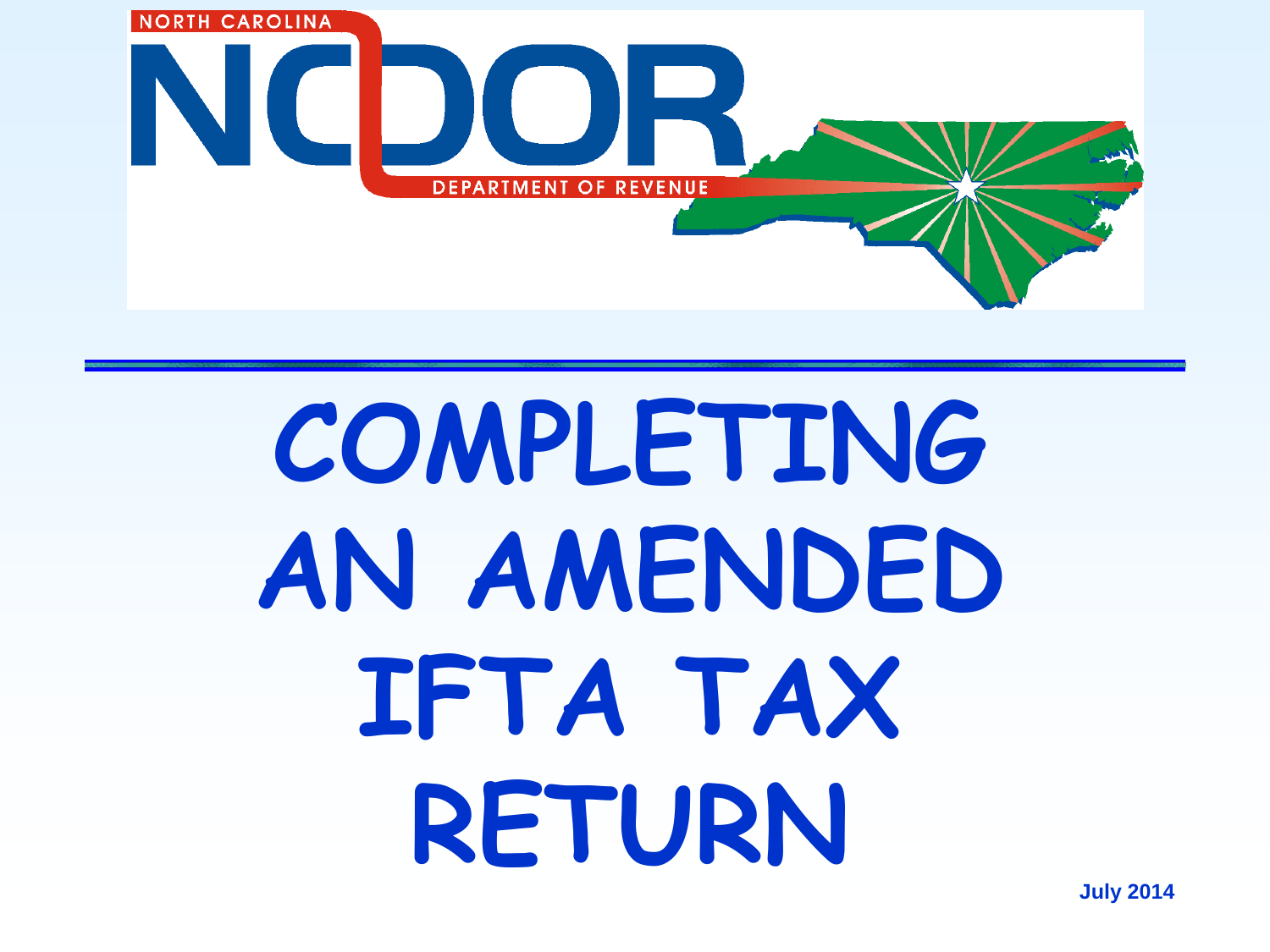

# **OVERVIEW**

- **Completing the Amended IFTA Return**
- **Rounding on the IFTA Return**
- **Surcharge Jurisdictions and Surcharge**
- **Penalties and Interest**
- **Important Reminders**
- **Taxpayer Assistance**

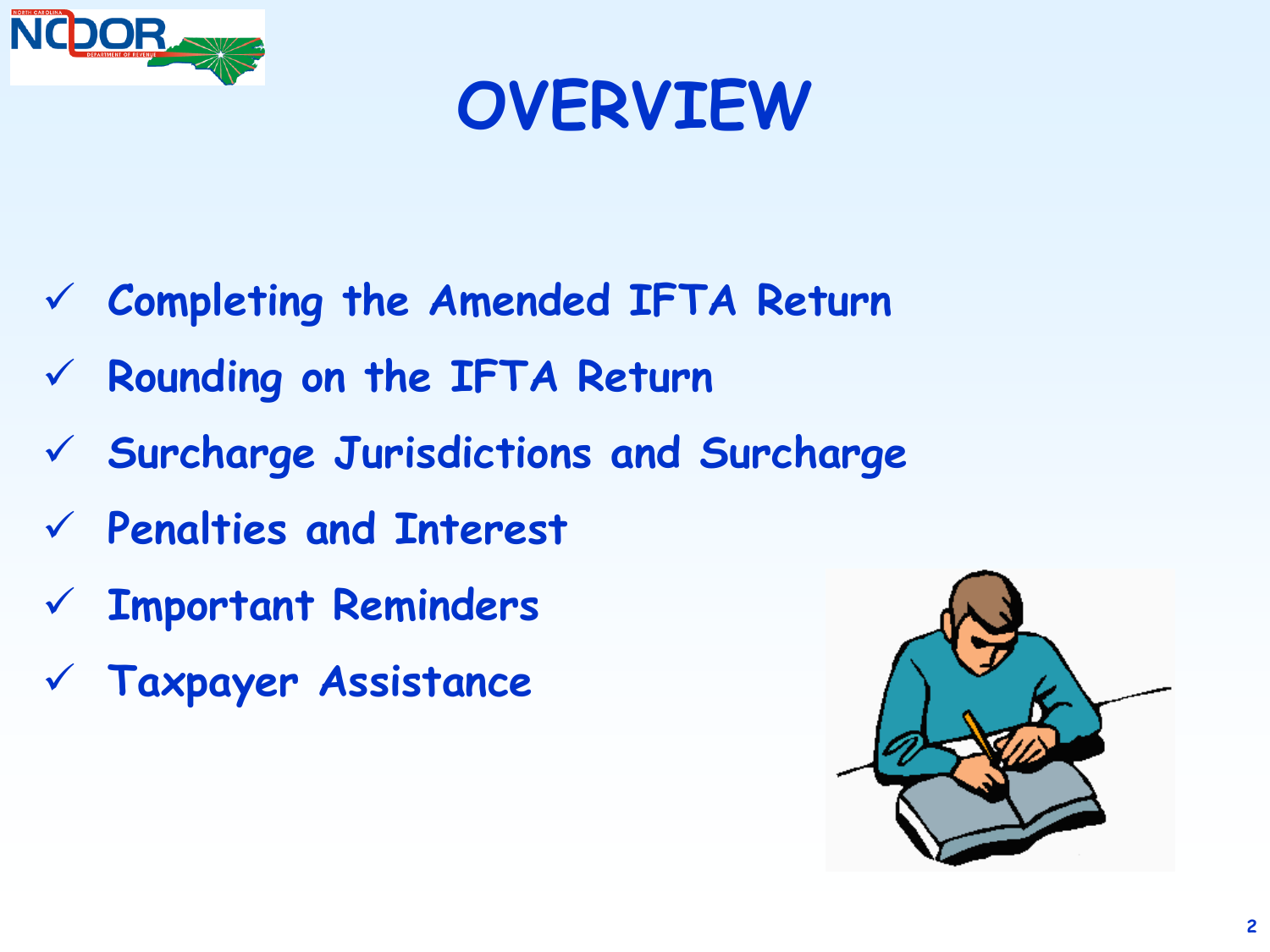

# **Information & Forms Needed Before You Start**

- **Original return for which the amended return is being filed**
- **Records of all miles traveled in each jurisdiction**
- **Fuel receipts for all jurisdictions traveled**
- **IFTA Tax Return (Gas-1276 IFTA)**
- **IFTA Return Instructions (Gas-1276 IFTA-I)**
- **Fuel Tax Rate Sheet for the appropriate quarter (Gas-1278)**

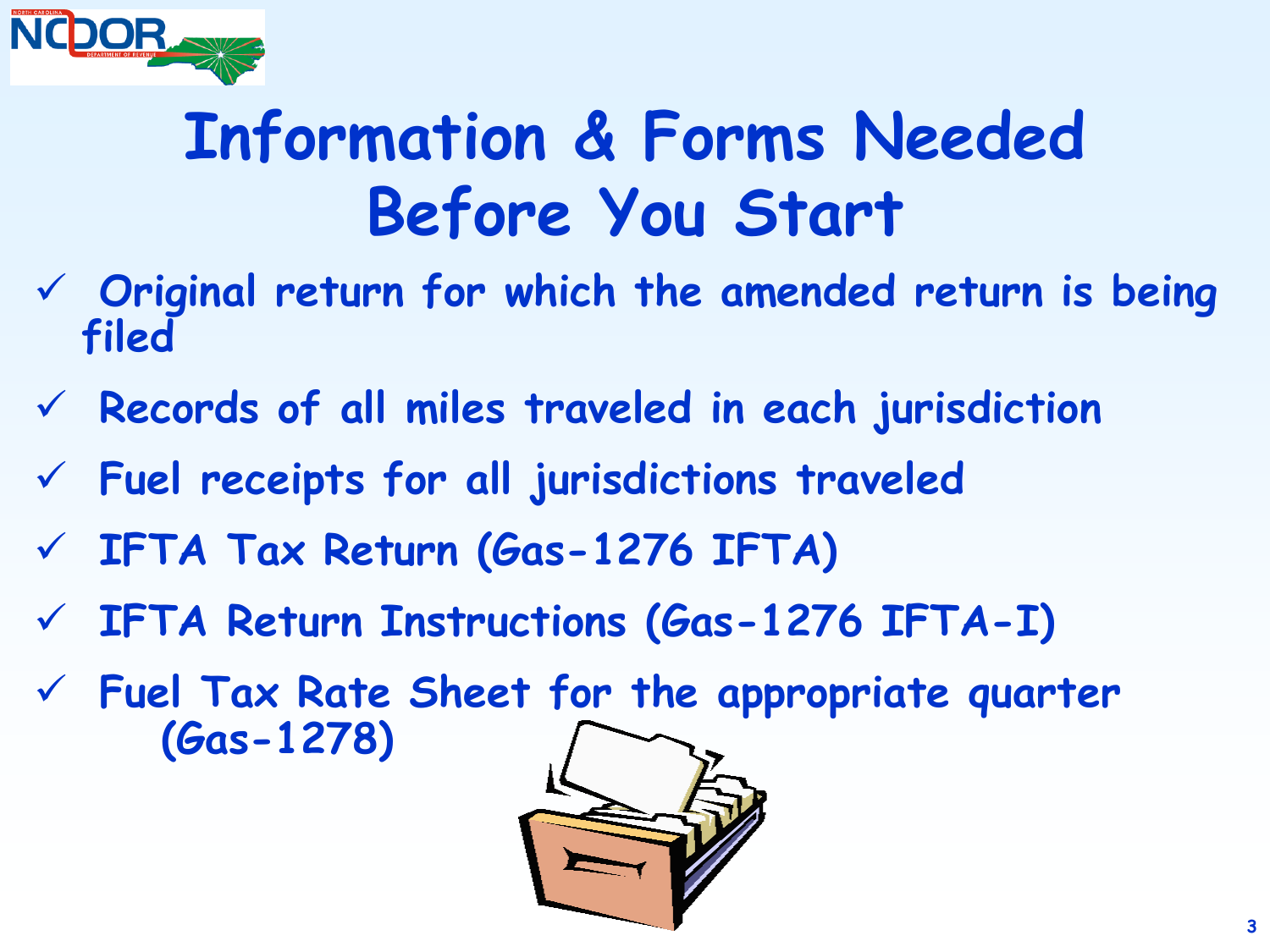# **Need Forms?**



- **Go to www.dornc.com.**
	- **Select Tax Forms, Download Forms, and then select IFTA.**
- **Gas-1276 – International Fuel Tax Agreement (IFTA) Return**
- **Gas-1276-I – Instructions for Gas-1276**
- **Gas-1278 – International Fuel Tax Agreement (IFTA) Fuel Tax Rates**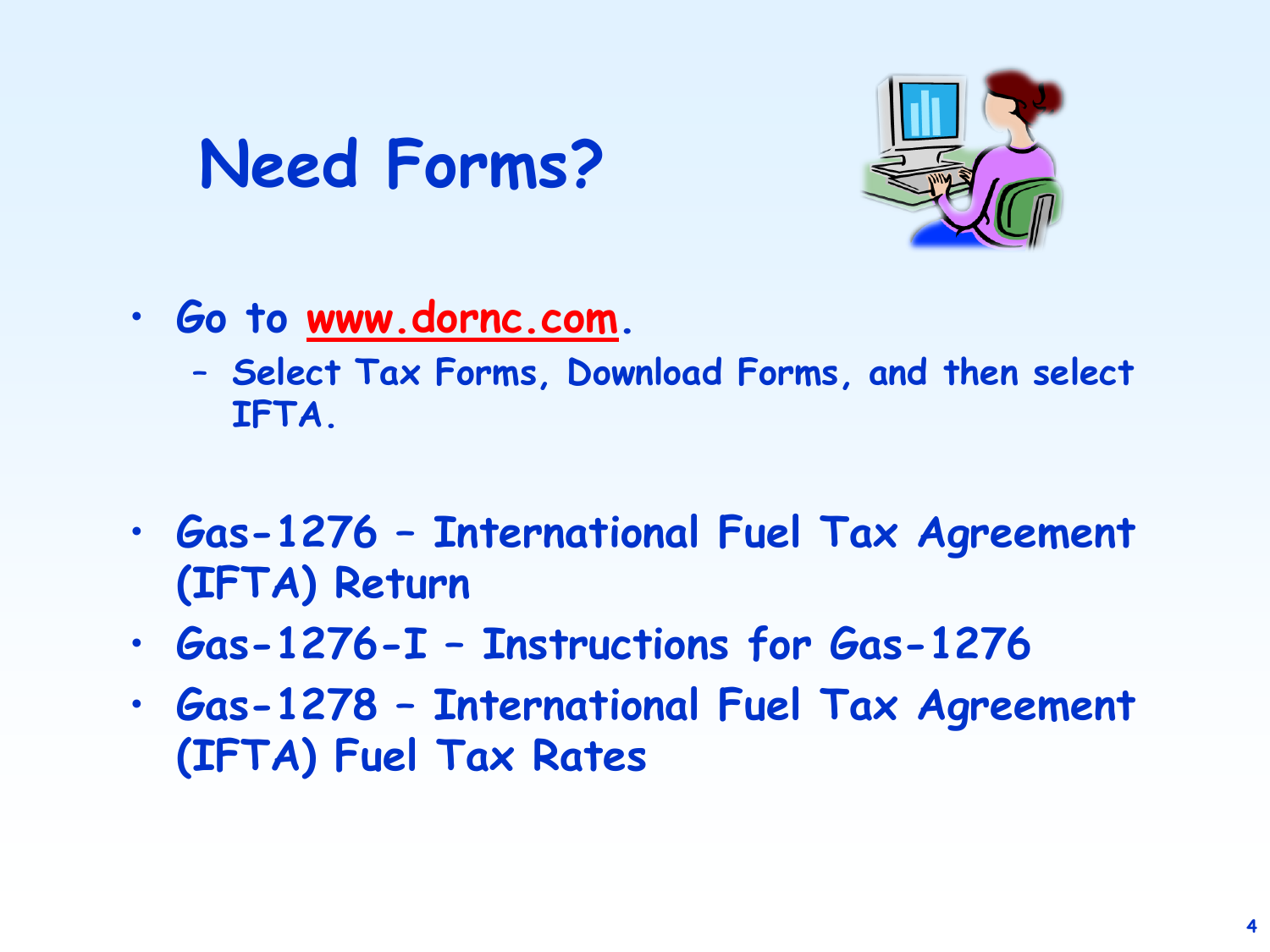

| <b>GAS-1276</b><br>IFTA.<br>Web<br>3-14                 | International Fuel Tax Agreement (IFTA) Return<br>North Carolina Department of Revenue |                                                                                                            |
|---------------------------------------------------------|----------------------------------------------------------------------------------------|------------------------------------------------------------------------------------------------------------|
|                                                         |                                                                                        | <b>FOR OFFICE USE ONLY</b>                                                                                 |
| Legal Name (First 35)                                   | <b>Legal name as shown on IFTA License</b>                                             | <b>FEIN / SSN</b>                                                                                          |
| Maling Adda                                             | <b>Mailing Address</b>                                                                 | <b>NCDOR ID / State Number</b>                                                                             |
| am                                                      | <b>State</b><br><b>Zio Occio</b><br><b>City State ZIP</b>                              |                                                                                                            |
| <b>Name of Contact Pen</b><br><b>Program New Street</b> | <b>Enter Name of Contact Person</b><br><b>Enter Telephone Number</b>                   | Fill in applicable circles:<br>No Activity Return<br>Amended Return<br>Address has changed                 |
| Email Address                                           | <b>Contract Contract Contract</b><br><b>Enter Your Email Address</b>                   | Return for quarter of<br>Jan 1 - Mar 31<br>Apr 1 - Jun 30<br>◯ Jul 1 - Seo 30<br>(Year)<br>C 0d 1 - Dec 31 |

#### **Name and Address:**

Enter all applicable information regarding your account in the space provided for Legal Name, Mailing Address (including zip code), Name of Contact Person, Phone Number, Fax Number and Email Address.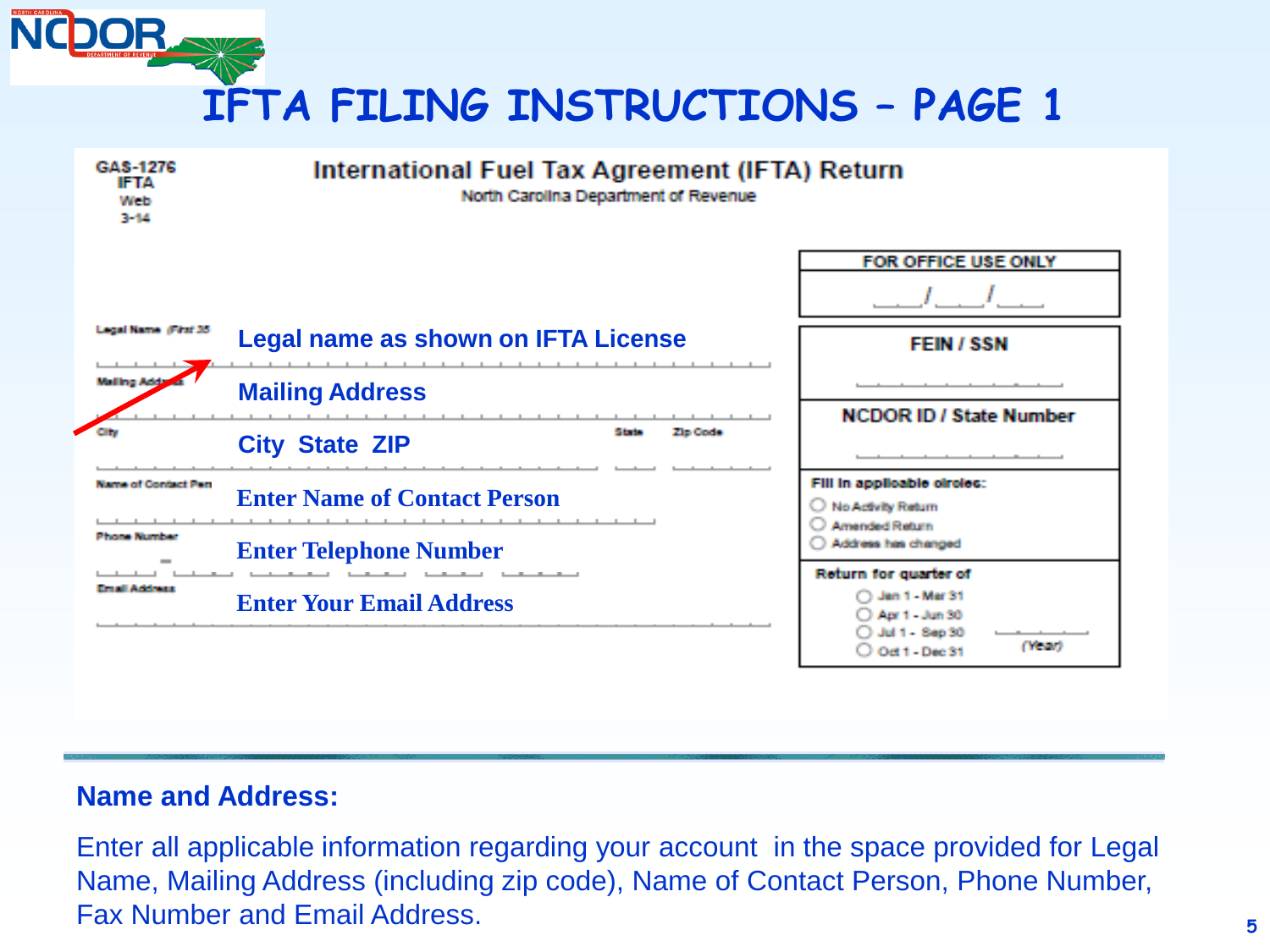

| CAS-1276<br>IF 18.<br>Web<br>3-14 | International Fuel Tax Agreement (IFTA) Return<br>North Carolina Department of Revenue |                                                                                                         |  |  |  |  |  |  |  |  |
|-----------------------------------|----------------------------------------------------------------------------------------|---------------------------------------------------------------------------------------------------------|--|--|--|--|--|--|--|--|
|                                   |                                                                                        | <b>FOR OFFICE USE ONLY</b>                                                                              |  |  |  |  |  |  |  |  |
|                                   |                                                                                        |                                                                                                         |  |  |  |  |  |  |  |  |
|                                   | <b>EXECUTE OF THE CAPTAIN FOR YOUR MILE AND ACCRESS</b>                                | <b>FEIN / SSN</b>                                                                                       |  |  |  |  |  |  |  |  |
| Mail ing Address:                 | <b>Mailing Address</b>                                                                 | <b>XXXXXXXXX</b>                                                                                        |  |  |  |  |  |  |  |  |
| City                              | <b>Zip Otale</b><br><b>State</b>                                                       | <b>NCDOR ID / State Number</b>                                                                          |  |  |  |  |  |  |  |  |
|                                   | <b>City State ZIP</b>                                                                  |                                                                                                         |  |  |  |  |  |  |  |  |
| <b>National city Count</b>        | <b>Enter Name of Contact Person</b>                                                    | Fill in applicable circles:<br>C No Activity Return                                                     |  |  |  |  |  |  |  |  |
| <b>Bureaux, Magazikasar</b>       | <b>First Number</b><br><b>Enter Telephone Number</b>                                   | C.D. Armenylavi Rhetsme<br>C) Address has changed                                                       |  |  |  |  |  |  |  |  |
| Email Address                     | <b>Enter Your Email Address</b>                                                        | Return for quarter of<br>Jan 1 - Mar 31<br>Apr 1 - Jun 30<br>Jul 1 - Sep 30<br>(Year)<br>Oct 1 - Dec 31 |  |  |  |  |  |  |  |  |

#### **FEIN / SSN:**

Enter the Federal Identification Number (FEIN) if your business is incorporated, an LLC, LLP, etc. in the space provided.

Enter your Social Security Number (SSN) if your business is a Sole Proprietorship.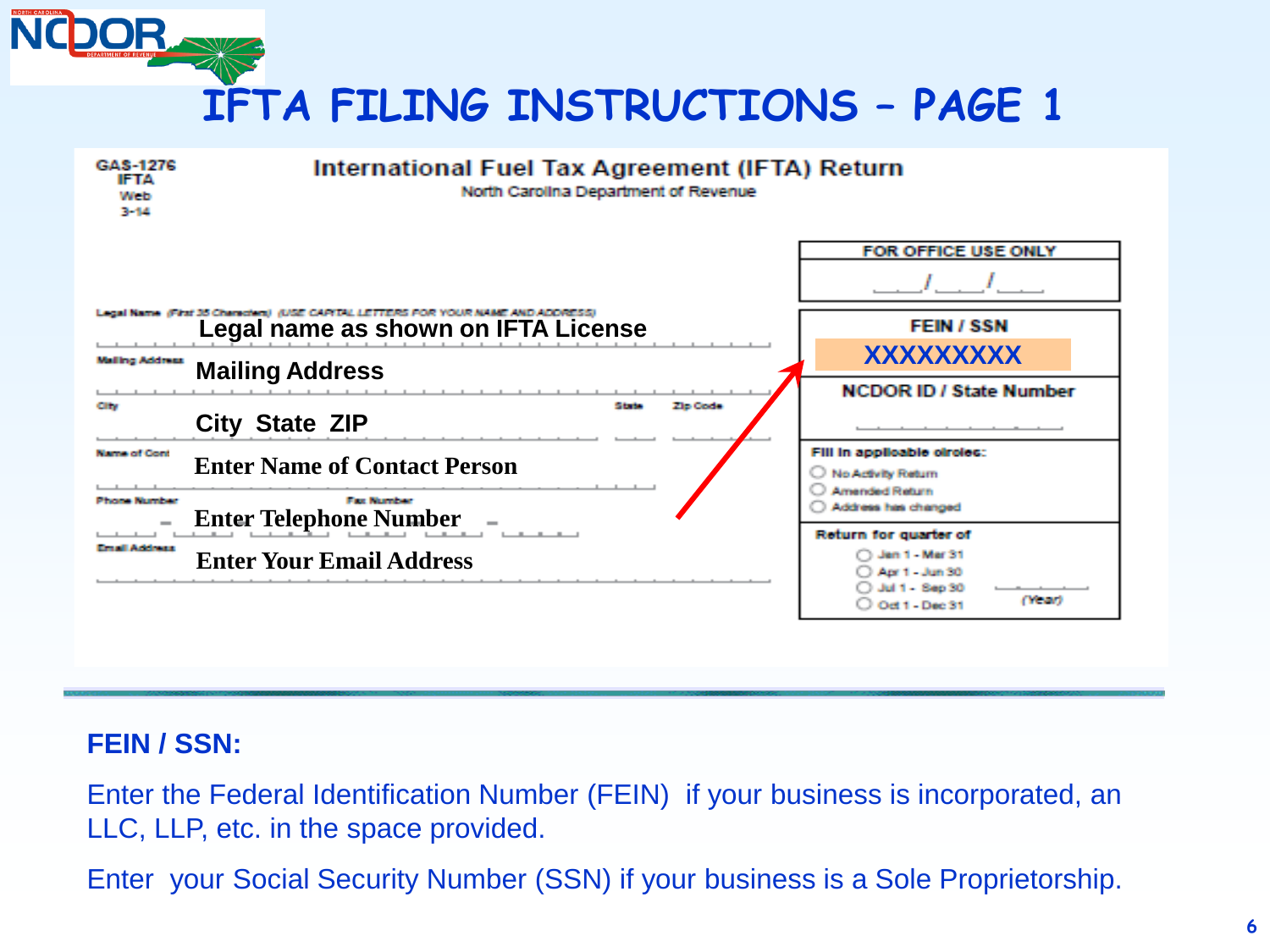



#### **Account Number:**

Enter the account number in the space provided. Your account number will be your NCDOR ID, which is assigned to you by the Excise Tax Division.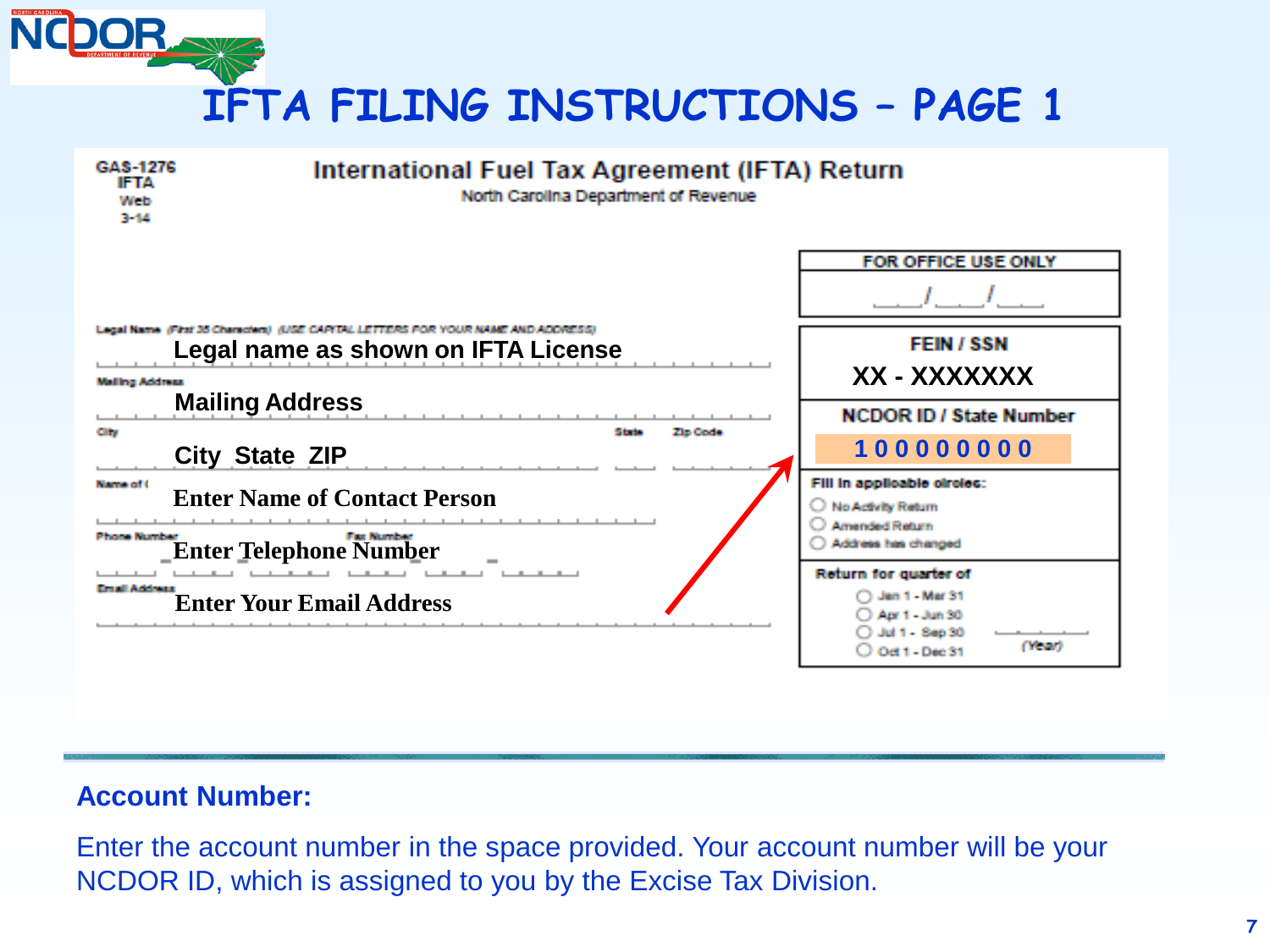

| <b>GAS-1276</b><br>IF TA<br>Web<br>344 | International Fuel Tax Agreement (IFTA) Return<br>North Carolina Department of Revenue                                                 |                                                                                         |
|----------------------------------------|----------------------------------------------------------------------------------------------------------------------------------------|-----------------------------------------------------------------------------------------|
|                                        | <b>AMENDED</b>                                                                                                                         | <b>FOR OFFICE USE ONLY</b>                                                              |
| Malling Address                        | IFINE 35 Chamerinal I IERE CAPITAL LETTERS FOR YOUR NAME AND ADDRESS.<br>Legal name as shown on IFTA License<br><b>Mailing Address</b> | <b>CCIN Lee N</b><br>XX - XXXXXXX                                                       |
| <b>City</b><br>Nasna of t              | Zijn Goods<br><b>SUSA</b><br><b>City State ZIP</b>                                                                                     | <b>NCDOR ID / State Number</b><br>100000000<br>Fill in applicable circles:              |
| <b>Mary Corp. Minimum Property</b>     | <b>Enter Name of Contact Person</b><br><b>Fire Nursian</b><br><b>Enter Telephone Number</b>                                            | No Activity Return<br>Amended Return<br>Address has changed<br>Return for quarter of    |
| <b>Court Address</b>                   | <b>Enter Your Email Address</b>                                                                                                        | Jan 1 - Mar 31<br>Apr 1 - Jun 30<br>2013<br>Jul 1 - Sep 30<br>mean<br>$Q$ od 1 - Dec 31 |

#### **Amended Return:**

If you are amending a previously filed return, fill in the applicable circle "Amended Return" and indicate the period to be amended. Also, mark the return as "**AMENDED**" at the top of the return. When filing an amended return, you must complete the return as it should have been filed initially.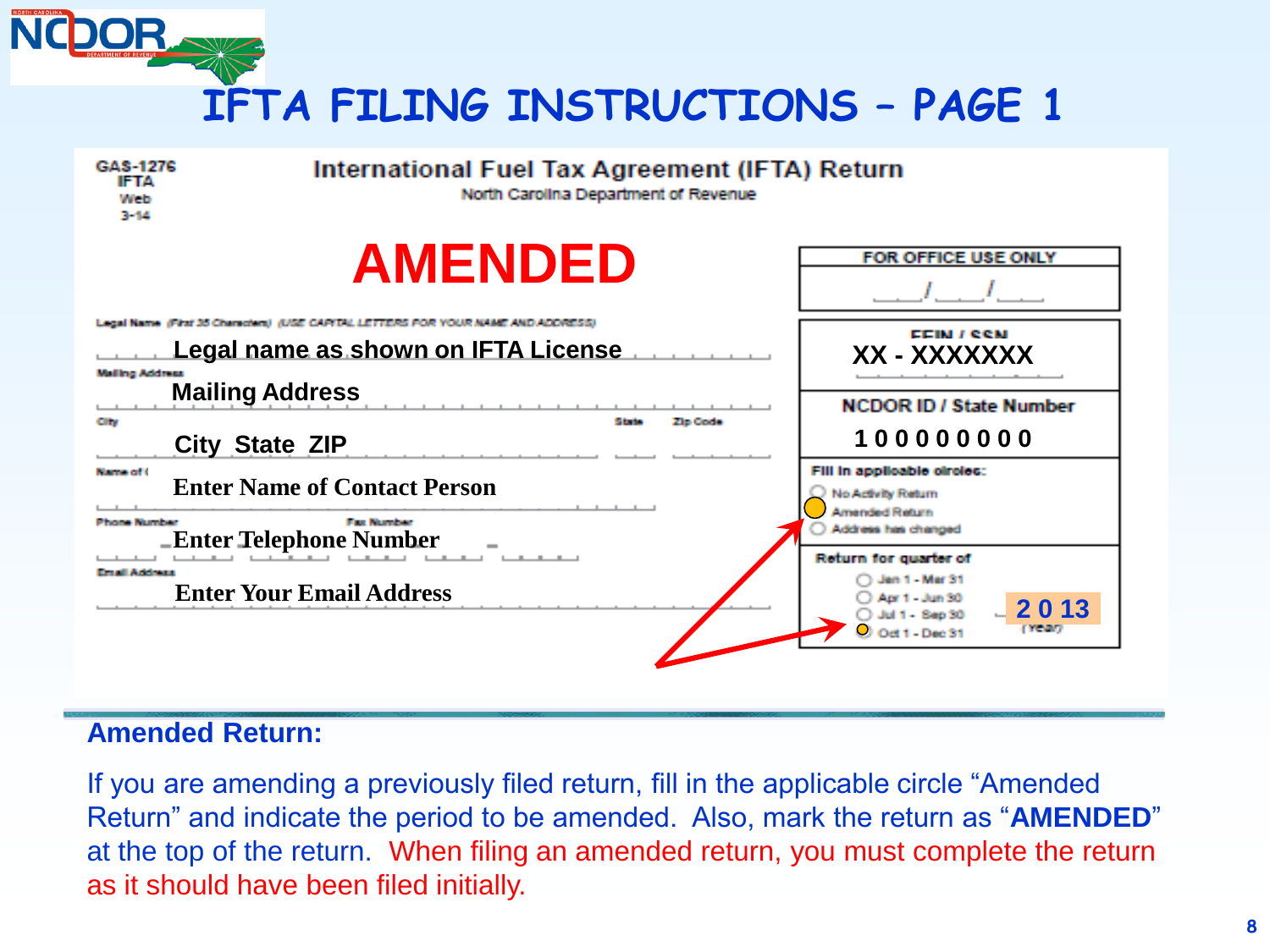| <b>Schedule A</b>         | <b>Summary of Operations</b> |                                                |                                                  |                                           |                     |                |                                                |                                                  |                                           |  |
|---------------------------|------------------------------|------------------------------------------------|--------------------------------------------------|-------------------------------------------|---------------------|----------------|------------------------------------------------|--------------------------------------------------|-------------------------------------------|--|
| <b>Product Type</b>       |                              | <b>Total Miles</b><br><b>All Jurisdictions</b> | <b>Total Gallons</b><br><b>All Jurisdictions</b> | <b>Average Miles</b><br>Per Gallon (0.00) | <b>Product Type</b> |                | <b>Total Miles</b><br><b>All Jurisdictions</b> | <b>Total Gallons</b><br><b>All Jurisdictions</b> | <b>Average Miles</b><br>Per Gallon (0.00) |  |
| <b>Diesel</b>             | <b>DI</b>                    | 3466                                           | 855                                              | 4.05                                      | <b>Ethanol</b>      | ET             |                                                |                                                  |                                           |  |
| <b>Gasoline</b>           | GA                           |                                                |                                                  |                                           | <b>Methanol</b>     | <b>MT</b>      |                                                |                                                  |                                           |  |
| Gasohol                   | GH                           |                                                |                                                  |                                           | E85                 | E <sub>8</sub> |                                                |                                                  |                                           |  |
| Propane                   | LP                           |                                                |                                                  |                                           | M85                 | M8             |                                                |                                                  |                                           |  |
| <b>Liquid Natural Gas</b> | <b>LN</b>                    |                                                |                                                  |                                           | A55                 | A <sub>5</sub> |                                                |                                                  |                                           |  |
| <b>CNG</b>                | <b>CN</b>                    |                                                |                                                  |                                           | Other               | <b>CN</b>      |                                                |                                                  |                                           |  |

#### **TOTAL MILES ALL JURISDICTIONS:**

For each applicable fuel type, enter the total miles traveled by all qualified vehicles using that fuel type.

#### **TOTAL FUEL ALL JURISDICTIONS:**

For each applicable fuel type, enter the total gallons of fuel consumed in all jurisdictions.

You must enter the "corrected" total miles and total gallons on the Amended Return.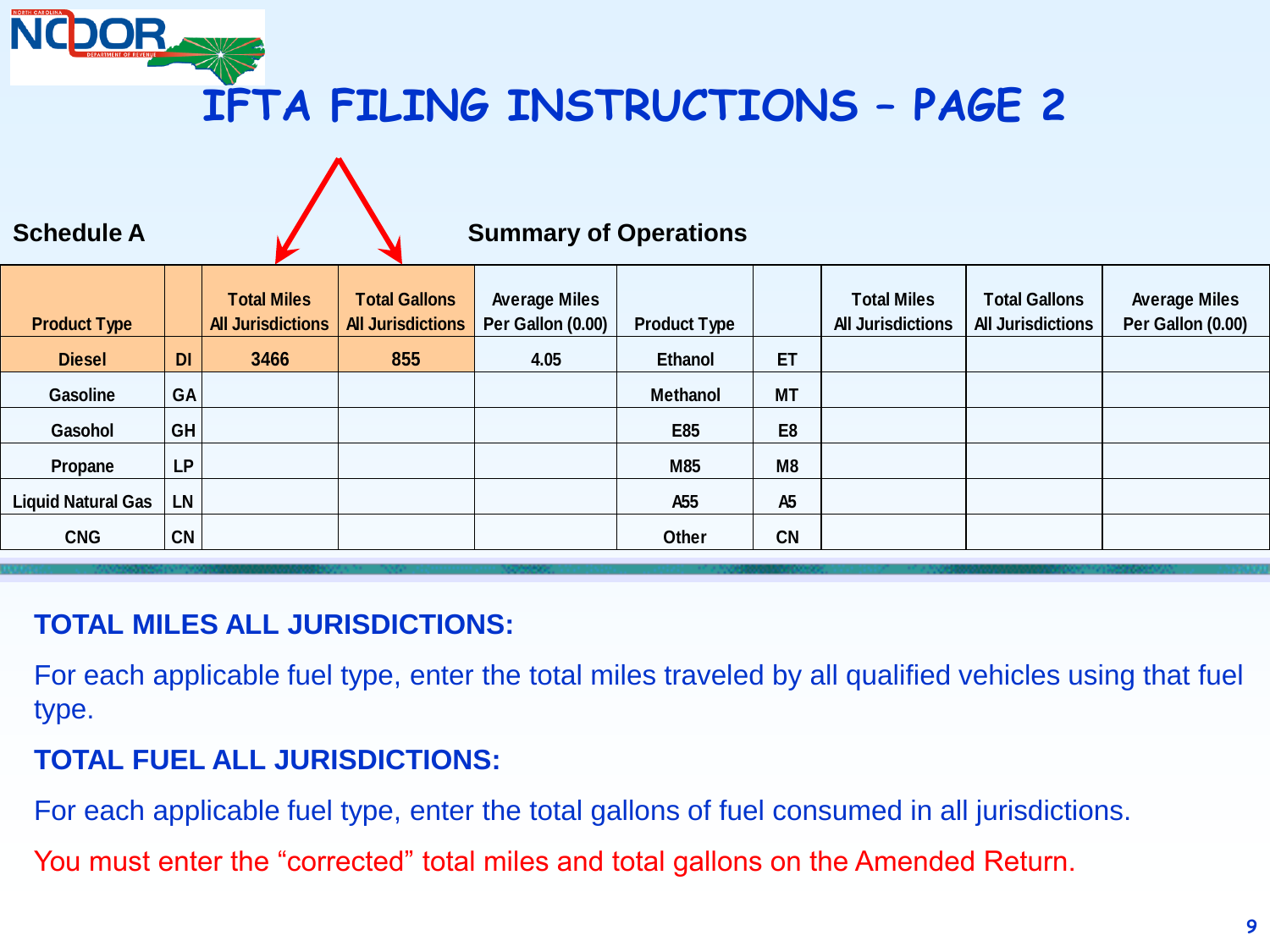#### **Schedule A**

**Summary of Operations**

| <b>Schedule A</b>         |           |                                                |                                                  | <b>Summary of Operations</b>              |                     |                |                                                |                                                  |                                           |
|---------------------------|-----------|------------------------------------------------|--------------------------------------------------|-------------------------------------------|---------------------|----------------|------------------------------------------------|--------------------------------------------------|-------------------------------------------|
| <b>Product Type</b>       |           | <b>Total Miles</b><br><b>All Jurisdictions</b> | <b>Total Gallons</b><br><b>All Jurisdictions</b> | <b>Average Miles</b><br>Per Gallon (0.00) | <b>Product Type</b> |                | <b>Total Miles</b><br><b>All Jurisdictions</b> | <b>Total Gallons</b><br><b>All Jurisdictions</b> | <b>Average Miles</b><br>Per Gallon (0.00) |
| <b>Diesel</b>             | <b>DI</b> | 3466                                           | 855                                              | 4.05                                      | <b>Ethanol</b>      | ET             |                                                |                                                  |                                           |
| <b>Gasoline</b>           | <b>GA</b> |                                                |                                                  |                                           | <b>Methanol</b>     | <b>MT</b>      |                                                |                                                  |                                           |
| Gasohol                   | <b>GH</b> |                                                |                                                  |                                           | E85                 | E <sub>8</sub> |                                                |                                                  |                                           |
| Propane                   | <b>LP</b> |                                                |                                                  |                                           | M85                 | M8             |                                                |                                                  |                                           |
| <b>Liquid Natural Gas</b> | <b>LN</b> |                                                |                                                  |                                           | A55                 | A <sub>5</sub> |                                                |                                                  |                                           |
| <b>CNG</b>                | <b>CN</b> |                                                |                                                  |                                           | Other               | <b>CN</b>      |                                                |                                                  |                                           |
|                           |           |                                                |                                                  |                                           |                     |                |                                                |                                                  |                                           |

#### **AVERAGE MILES PER GALLON CALCULATION:**

Divide the total miles for each fuel type by the total gallons of fuel consumed for that fuel type. Enter the average miles per gallon. **Round the MPG to 2 decimal places. Example: 4.05** (TOTAL MILES / TOTAL GALLONS = MPG)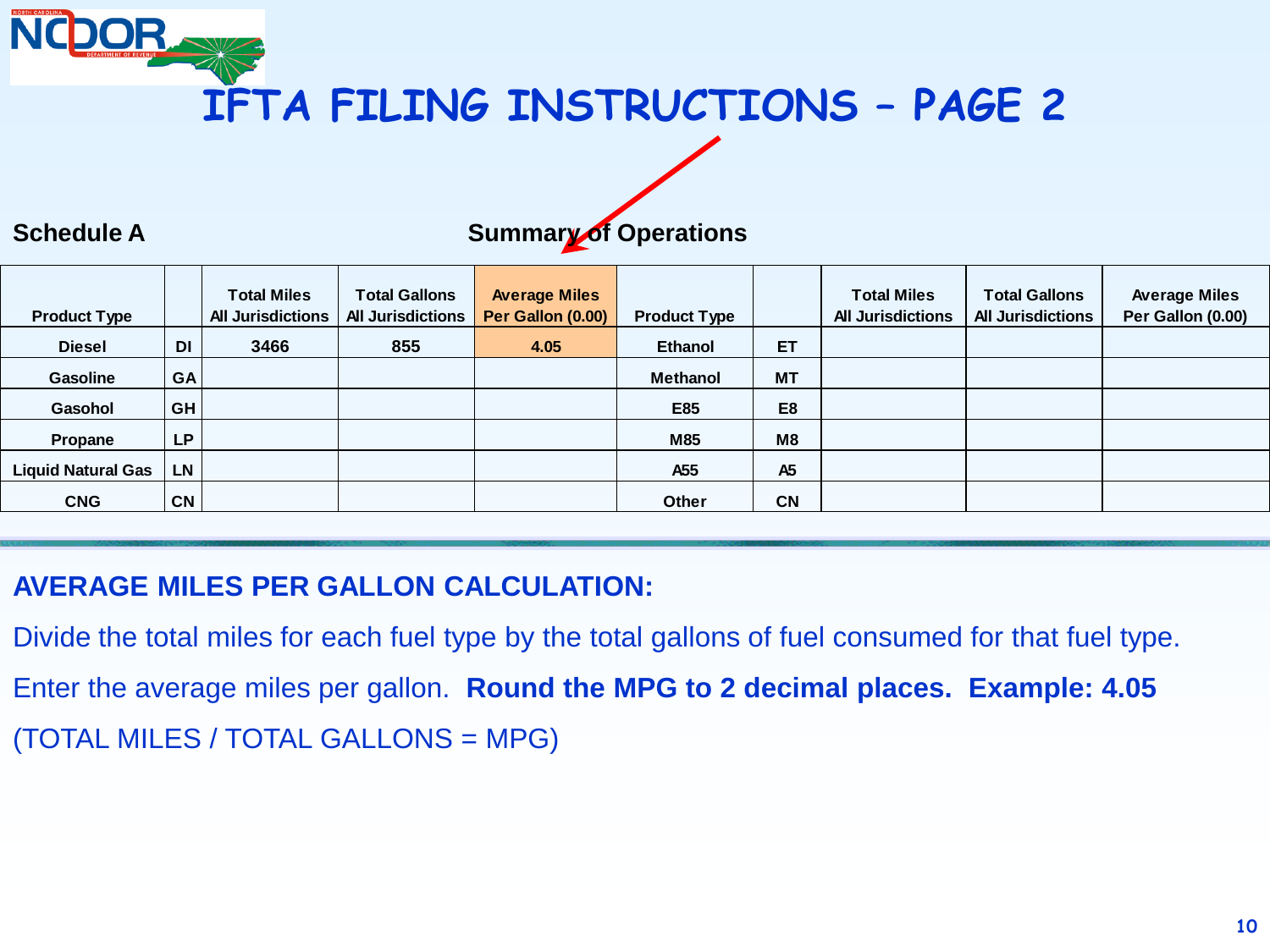| <b>Schedule B</b> |                        |                                       |                                         |                                                                         | <b>Summary of Operations</b>                                                                 |                                                                |                 |                                                                       |                                              |                                                                                  |
|-------------------|------------------------|---------------------------------------|-----------------------------------------|-------------------------------------------------------------------------|----------------------------------------------------------------------------------------------|----------------------------------------------------------------|-----------------|-----------------------------------------------------------------------|----------------------------------------------|----------------------------------------------------------------------------------|
|                   | (2)                    | (3)                                   | (4)                                     | (5)                                                                     | (6)                                                                                          | (7)                                                            | (8)             | (9)                                                                   | (10)                                         | (11)                                                                             |
| Jurisdiction      | Product<br><b>Type</b> | Total<br>Jurisdiction<br><b>Miles</b> | Taxable<br>Jurisdiction<br><b>Miles</b> | Taxable<br>Gallons<br>(col 4 divided<br>by calculated<br>MPG in Sch. A) | <b>Taxpaid Gallons</b><br><b>Service Stations</b><br>Purchases<br>and/or Bulk<br>Withdrawals | Net Taxable or<br>(Credit) Gallons<br>(col. 5 minus col.<br>6) | <b>Tax Rate</b> | Tax or (Credit)<br>$\left(\text{col } 7 \times \text{col. } 8\right)$ | Interest<br>Due<br>(see<br>Instructio<br>ns) | Total Tax or<br>(Credit) Due<br>$\left(\text{col } 9 + \text{col}\right)$<br>10) |
| FL.               |                        |                                       |                                         |                                                                         |                                                                                              |                                                                |                 |                                                                       |                                              |                                                                                  |
| <b>GA</b>         |                        |                                       |                                         |                                                                         |                                                                                              |                                                                |                 |                                                                       |                                              |                                                                                  |
| NC                |                        |                                       |                                         |                                                                         |                                                                                              |                                                                |                 |                                                                       |                                              |                                                                                  |
| <b>SC</b>         |                        |                                       |                                         |                                                                         |                                                                                              |                                                                |                 |                                                                       |                                              |                                                                                  |
| <b>TN</b>         |                        |                                       |                                         |                                                                         |                                                                                              |                                                                |                 |                                                                       |                                              |                                                                                  |
| <b>VA</b>         |                        |                                       |                                         |                                                                         |                                                                                              |                                                                |                 |                                                                       |                                              |                                                                                  |
| VA SC             |                        |                                       |                                         |                                                                         |                                                                                              |                                                                |                 |                                                                       |                                              |                                                                                  |
|                   |                        |                                       |                                         |                                                                         |                                                                                              |                                                                |                 |                                                                       |                                              |                                                                                  |
|                   |                        |                                       |                                         |                                                                         |                                                                                              |                                                                |                 |                                                                       |                                              |                                                                                  |
| SubTotals Page 2  |                        |                                       |                                         |                                                                         |                                                                                              |                                                                |                 |                                                                       |                                              |                                                                                  |

#### **IFTA MEMBER "JURISDICTION":**

NCDOR,

List all member jurisdictions, in alphabetical order, for which you operated during the period. If a state has a Surcharge, the state is listed twice. See the jurisdiction of Virginia in this example.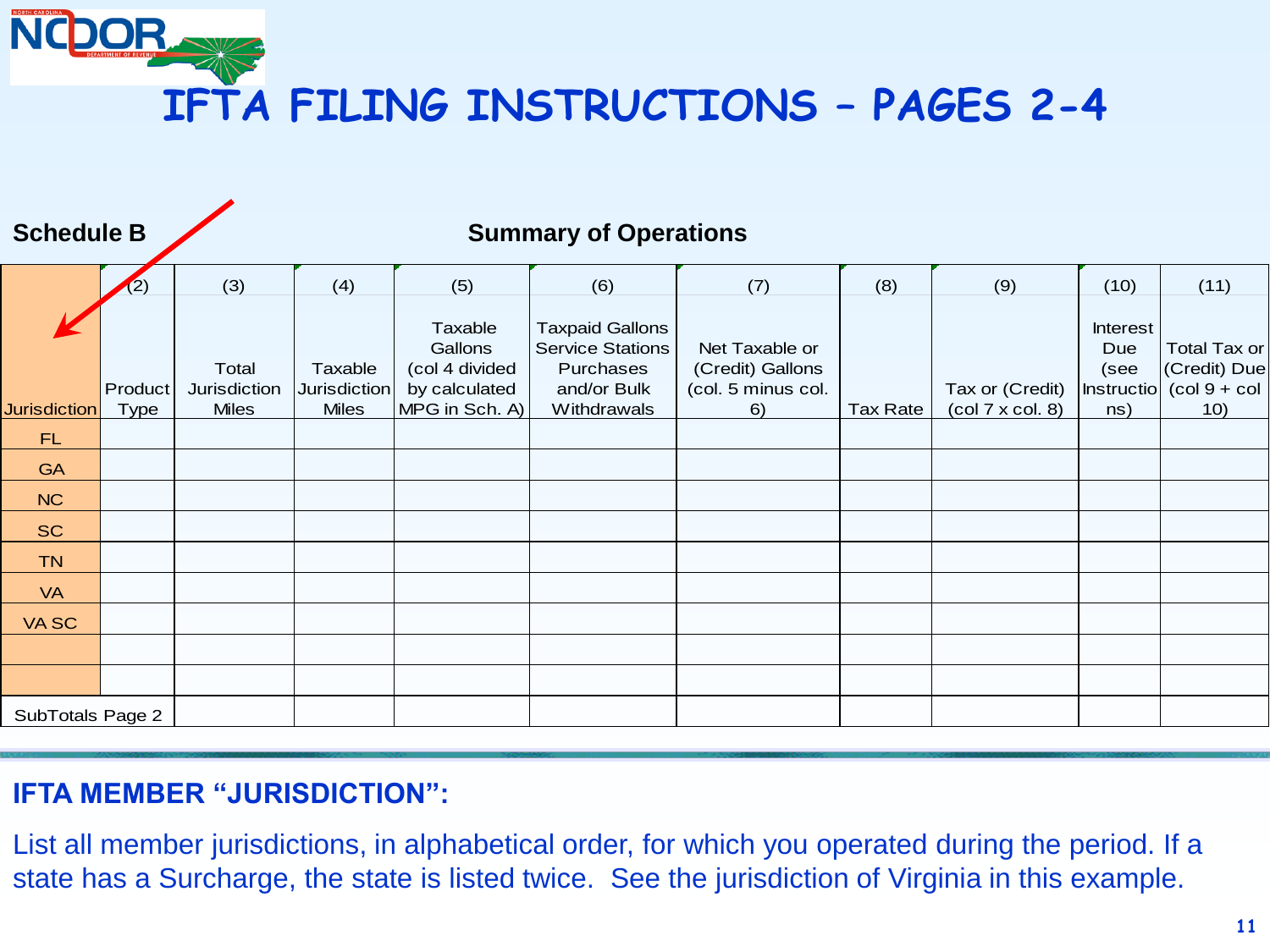#### **Schedule B**

#### **Summary of Operations**

|                  | (2)                     | (3)                                   | (4)                                     | (5)                                                                     | (6)                                                                                          | (7)                                                       | (8)             | (9)                                  | (10)            | (11)                                                                               |
|------------------|-------------------------|---------------------------------------|-----------------------------------------|-------------------------------------------------------------------------|----------------------------------------------------------------------------------------------|-----------------------------------------------------------|-----------------|--------------------------------------|-----------------|------------------------------------------------------------------------------------|
| Jurisdiction     | Product<br><b>Types</b> | Total<br>Jurisdiction<br><b>Miles</b> | Taxable<br>Jurisdiction<br><b>Miles</b> | Taxable<br>Gallons<br>(col 3 divided<br>by calculated<br>MPG in Sch. A) | <b>Taxpaid Gallons</b><br><b>Service Stations</b><br>Purchases<br>and/or Bulk<br>Withdrawals | Net Taxable or<br>(Credit) Gallons<br>$(col. 5 - col. 6)$ | <b>Tax Rate</b> | Tax or (Credit)<br>(col. 7 x col. 8) | <b>Interest</b> | Total Tax or<br>(Credit) Due<br>$\left(\text{col. } 9 + \text{col.}\right)$<br>10) |
| <b>FL</b>        | DI                      | 77/                                   |                                         |                                                                         |                                                                                              |                                                           |                 |                                      |                 |                                                                                    |
| GA               | DI                      | 234                                   |                                         |                                                                         |                                                                                              |                                                           |                 |                                      |                 |                                                                                    |
| NC               | DI                      | 1598                                  |                                         |                                                                         |                                                                                              |                                                           |                 |                                      |                 |                                                                                    |
| SC               | DI                      | 398                                   |                                         |                                                                         |                                                                                              |                                                           |                 |                                      |                 |                                                                                    |
| <b>TN</b>        | п                       | 132                                   |                                         |                                                                         |                                                                                              |                                                           |                 |                                      |                 |                                                                                    |
| <b>VA</b>        | DI                      | 332                                   |                                         |                                                                         |                                                                                              |                                                           |                 |                                      |                 |                                                                                    |
| VA SC            | DI                      | $\mathbf{0}$                          |                                         |                                                                         |                                                                                              |                                                           |                 |                                      |                 |                                                                                    |
|                  |                         |                                       |                                         |                                                                         |                                                                                              |                                                           |                 |                                      |                 |                                                                                    |
|                  |                         |                                       |                                         |                                                                         |                                                                                              |                                                           |                 |                                      |                 |                                                                                    |
| SubTotals Page 2 |                         | 3466                                  |                                         |                                                                         |                                                                                              |                                                           |                 |                                      |                 |                                                                                    |

#### **SURCHARGES:**

Jurisdictions having a surcharge are listed twice on the IFTA Tax Rate Sheet and are noted "SurChg". These jurisdictions should be listed on the return in the order they appear on the tax rate sheet. **The following jurisdictions have a surcharge: Indiana, Kentucky, and Virginia.**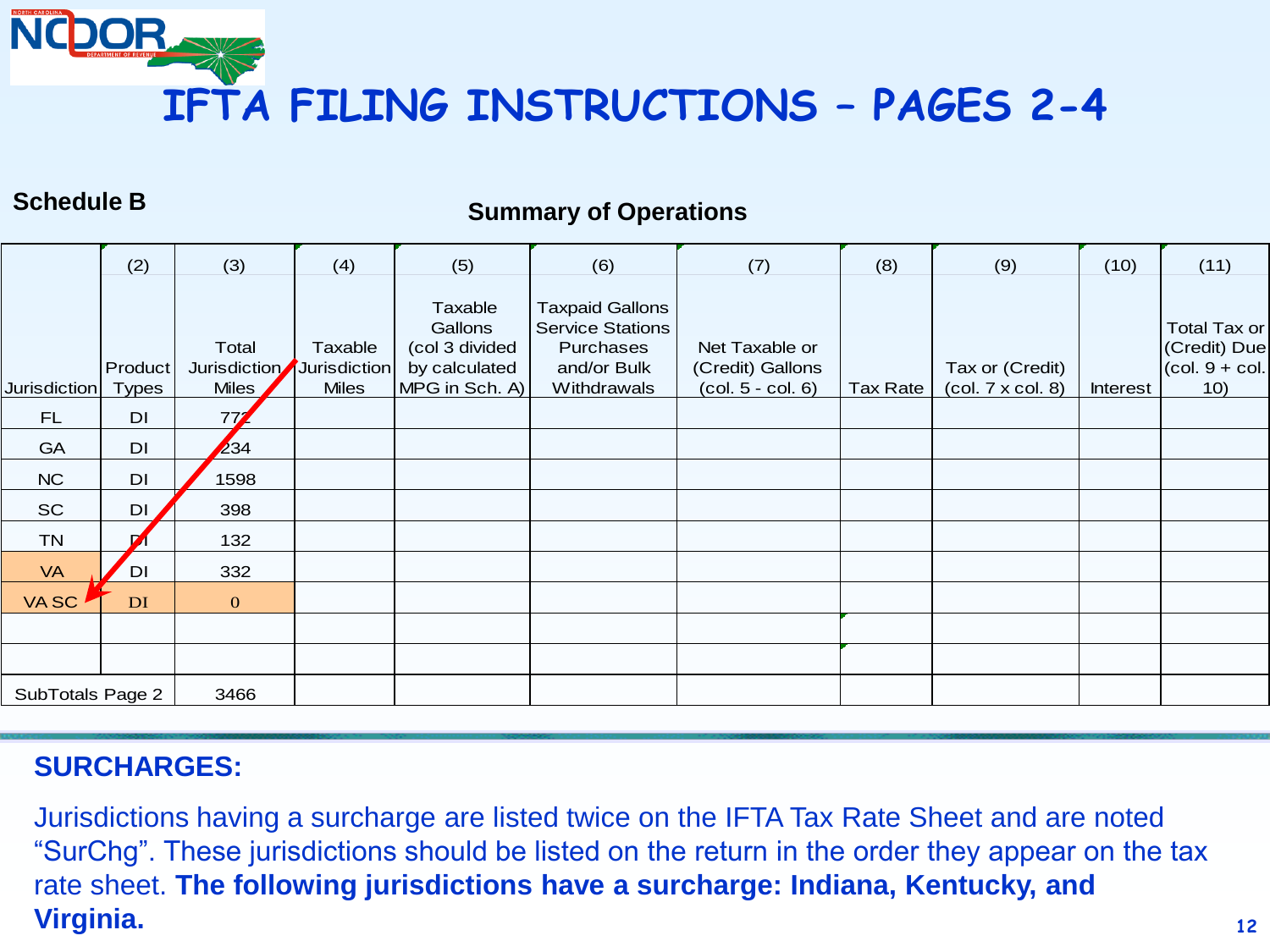| <b>Schedule B</b>                  |                      |                                       | <b>Summary of Operations</b>                   |                                                                         |                                                                                              |                                                                |                 |                                      |          |                                                               |
|------------------------------------|----------------------|---------------------------------------|------------------------------------------------|-------------------------------------------------------------------------|----------------------------------------------------------------------------------------------|----------------------------------------------------------------|-----------------|--------------------------------------|----------|---------------------------------------------------------------|
|                                    | (2)                  | (3)                                   | (4)                                            | (5)                                                                     | (6)                                                                                          | (7)                                                            | (8)             | (9)                                  | (10)     | (11)                                                          |
| <b>IFTA</b><br><b>Jurisdiction</b> | Fuel<br><b>Types</b> | Total<br>Jurisdiction<br><b>Miles</b> | Taxable<br><b>Jurisdiction</b><br><b>Miles</b> | Taxable<br>Gallons<br>(col 4 divided<br>by calculated<br>MPG in Sch. A) | <b>Taxpaid Gallons</b><br><b>Service Stations</b><br>Purchases<br>and/or Bulk<br>Withdrawals | Net Taxable or<br>(Credit) Gallons<br>(col. 5 minus col.<br>6) | <b>Tax Rate</b> | Tax or (Credit)<br>(col. 7 x col. 8) | Interest | Total Tax or<br>(Credit) Due<br>$\vert$ (col. 9 + col.<br>10) |
| <b>FL</b>                          | DI                   |                                       |                                                |                                                                         |                                                                                              |                                                                |                 |                                      |          |                                                               |
| GA                                 | DI                   |                                       |                                                |                                                                         |                                                                                              |                                                                |                 |                                      |          |                                                               |
| NC                                 | DI                   |                                       |                                                |                                                                         |                                                                                              |                                                                |                 |                                      |          |                                                               |
| SC                                 | DI                   |                                       |                                                |                                                                         |                                                                                              |                                                                |                 |                                      |          |                                                               |
| <b>TN</b>                          | DI                   |                                       |                                                |                                                                         |                                                                                              |                                                                |                 |                                      |          |                                                               |
| VA                                 | DI                   |                                       |                                                |                                                                         |                                                                                              |                                                                |                 |                                      |          |                                                               |
| VA SC                              | DI                   |                                       |                                                |                                                                         |                                                                                              |                                                                |                 |                                      |          |                                                               |
|                                    |                      |                                       |                                                |                                                                         |                                                                                              |                                                                |                 |                                      |          |                                                               |
|                                    |                      |                                       |                                                |                                                                         |                                                                                              |                                                                |                 |                                      |          |                                                               |
| SubTotals Page 2                   |                      |                                       |                                                |                                                                         |                                                                                              |                                                                |                 |                                      |          |                                                               |

#### **PRODUCT (FUEL) TYPES:**

NCDOR

Indicate the fuel types for each jurisdiction listed. If more than one fuel type is used in any jurisdiction, a separate line must be used for each fuel type.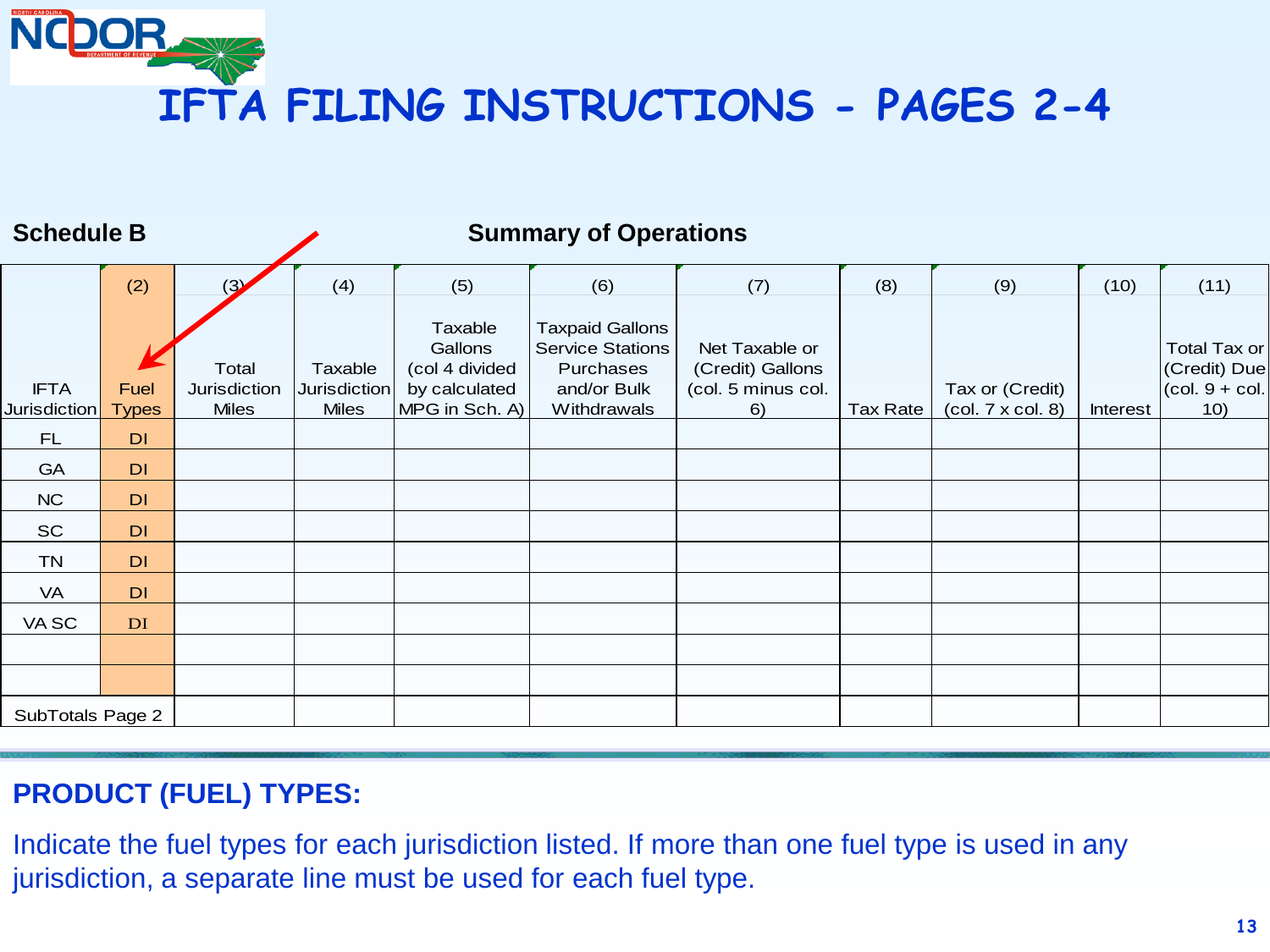| <b>Schedule B</b>                  |                         |                                                     |                                         |                                                                         | <b>Summary of Operations</b>                                                                 |                                                                |                 |                                      |          |                                                               |
|------------------------------------|-------------------------|-----------------------------------------------------|-----------------------------------------|-------------------------------------------------------------------------|----------------------------------------------------------------------------------------------|----------------------------------------------------------------|-----------------|--------------------------------------|----------|---------------------------------------------------------------|
|                                    | (2)                     | (3)                                                 | (4)                                     | (5)                                                                     | (6)                                                                                          | (7)                                                            | (8)             | (9)                                  | (10)     | (11)                                                          |
| <b>IFTA</b><br><b>Jurisdiction</b> | Product<br><b>Types</b> | <b>Total</b><br><b>Jurisdiction</b><br><b>Miles</b> | Taxable<br>Jurisdiction<br><b>Miles</b> | Taxable<br>Gallons<br>(col 4 divided<br>by calculated<br>MPG in Sch. A) | <b>Taxpaid Gallons</b><br><b>Service Stations</b><br>Purchases<br>and/or Bulk<br>Withdrawals | Net Taxable or<br>(Credit) Gallons<br>(col. 5 minus col.<br>6) | <b>Tax Rate</b> | Tax or (Credit)<br>(col. 7 x col. 8) | Interest | Total Tax or<br>(Credit) Due<br>$\vert$ (col. 9 + col.<br>10) |
| <b>FL</b>                          | DI                      | 772                                                 |                                         |                                                                         |                                                                                              |                                                                |                 |                                      |          |                                                               |
| GA                                 | DI                      | 234                                                 |                                         |                                                                         |                                                                                              |                                                                |                 |                                      |          |                                                               |
| <b>NC</b>                          | DI                      | 1598                                                |                                         |                                                                         |                                                                                              |                                                                |                 |                                      |          |                                                               |
| SC                                 | DI                      | 398                                                 |                                         |                                                                         |                                                                                              |                                                                |                 |                                      |          |                                                               |
| <b>TN</b>                          | DI                      | 132                                                 |                                         |                                                                         |                                                                                              |                                                                |                 |                                      |          |                                                               |
| VA                                 | DI                      | 332                                                 |                                         |                                                                         |                                                                                              |                                                                |                 |                                      |          |                                                               |
|                                    |                         |                                                     |                                         |                                                                         |                                                                                              |                                                                |                 |                                      |          |                                                               |
|                                    |                         |                                                     |                                         |                                                                         |                                                                                              |                                                                |                 |                                      |          |                                                               |
|                                    |                         |                                                     |                                         |                                                                         |                                                                                              |                                                                |                 |                                      |          |                                                               |
| SubTotals Page 2                   |                         | 3466                                                |                                         |                                                                         |                                                                                              |                                                                |                 |                                      |          |                                                               |

#### **TOTAL JURISDICTION MILES:**

NCDOR -

Enter the total miles traveled for each jurisdiction, for each fuel type. You must include taxable and non-taxable miles. You must enter the "corrected" total miles for each jurisdiction on the Amended Return.

**14**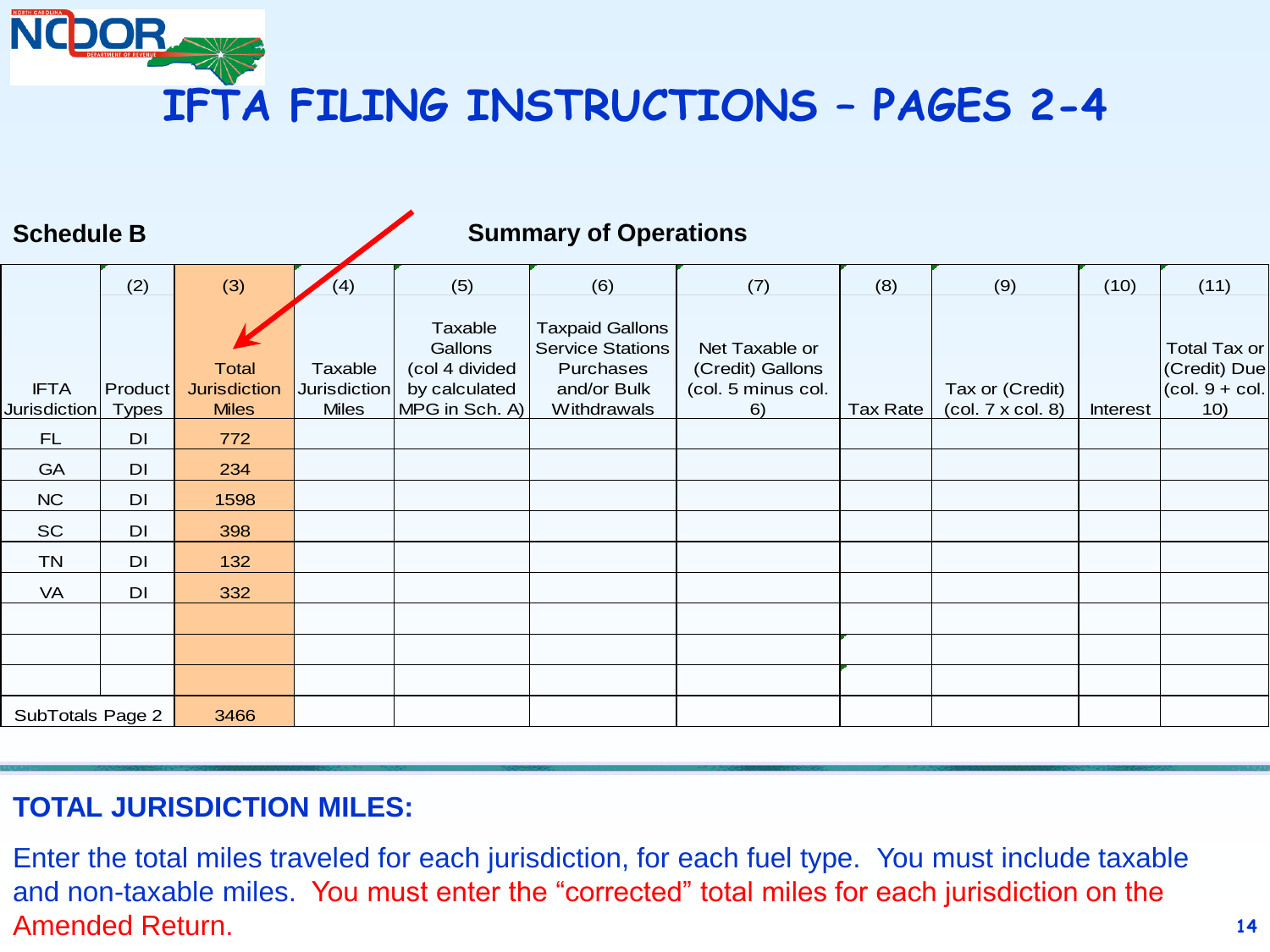

| <b>Schedule A</b>           |                         |                                                     |                                                |                                                                          |                                                                                              |                                                                |                 |                                                                      |                 |                                                                                  |
|-----------------------------|-------------------------|-----------------------------------------------------|------------------------------------------------|--------------------------------------------------------------------------|----------------------------------------------------------------------------------------------|----------------------------------------------------------------|-----------------|----------------------------------------------------------------------|-----------------|----------------------------------------------------------------------------------|
| <b>Product Type</b>         |                         |                                                     | <b>Total Miles</b><br><b>All Jurisdictions</b> | <b>Total Gallons</b><br><b>All Jurisdictions</b>                         | <b>Average Miles</b><br>Per Gallon (0.00)                                                    |                                                                |                 |                                                                      |                 |                                                                                  |
| <b>Diesel</b>               | <b>DI</b>               |                                                     | 3466                                           | 855                                                                      | 4.05                                                                                         |                                                                |                 |                                                                      |                 |                                                                                  |
| <b>Schedule B</b>           |                         |                                                     |                                                |                                                                          | <b>Summary of Operations</b>                                                                 |                                                                |                 |                                                                      |                 |                                                                                  |
|                             | (2)                     | (3)                                                 | (4)                                            | (5)                                                                      | (6)                                                                                          | (7)                                                            | (8)             | (9)                                                                  | (10)            | (11)                                                                             |
| <b>IFTA</b><br>Jurisdiction | Product<br><b>Types</b> | <b>Total</b><br><b>Jurisdiction</b><br><b>Miles</b> | Taxable<br>Jurisdiction<br><b>Miles</b>        | Taxable<br>Gallons<br>(col. 4 divided<br>by calculated<br>MPG in Sch. A) | <b>Taxpaid Gallons</b><br><b>Service Stations</b><br>Purchases<br>and/or Bulk<br>Withdrawals | Net Taxable or<br>(Credit) Gallons<br>(col. 5 minus col.<br>6) | <b>Tax Rate</b> | Tax or (Credit)<br>$\left(\text{col. 7} \times \text{col. 8}\right)$ | <b>Interest</b> | Total Tax or<br>(Credit) Due<br>$\left(\text{col } 9 + \text{col}\right)$<br>10) |
| FL                          | DI                      | 772                                                 |                                                |                                                                          |                                                                                              |                                                                |                 |                                                                      |                 |                                                                                  |
| GA                          | DI                      | 234                                                 |                                                |                                                                          |                                                                                              |                                                                |                 |                                                                      |                 |                                                                                  |
| <b>NC</b>                   | DI                      | 1598                                                |                                                |                                                                          |                                                                                              |                                                                |                 |                                                                      |                 |                                                                                  |
| SC                          | DI                      | 398                                                 |                                                |                                                                          |                                                                                              |                                                                |                 |                                                                      |                 |                                                                                  |
| <b>TN</b>                   | DI                      | 132                                                 |                                                |                                                                          |                                                                                              |                                                                |                 |                                                                      |                 |                                                                                  |
| VA                          | DI                      | 332                                                 |                                                |                                                                          |                                                                                              |                                                                |                 |                                                                      |                 |                                                                                  |
|                             |                         |                                                     |                                                |                                                                          |                                                                                              |                                                                |                 |                                                                      |                 |                                                                                  |
|                             |                         |                                                     |                                                |                                                                          |                                                                                              |                                                                |                 |                                                                      |                 |                                                                                  |
|                             |                         |                                                     |                                                |                                                                          |                                                                                              |                                                                |                 |                                                                      |                 |                                                                                  |
| SubTotals Page 2            |                         | 3466                                                |                                                |                                                                          |                                                                                              |                                                                |                 |                                                                      |                 |                                                                                  |

#### **TOTAL JURISDICTION MILES:**

Schedule B, Column (3) should equal Schedule A, Total Miles All Jurisdictions.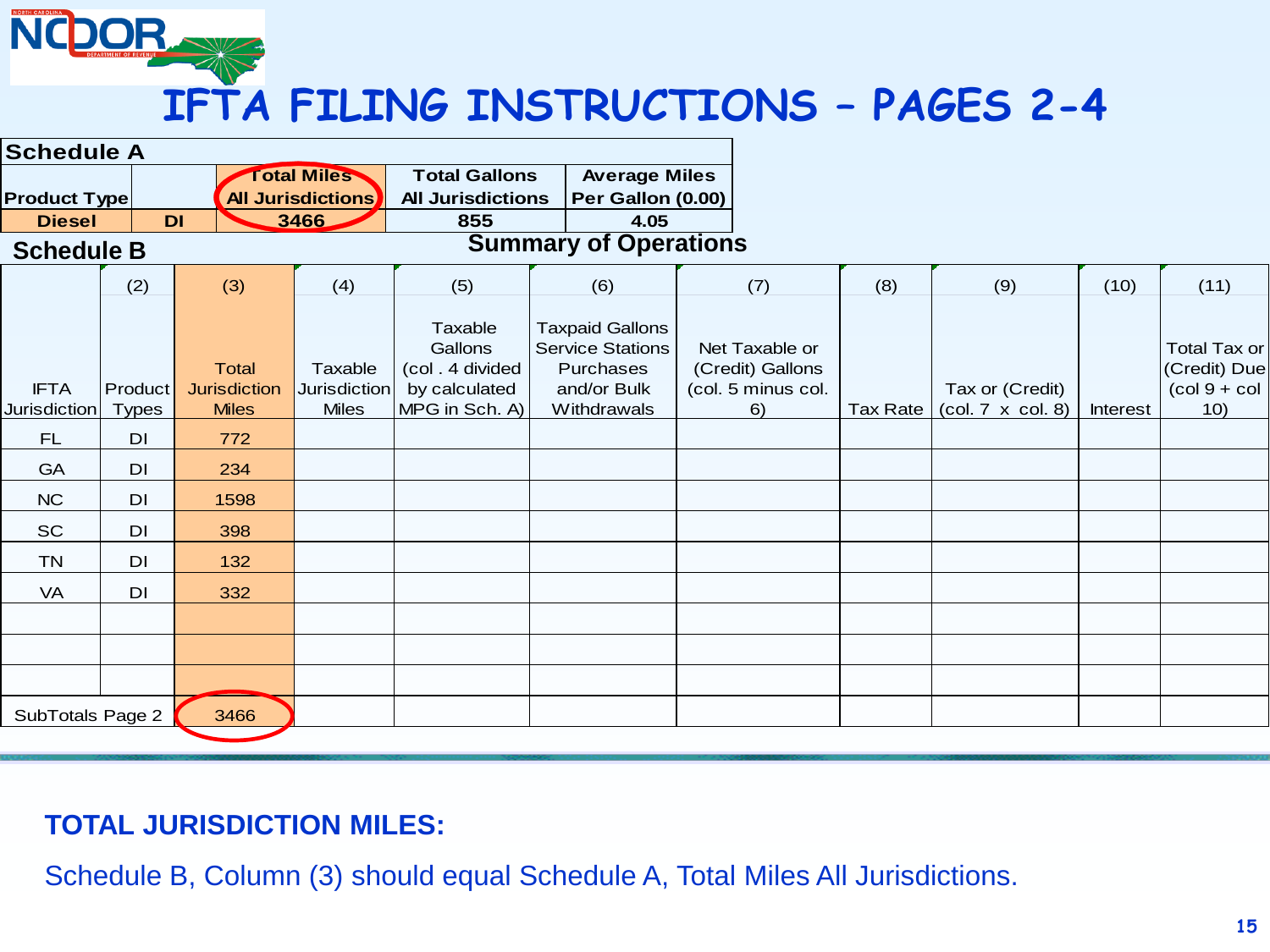**Schedule B**

NCDOR

#### **Summary of Operations**

|                             | (2)                     | (3)                                          | (4)                                     | (5)                                                                                 | (6)                                                                                          | (7)                                                            | (8)             | (9)                                  | (10)     | (11)                                                                  |
|-----------------------------|-------------------------|----------------------------------------------|-----------------------------------------|-------------------------------------------------------------------------------------|----------------------------------------------------------------------------------------------|----------------------------------------------------------------|-----------------|--------------------------------------|----------|-----------------------------------------------------------------------|
| <b>IFTA</b><br>Jurisdiction | Product<br><b>Types</b> | Total<br><b>Jurisdiction</b><br><b>Miles</b> | Taxable<br>Jurisdiction<br><b>Miles</b> | Taxable<br>Gallons<br>(col 4 divided<br>by człculated<br>MP <sup>6</sup> in Sch. A) | <b>Taxpaid Gallons</b><br><b>Service Stations</b><br>Purchases<br>and/or Bulk<br>Withdrawals | Net Taxable or<br>(Credit) Gallons<br>(col. 5 minus col.<br>6) | <b>Tax Rate</b> | Tax or (Credit)<br>(col. 7 x col. 8) | Interest | <b>Total Tax</b><br>or (Credit)<br>Due<br>$ $ (col. $9 +$ col.<br>10) |
| FL                          | <b>DI</b>               | 772                                          |                                         |                                                                                     |                                                                                              |                                                                |                 |                                      |          |                                                                       |
| GA                          | DI                      | 234                                          |                                         |                                                                                     |                                                                                              |                                                                |                 |                                      |          |                                                                       |
| NC                          | DI                      | 1598                                         |                                         |                                                                                     |                                                                                              |                                                                |                 |                                      |          |                                                                       |
| SC                          | DI                      | 398                                          |                                         |                                                                                     |                                                                                              |                                                                |                 |                                      |          |                                                                       |
| <b>TN</b>                   | DI                      | 132                                          |                                         |                                                                                     |                                                                                              |                                                                |                 |                                      |          |                                                                       |
| <b>VA</b>                   | DI                      | 332                                          |                                         |                                                                                     |                                                                                              |                                                                |                 |                                      |          |                                                                       |
| VA SC                       | DI                      | $\mathbf{0}$                                 |                                         |                                                                                     |                                                                                              |                                                                |                 |                                      |          |                                                                       |
|                             |                         |                                              |                                         |                                                                                     |                                                                                              |                                                                |                 |                                      |          |                                                                       |
|                             |                         |                                              |                                         |                                                                                     |                                                                                              |                                                                |                 |                                      |          |                                                                       |
| SubTotals Page 2            |                         | 3466                                         |                                         |                                                                                     |                                                                                              |                                                                |                 |                                      |          |                                                                       |

#### **SURCHARGES:**

A surcharge is a separate tax in addition to the fuel tax. The surcharge is based on taxable gallons. Enter –0– on the Surcharge row for Total Member Jurisdiction Miles.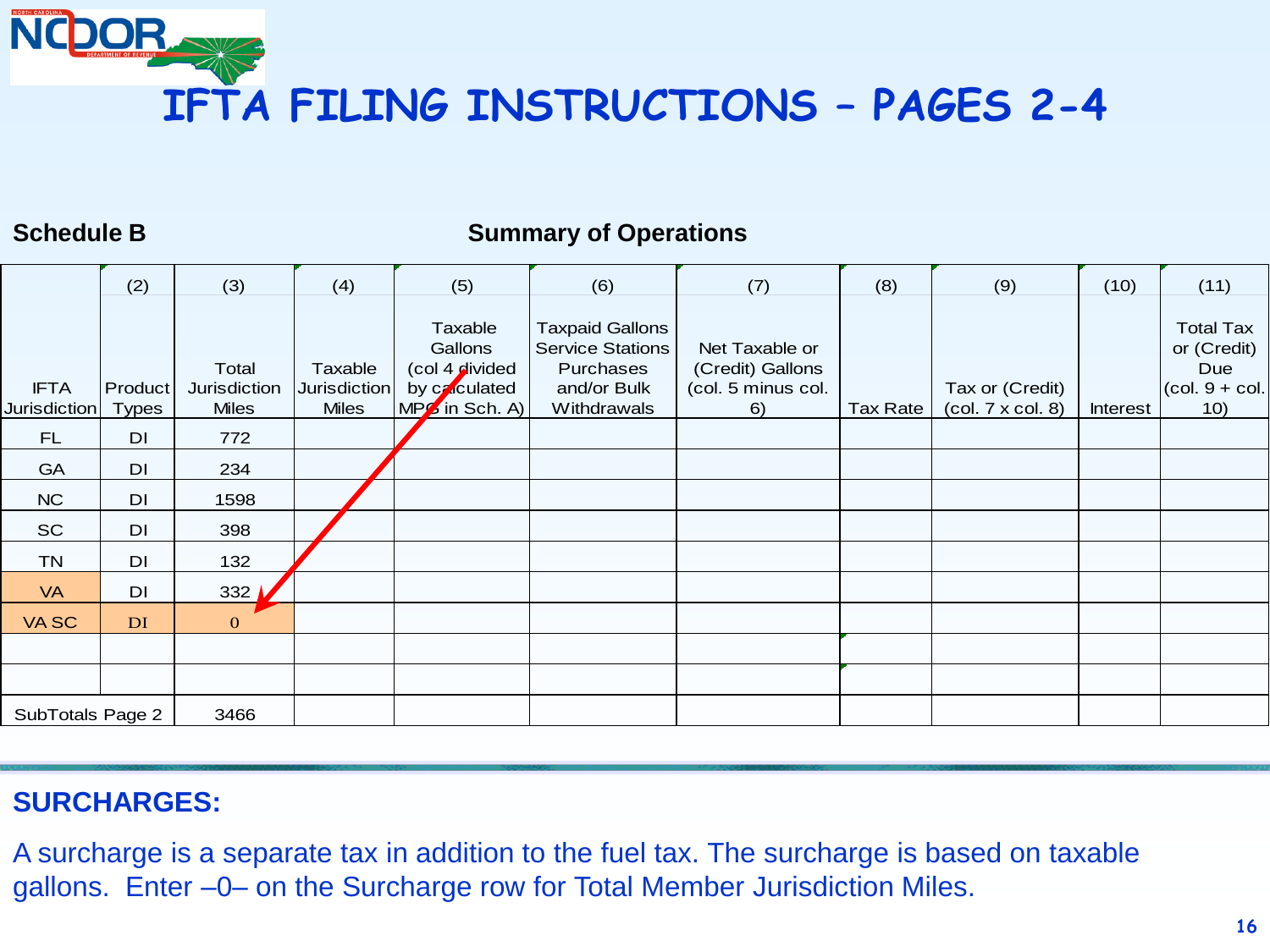

**Schedule B**

#### **Summary of Operations**

|                             | (2)                     | (3)                                          | (4)                                     | (5)                                                                     | (6)                                                                                                 | (7)                                                            | (8)             | (9)                                  | (10)            | (11)                                                    |
|-----------------------------|-------------------------|----------------------------------------------|-----------------------------------------|-------------------------------------------------------------------------|-----------------------------------------------------------------------------------------------------|----------------------------------------------------------------|-----------------|--------------------------------------|-----------------|---------------------------------------------------------|
| <b>IFTA</b><br>Jurisdiction | Product<br><b>Types</b> | Total<br><b>Jurisdiction</b><br><b>Miles</b> | Taxable<br>Jurisdiction<br><b>Miles</b> | Taxable<br>Gallons<br>(col 4 divided<br>by calculated<br>MPG in Sch. A) | <b>Taxpaid Gallons</b><br><b>Service Stations</b><br><b>Purchases</b><br>and/or Bulk<br>Withdrawals | Net Taxable or<br>(Credit) Gallons<br>(col. 5 minus col.<br>6) | <b>Tax Rate</b> | Tax or (Credit)<br>(col. 7 x col. 8) | <b>Interest</b> | Total Tax or<br>(Credit) Due<br>$(col. 9 +$<br>col. 10) |
| FL.                         | DI                      | 772                                          | 772                                     |                                                                         |                                                                                                     |                                                                |                 |                                      |                 |                                                         |
| GA                          | DI                      | 234                                          | 234                                     |                                                                         |                                                                                                     |                                                                |                 |                                      |                 |                                                         |
| <b>NC</b>                   | DI                      | 1598                                         | 1598                                    |                                                                         |                                                                                                     |                                                                |                 |                                      |                 |                                                         |
| <b>SC</b>                   | DI                      | 398                                          | 398                                     |                                                                         |                                                                                                     |                                                                |                 |                                      |                 |                                                         |
| <b>TN</b>                   | DI                      | 132                                          | 132                                     |                                                                         |                                                                                                     |                                                                |                 |                                      |                 |                                                         |
| VA                          | DI                      | 332                                          | 332                                     |                                                                         |                                                                                                     |                                                                |                 |                                      |                 |                                                         |
| VA SC                       | DI                      | $\mathbf{0}$                                 | $\overline{0}$                          |                                                                         |                                                                                                     |                                                                |                 |                                      |                 |                                                         |
|                             |                         |                                              |                                         |                                                                         |                                                                                                     |                                                                |                 |                                      |                 |                                                         |
|                             |                         |                                              |                                         |                                                                         |                                                                                                     |                                                                |                 |                                      |                 |                                                         |
| SubTotals Page 2            |                         | 3466                                         | 3466                                    |                                                                         |                                                                                                     |                                                                |                 |                                      |                 |                                                         |

#### **TAXABLE MILES:**

Enter the total taxable miles traveled for each jurisdiction by fuel type. Miles traveled in all IFTA jurisdictions while operating under an IFTA Temporary Permit are taxable. Enter –0– on the surcharge row for Taxable Miles. You must enter the "corrected" taxable miles for each jurisdiction on the Amended Return.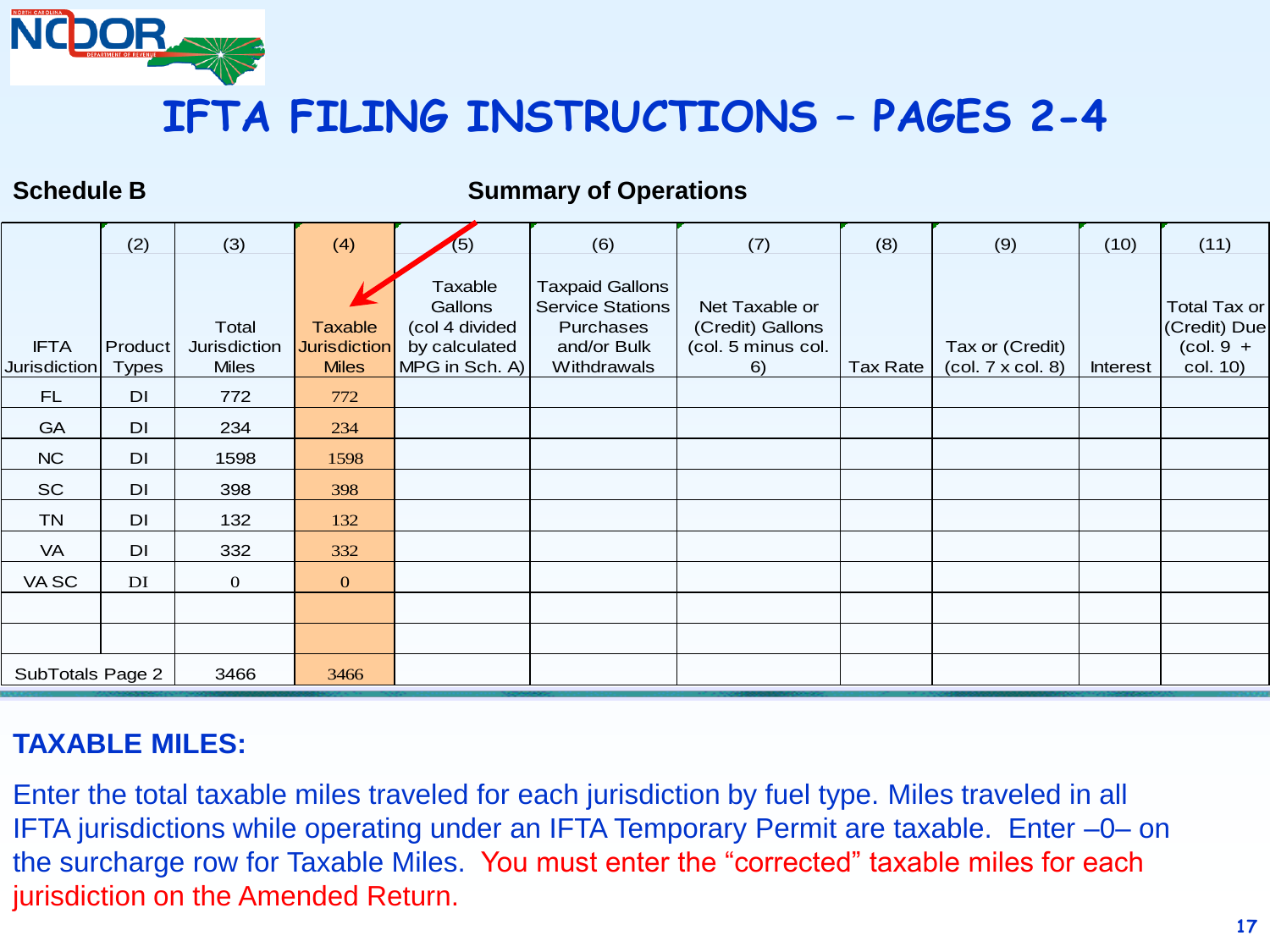#### **Schedule B**

NCDOR

#### **Summary of Operations**

|                  | (2)          | (3)                 | (4)            | (5)            | (6)                     | (7)                | (8)             | (9)               | (10)            | (11)                                        |
|------------------|--------------|---------------------|----------------|----------------|-------------------------|--------------------|-----------------|-------------------|-----------------|---------------------------------------------|
|                  |              |                     |                |                |                         |                    |                 |                   |                 |                                             |
|                  |              |                     |                | Taxable        | <b>Taxpaid Gallons</b>  |                    |                 |                   |                 |                                             |
|                  |              |                     |                | Gallons        | <b>Service Stations</b> | Net Taxable or     |                 |                   |                 | Total Tax or                                |
|                  |              | Total               | <b>Taxable</b> | (col 4 divided | Purchases               | (Credit) Gallons   |                 |                   |                 | (Credit) Due                                |
| <b>IFTA</b>      | Product      | <b>Jurisdiction</b> | Jurisdiction   | by calculated  | and/or Bulk             | (col. 5 minus col. |                 | Tax or (Credit)   |                 | $\left(\text{col. } 9 + \text{col.}\right)$ |
| Jurisdiction     | <b>Types</b> | <b>Miles</b>        | <b>Miles</b>   | MPG in Sch. A) | Withdrawals             | 6)                 | <b>Tax Rate</b> | (col. 7 x col. 8) | <b>Interest</b> | 10)                                         |
| FL.              | DI           | 772                 | 772            |                |                         |                    |                 |                   |                 |                                             |
| GA               | DI           | 234                 | 234            |                |                         |                    |                 |                   |                 |                                             |
| NC               | DI           | 1598                | 1598           |                |                         |                    |                 |                   |                 |                                             |
| <b>SC</b>        | DI           | 398                 | 398            |                |                         |                    |                 |                   |                 |                                             |
| <b>TN</b>        | DI           | 132                 | 132            |                |                         |                    |                 |                   |                 |                                             |
| VA               | DI           | 332                 | 332            |                |                         |                    |                 |                   |                 |                                             |
| VA SC            | DI           | $\overline{0}$      | $\overline{0}$ |                |                         |                    |                 |                   |                 |                                             |
|                  |              |                     |                |                |                         |                    |                 |                   |                 |                                             |
|                  |              |                     |                |                |                         |                    |                 |                   |                 |                                             |
| SubTotals Page 2 |              | 3466                | 3466           |                |                         |                    |                 |                   |                 |                                             |

#### **EXEMPT MILES:**

Some jurisdictions allow exempt miles. If exempt miles are claimed, provide an explanation for each exemption taken on the return. It is your responsibility to contact jurisdictions, individually, to determine exempt miles. It is also your responsibility to maintain records of exemptions for future review.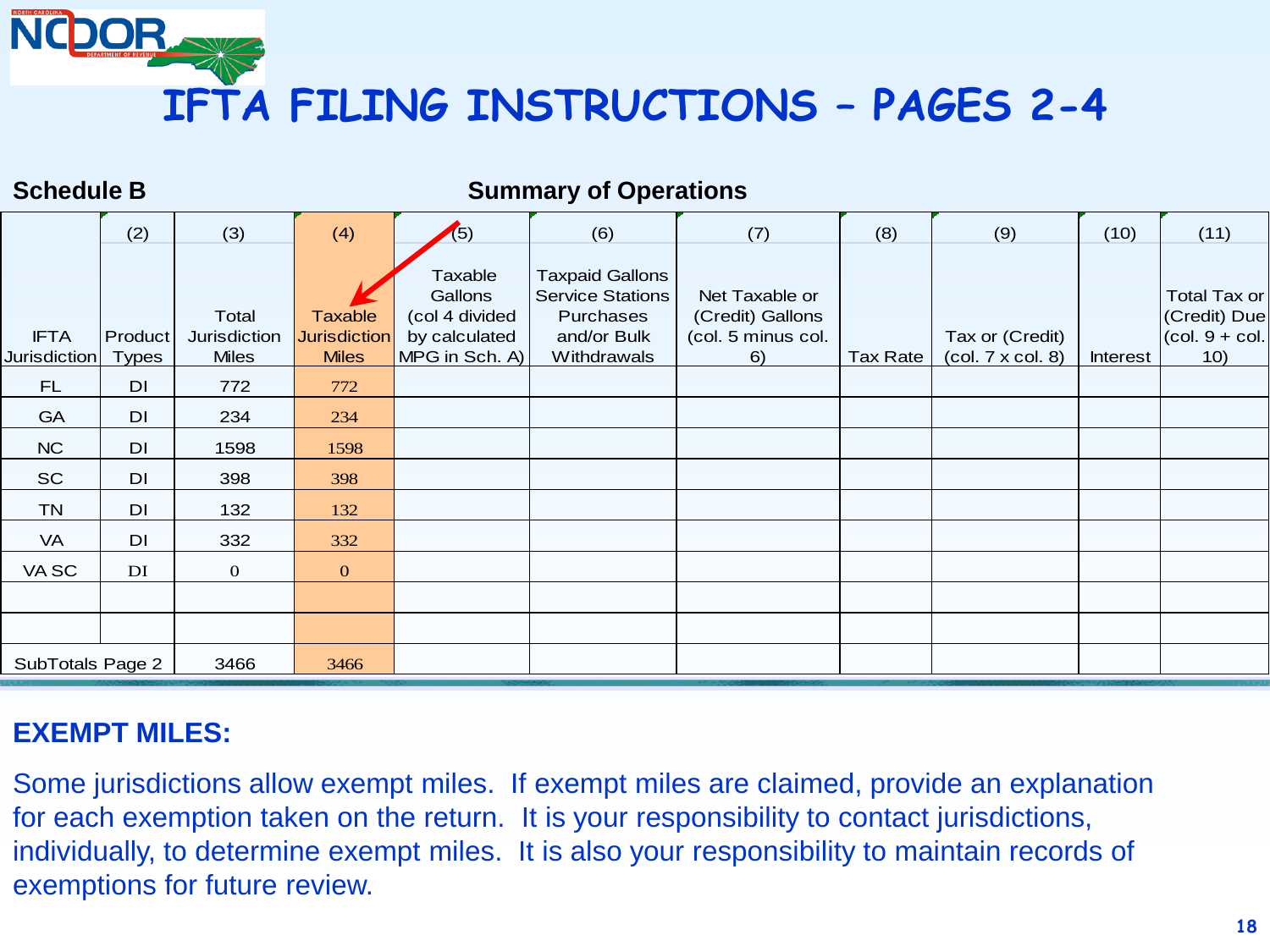**Schedule B**

NCDOR.

### **Summary of Operations**

|                             | (2)                     | (3)                                   | (4)                                     | (5)                                                                                   | (6)                                                                                          | (7)                                                            | (8)      | (9)                                  | (10)            | (11)                                                                  |
|-----------------------------|-------------------------|---------------------------------------|-----------------------------------------|---------------------------------------------------------------------------------------|----------------------------------------------------------------------------------------------|----------------------------------------------------------------|----------|--------------------------------------|-----------------|-----------------------------------------------------------------------|
| <b>IFTA</b><br>Jurisdiction | Product<br><b>Types</b> | Total<br>Jurisdiction<br><b>Miles</b> | Taxable<br>Jurisdiction<br><b>Miles</b> | <b>Taxable</b><br><b>Gallons</b><br>(col 4 divided<br>by calculated<br>MPG in Sch. A) | <b>Taxpaid Gallons</b><br><b>Service Stations</b><br>Purchases<br>and/or Bulk<br>Withdrawals | Net Taxable or<br>(Credit) Gallons<br>(col. 5 minus col.<br>6) | Tax Rate | Tax or (Credit)<br>(col. 7 x col. 8) | <b>Interest</b> | <b>Total Tax</b><br>or (Credit)<br>Due<br>$ $ (col. $9 +$ col.<br>10) |
| FL                          | DI                      | 772                                   | 772                                     | 191                                                                                   |                                                                                              |                                                                |          |                                      |                 |                                                                       |
| GA                          | DI                      | 234                                   | 234                                     | 58                                                                                    |                                                                                              |                                                                |          |                                      |                 |                                                                       |
| <b>NC</b>                   | DI                      | 1598                                  | 1598                                    | 395                                                                                   |                                                                                              |                                                                |          |                                      |                 |                                                                       |
| SC                          | DI                      | 398                                   | 398                                     | 98                                                                                    |                                                                                              |                                                                |          |                                      |                 |                                                                       |
| <b>TN</b>                   | DI                      | 132                                   | 132                                     | 33                                                                                    |                                                                                              |                                                                |          |                                      |                 |                                                                       |
| VA                          | DI                      | 332                                   | 332                                     | 82                                                                                    |                                                                                              |                                                                |          |                                      |                 |                                                                       |
| VA SC                       | DI                      | $\theta$                              | $\overline{0}$                          | 82                                                                                    |                                                                                              |                                                                |          |                                      |                 |                                                                       |
|                             |                         |                                       |                                         |                                                                                       |                                                                                              |                                                                |          |                                      |                 |                                                                       |
|                             |                         |                                       |                                         |                                                                                       |                                                                                              |                                                                |          |                                      |                 |                                                                       |
| SubTotals Page 2            |                         | 3466                                  | 3466                                    | 857                                                                                   |                                                                                              |                                                                |          |                                      |                 |                                                                       |

#### **TAXABLE GALLONS:**

Enter the total taxable gallons of fuel consumed for each jurisdiction and fuel type.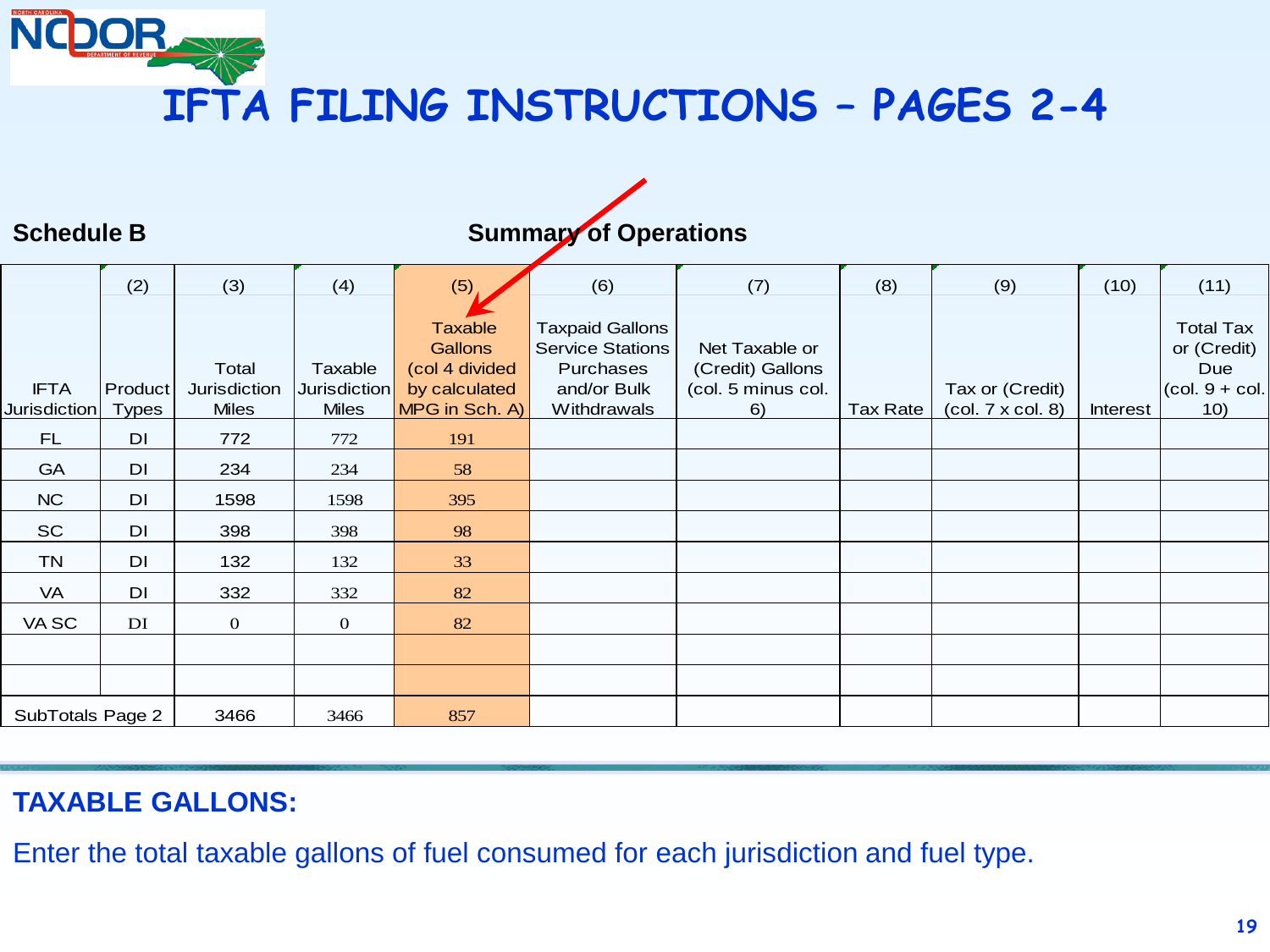| Schedule A                         |                         |                                       |                                         |                                                                         |                                                                                              |                                                                |                 |                                      |                 |                                                               |
|------------------------------------|-------------------------|---------------------------------------|-----------------------------------------|-------------------------------------------------------------------------|----------------------------------------------------------------------------------------------|----------------------------------------------------------------|-----------------|--------------------------------------|-----------------|---------------------------------------------------------------|
|                                    |                         |                                       | <b>Total Miles</b>                      | <b>Total Fuel</b>                                                       |                                                                                              | <b>Average Miles</b>                                           |                 |                                      |                 |                                                               |
|                                    | <b>Product Type</b>     |                                       | <b>All Jurisdictions</b>                | <b>All Jurisdictions</b>                                                |                                                                                              | Per Gallon (0.00)                                              |                 |                                      |                 |                                                               |
|                                    | <b>Diesel</b>           | DI                                    | 3466                                    | 855                                                                     |                                                                                              | 4.05                                                           |                 |                                      |                 |                                                               |
| <b>Schedule B</b>                  |                         |                                       |                                         |                                                                         | <b>Summary of Operations</b>                                                                 |                                                                |                 |                                      |                 |                                                               |
|                                    | (2)                     | (3)                                   | (4)                                     | (5)                                                                     | (6)                                                                                          | (7)                                                            | (8)             | (9)                                  | (10)            | (11)                                                          |
| <b>IFTA</b><br><b>Jurisdiction</b> | Product<br><b>Types</b> | Total<br>Jurisdiction<br><b>Miles</b> | Taxable<br>Jurisdiction<br><b>Miles</b> | Taxable<br>Gallons<br>(col 4 divided<br>by calculated<br>MPG in Sch. A) | <b>Taxpaid Gallons</b><br><b>Service Stations</b><br>Purchases<br>and/or Bulk<br>Withdrawals | Net Taxable or<br>(Credit) Gallons<br>(col. 5 minus col.<br>6) | <b>Tax Rate</b> | Tax or (Credit)<br>(col. 7 x col. 8) | <b>Interest</b> | Total Tax or<br>(Credit) Due<br>$\vert$ (col. 9 + col.<br>10) |
| <b>FL</b>                          | DI                      | 772                                   | 772                                     | 191                                                                     |                                                                                              |                                                                |                 |                                      |                 |                                                               |
| GA                                 | DI                      | 234                                   | 234                                     | 58                                                                      |                                                                                              |                                                                |                 |                                      |                 |                                                               |
| NC                                 | DI                      | 1598                                  | 1598                                    | 395                                                                     |                                                                                              |                                                                |                 |                                      |                 |                                                               |
| SC                                 | DI                      | 398                                   | 398                                     | 98                                                                      |                                                                                              |                                                                |                 |                                      |                 |                                                               |
| <b>TN</b>                          | DI                      | 132                                   | 132                                     | 33                                                                      |                                                                                              |                                                                |                 |                                      |                 |                                                               |
| VA                                 | DI                      | 332                                   | 332                                     | 82                                                                      |                                                                                              |                                                                |                 |                                      |                 |                                                               |
| VA SC                              | DI                      | $\theta$                              | $\mathbf{O}$                            | 82                                                                      |                                                                                              |                                                                |                 |                                      |                 |                                                               |
|                                    |                         |                                       |                                         |                                                                         |                                                                                              |                                                                |                 |                                      |                 |                                                               |
|                                    |                         |                                       |                                         |                                                                         |                                                                                              |                                                                |                 |                                      |                 |                                                               |
| SubTotals Page 2                   |                         | 3466                                  | 3466                                    | 857                                                                     |                                                                                              |                                                                |                 |                                      |                 |                                                               |

#### **TAXABLE GALLONS:**

To determine this figure, divide Taxable Miles in Column (4) by the average MPG calculated for that fuel type in Schedule A. (Example: 772 / 4.05 = 191) For jurisdictions with a surcharge, the Taxable Gallons should be the same for both lines. (*Also note that when calculating the Sub Totals for Column 5, the surcharge should not be included in the Sub Total*.)

**20**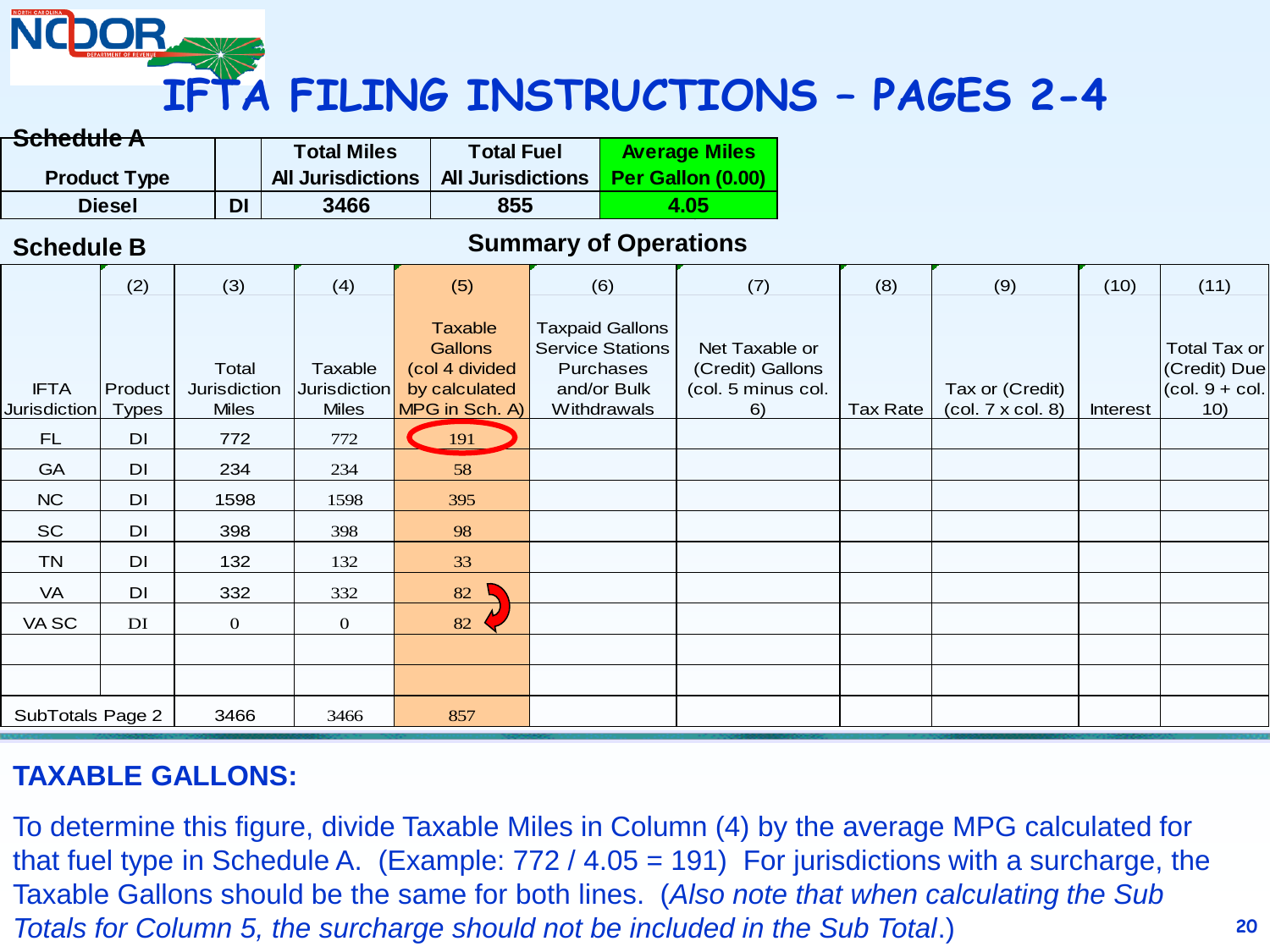**Schedule B**

NCDOR

#### **Summary of Operations**

|                                       | (2)                     | (3)                                          | (4)                                     | (5)                                                                     | (6)                                                                                                        | (7)                                                            | (8)             | (9)                                  | (10)     | (11)                                                                               |
|---------------------------------------|-------------------------|----------------------------------------------|-----------------------------------------|-------------------------------------------------------------------------|------------------------------------------------------------------------------------------------------------|----------------------------------------------------------------|-----------------|--------------------------------------|----------|------------------------------------------------------------------------------------|
| <b>IFTA</b><br>Member<br>Jurisdiction | Product<br><b>Types</b> | Total<br><b>Jurisdiction</b><br><b>Miles</b> | Taxable<br>Jurisdiction<br><b>Miles</b> | Taxable<br>Gallons<br>(col 4 divided<br>by calculated<br>MPG in Sch. A) | <b>Taxpaid Gallons</b><br><b>Service Stations</b><br><b>Purchases</b><br>and/or Bulk<br><b>Withdrawals</b> | Net Taxable or<br>(Credit) Gallons<br>(col. 5 minus col.<br>6) | <b>Tax Rate</b> | Tax or (Credit)<br>(col. 7 x col. 8) | Interest | Total Tax or<br>(Credit) Due<br>$\left(\text{col. } 9 + \text{col.}\right)$<br>10) |
| FL.                                   | <b>DI</b>               | 772                                          | 772                                     | 191                                                                     | 110                                                                                                        |                                                                |                 |                                      |          |                                                                                    |
| GA                                    | DI                      | 234                                          | 234                                     | 58                                                                      | 130                                                                                                        |                                                                |                 |                                      |          |                                                                                    |
| NC                                    | DI                      | 1598                                         | 1598                                    | 395                                                                     | 399                                                                                                        |                                                                |                 |                                      |          |                                                                                    |
| SC                                    | DI                      | 398                                          | 398                                     | 98                                                                      | 89                                                                                                         |                                                                |                 |                                      |          |                                                                                    |
| <b>TN</b>                             | DI                      | 132                                          | 132                                     | 33                                                                      | $\mathbf{0}$                                                                                               |                                                                |                 |                                      |          |                                                                                    |
| VA                                    | <b>DI</b>               | 332                                          | 332                                     | 82                                                                      | 127                                                                                                        |                                                                |                 |                                      |          |                                                                                    |
| VA SC                                 | DI                      | $\overline{0}$                               | $\mathbf{0}$                            | 82                                                                      | $\mathbf{0}$                                                                                               |                                                                |                 |                                      |          |                                                                                    |
|                                       |                         |                                              |                                         |                                                                         |                                                                                                            |                                                                |                 |                                      |          |                                                                                    |
|                                       |                         |                                              |                                         |                                                                         |                                                                                                            |                                                                |                 |                                      |          |                                                                                    |
| SubTotals Page 2                      |                         | 3466                                         | 3466                                    | 857                                                                     | 855                                                                                                        |                                                                |                 |                                      |          |                                                                                    |

#### **TAX-PAID GALLONS:**

Enter the gallons of tax-paid fuel purchased for each fuel type. Include fuel purchased at the retail pump and withdrawals from bulk storage. Enter –0– on the surcharge row for Taxpaid Gallons. **Do not include NON-TAX-PAID purchases.** You must enter the "corrected" amount of tax-paid gallons for each jurisdiction on the Amended Return.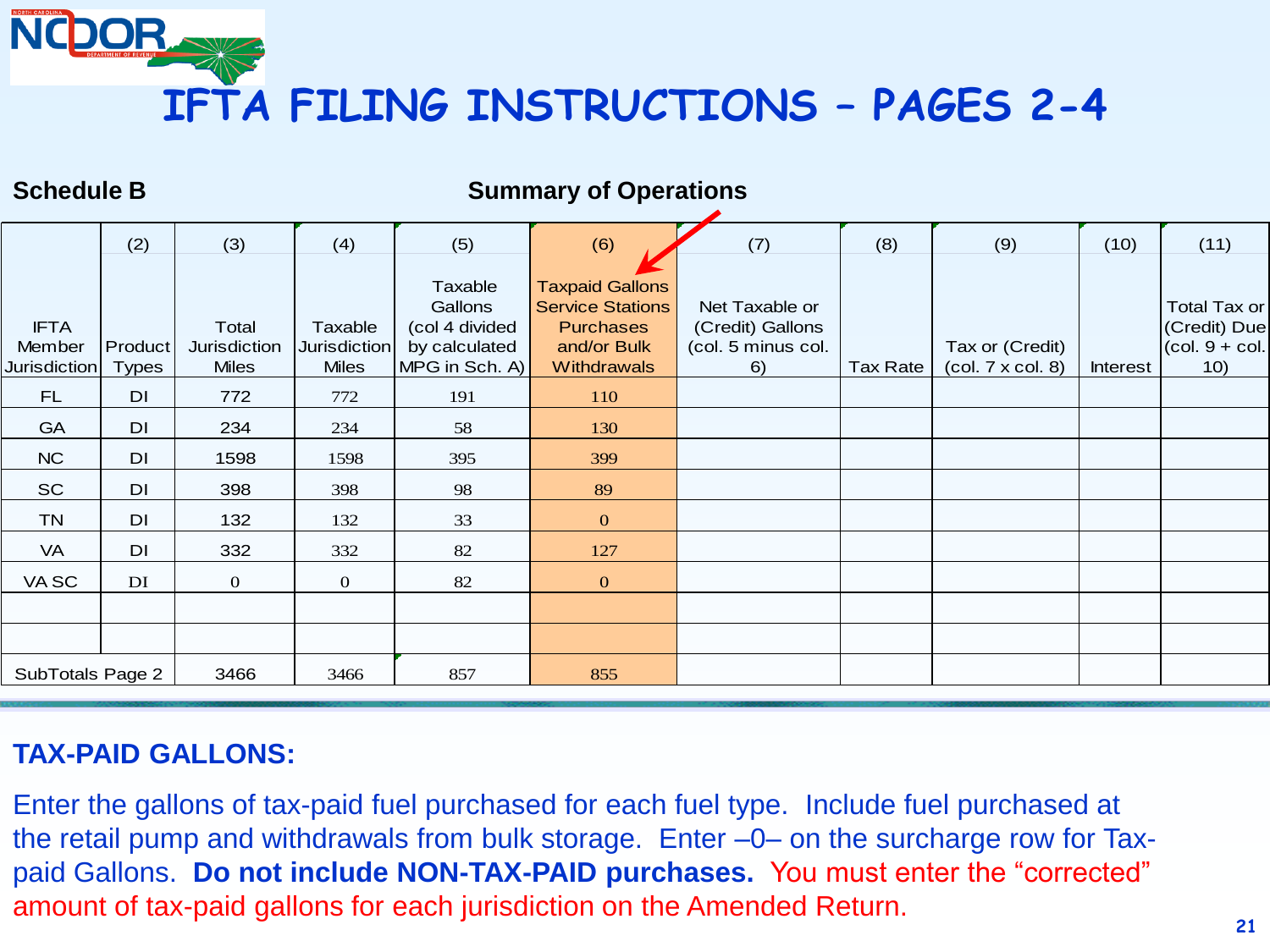| <b>Schedule B</b>                  |                         |                                       |                                          |                                                                         | <b>Summary of Operations</b>                                                                               |                                                                |                 |                                      |                 |                                                                       |
|------------------------------------|-------------------------|---------------------------------------|------------------------------------------|-------------------------------------------------------------------------|------------------------------------------------------------------------------------------------------------|----------------------------------------------------------------|-----------------|--------------------------------------|-----------------|-----------------------------------------------------------------------|
|                                    | (2)                     | (3)                                   | (4)                                      | (5)                                                                     | (6)                                                                                                        | (7)                                                            | (8)             | (9)                                  | (10)            | (11)                                                                  |
| <b>IFTA</b><br><b>Jurisdiction</b> | Product<br><b>Types</b> | Total<br>Jurisdiction<br><b>Miles</b> | Taxable<br>Jurisdiction <br><b>Miles</b> | Taxable<br>Gallons<br>(col 4 divided<br>by calculated<br>MPG in Sch. A) | <b>Taxpaid Gallons</b><br><b>Service Stations</b><br><b>Purchases</b><br>and/or Bulk<br><b>Withdrawals</b> | Net Taxable or<br>(Credit) Gallons<br>(col. 5 minus col.<br>6) | <b>Tax Rate</b> | Tax or (Credit)<br>(col. 7 x col. 8) | <b>Interest</b> | <b>Total Tax</b><br>or (Credit)<br>Due<br>$ $ (col. $9 +$ col.<br>10) |
| <b>FL</b>                          | <b>DI</b>               | 772                                   | 772                                      | 191                                                                     | 110                                                                                                        |                                                                |                 |                                      |                 |                                                                       |
| <b>GA</b>                          | DI                      | 234                                   | 234                                      | 58                                                                      | 130                                                                                                        |                                                                |                 |                                      |                 |                                                                       |
| <b>NC</b>                          | DI                      | 1598                                  | 1598                                     | 395                                                                     | 399                                                                                                        |                                                                |                 |                                      |                 |                                                                       |
| <b>SC</b>                          | DI                      | 398                                   | 398                                      | 98                                                                      | 89                                                                                                         |                                                                |                 |                                      |                 |                                                                       |
| <b>TN</b>                          | DI                      | 132                                   | 132                                      | 33                                                                      | $\mathbf{0}$                                                                                               |                                                                |                 |                                      |                 |                                                                       |
| <b>VA</b>                          | DI                      | 332                                   | 332                                      | 82                                                                      | 127                                                                                                        |                                                                |                 |                                      |                 |                                                                       |
| VA SC                              | DI                      | $\mathbf{0}$                          | $\mathbf{0}$                             | 82                                                                      | $\mathbf{0}$                                                                                               |                                                                |                 |                                      |                 |                                                                       |
|                                    |                         |                                       |                                          |                                                                         |                                                                                                            |                                                                |                 |                                      |                 |                                                                       |
|                                    |                         |                                       |                                          |                                                                         |                                                                                                            |                                                                |                 |                                      |                 |                                                                       |
| SubTotals Page 2                   |                         | 3466                                  | 3466                                     | 857                                                                     | 855                                                                                                        |                                                                |                 |                                      |                 |                                                                       |

#### **TAX-PAID GALLONS:**

NCDOR

If a jurisdiction has a surcharge, the surcharge amount is owed on all the gallons you consume in that jurisdiction. Surcharge is always a tax due. You do not receive a credit on the surcharge for tax-paid gallons.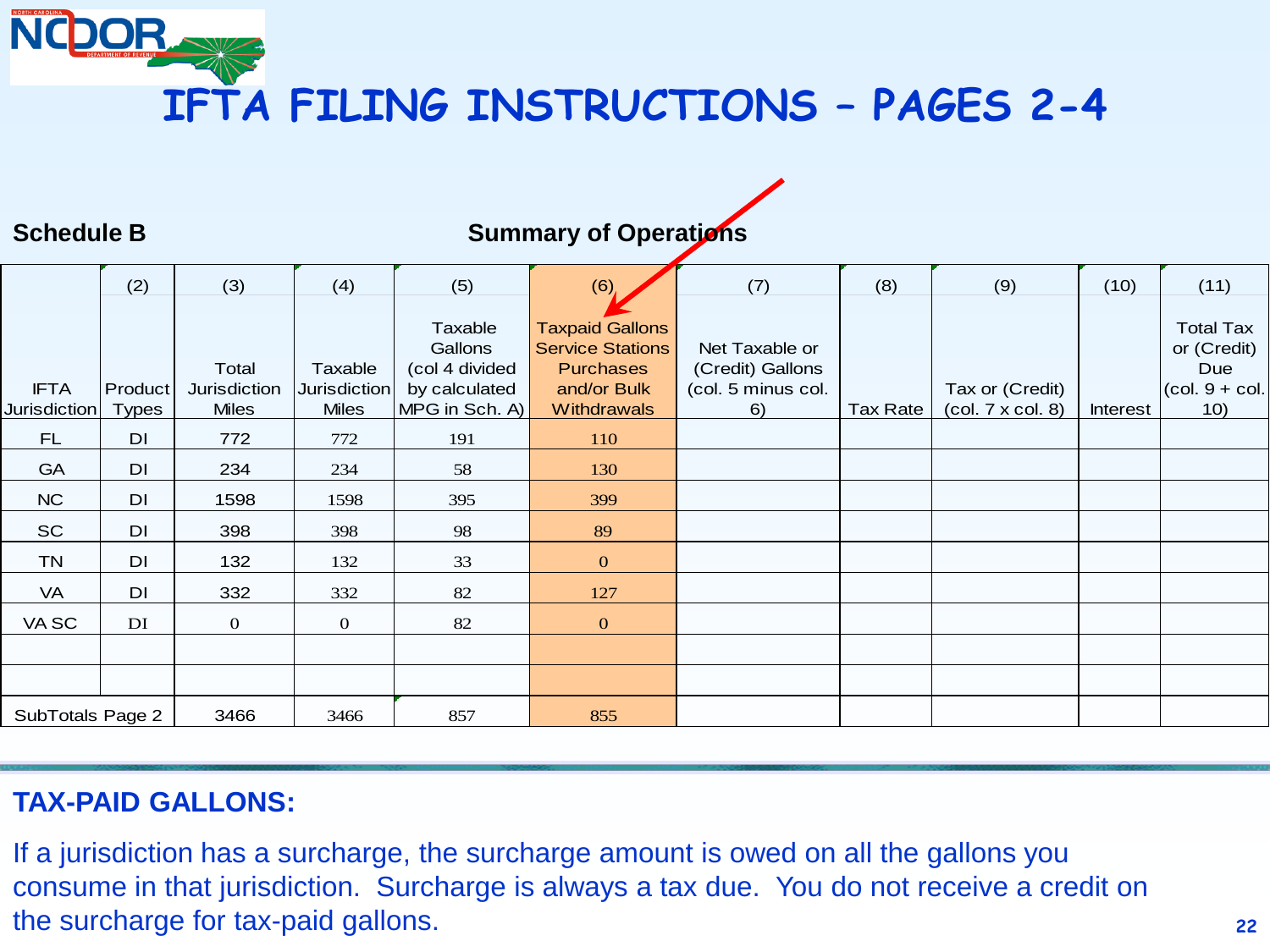| <b>Schedule B</b>                  |                         |                                       |                                         |                                                                         | <b>Summary of Operations</b>                                                                        |                                                                |                 |                                      |                 |                                                             |
|------------------------------------|-------------------------|---------------------------------------|-----------------------------------------|-------------------------------------------------------------------------|-----------------------------------------------------------------------------------------------------|----------------------------------------------------------------|-----------------|--------------------------------------|-----------------|-------------------------------------------------------------|
|                                    | (2)                     | (3)                                   | (4)                                     | (5)                                                                     | (6)                                                                                                 | (7)                                                            | (8)             | (9)                                  | (10)            | (11)                                                        |
| <b>IFTA</b><br><b>Jurisdiction</b> | Product<br><b>Types</b> | Total<br>Jurisdiction<br><b>Miles</b> | Taxable<br>Jurisdiction<br><b>Miles</b> | Taxable<br>Gallons<br>(col 4 divided<br>by calculated<br>MPG in Sch. A) | <b>Taxpaid Gallons</b><br><b>Service Stations</b><br><b>Purchases</b><br>and/or Bulk<br>Withdrawals | Net Taxable or<br>(Credit) Gallons<br>(col. 5 minus col.<br>6) | <b>Tax Rate</b> | Tax or (Credit)<br>(col. 7 x col. 8) | <b>Interest</b> | Total Tax or<br>(Credit) Due<br>$ $ (col. $9 +$ col.<br>10) |
| FL.                                | DI                      | 772                                   | 772                                     | 191                                                                     | <b>110</b>                                                                                          |                                                                |                 |                                      |                 |                                                             |
| GA                                 | DI                      | 234                                   | 234                                     | 58                                                                      | 130                                                                                                 |                                                                |                 |                                      |                 |                                                             |
| NC                                 | DI                      | 1598                                  | 1598                                    | 395                                                                     | 399                                                                                                 |                                                                |                 |                                      |                 |                                                             |
| SC                                 | DI                      | 398                                   | 398                                     | 98                                                                      | 89                                                                                                  |                                                                |                 |                                      |                 |                                                             |
| <b>TN</b>                          | DI                      | 132                                   | 132                                     | 33                                                                      | $\mathbf{0}$                                                                                        |                                                                |                 |                                      |                 |                                                             |
| VA                                 | DI                      | 332                                   | 332                                     | 82                                                                      | 127                                                                                                 |                                                                |                 |                                      |                 |                                                             |
| VA SC                              | DI                      | $\mathbf{0}$                          | $\mathbf{0}$                            | 82                                                                      | $\mathbf{O}$                                                                                        |                                                                |                 |                                      |                 |                                                             |
|                                    |                         |                                       |                                         |                                                                         |                                                                                                     |                                                                |                 |                                      |                 |                                                             |
|                                    |                         |                                       |                                         |                                                                         |                                                                                                     |                                                                |                 |                                      |                 |                                                             |
| SubTotals Page 2                   |                         | 3466                                  | 3466                                    | 857                                                                     | 855                                                                                                 |                                                                |                 |                                      |                 |                                                             |

#### **TAX-PAID GALLONS:**

NCDOR

Include fuel purchased while operating under a North Carolina IFTA Temporary Decal Permit or North Carolina Temporary Trip Permit. For fuel purchased while operating under another jurisdiction's temporary permit, contact that jurisdiction for reporting requirements.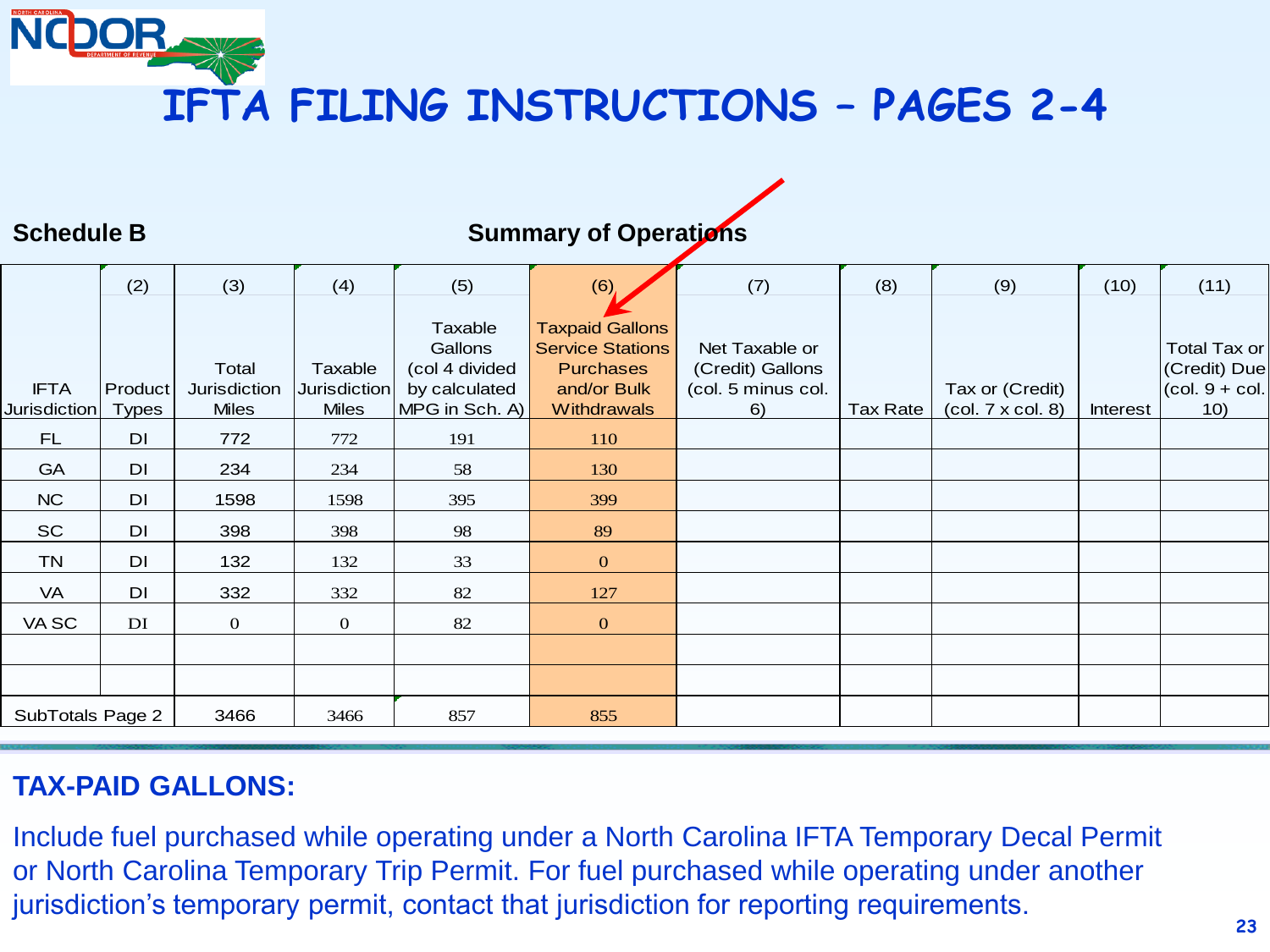| <b>Schedule B</b>           |                         |                                       |                                          |                                                                         | <b>Summary of Operations</b>                                                                 |                                                                |                 |                                      |                 |                                                               |
|-----------------------------|-------------------------|---------------------------------------|------------------------------------------|-------------------------------------------------------------------------|----------------------------------------------------------------------------------------------|----------------------------------------------------------------|-----------------|--------------------------------------|-----------------|---------------------------------------------------------------|
|                             | (2)                     | (3)                                   | (4)                                      | (5)                                                                     | (6)                                                                                          | (7(                                                            | (8)             | (9)                                  | (10)            | (11)                                                          |
| <b>IFTA</b><br>Jurisdiction | Product<br><b>Types</b> | Total<br>Jurisdiction<br><b>Miles</b> | Taxable<br>Jurisdiction <br><b>Miles</b> | Taxable<br>Gallons<br>(col 4 divided<br>by calculated<br>MPG in Sch. A) | <b>Taxpaid Gallons</b><br><b>Service Stations</b><br>Purchases<br>and/or Bulk<br>Withdrawals | Net Taxable or<br>(Credit) Gallons<br>(col. 5 minus col.<br>6) | <b>Tax Rate</b> | Tax or (Credit)<br>(col. 7 x col. 8) | <b>Interest</b> | Total Tax or<br>(Credit) Due<br>$\vert$ (col. 9 + 10) $\vert$ |
| FL                          | DI                      | 772                                   | 772                                      | 191                                                                     | 110                                                                                          | 81                                                             |                 |                                      |                 |                                                               |
| GA                          | DI                      | 234                                   | 234                                      | 58                                                                      | 130                                                                                          | $-72$                                                          |                 |                                      |                 |                                                               |
| <b>NC</b>                   | DI                      | 1598                                  | 1598                                     | 395                                                                     | 399                                                                                          | $-4$                                                           |                 |                                      |                 |                                                               |
| SC                          | DI                      | 398                                   | 398                                      | 98                                                                      | 89                                                                                           | 9                                                              |                 |                                      |                 |                                                               |
| <b>TN</b>                   | DI                      | 132                                   | 132                                      | 33                                                                      | $\mathbf{0}$                                                                                 | 33                                                             |                 |                                      |                 |                                                               |
| VA                          | DI                      | 332                                   | 332                                      | 82                                                                      | 127                                                                                          | $-45$                                                          |                 |                                      |                 |                                                               |
| VA SC                       | DI                      | $\mathbf{0}$                          | $\overline{0}$                           | 82                                                                      | $\mathbf{0}$                                                                                 | 82                                                             |                 |                                      |                 |                                                               |
|                             |                         |                                       |                                          |                                                                         |                                                                                              |                                                                |                 |                                      |                 |                                                               |
|                             |                         |                                       |                                          |                                                                         |                                                                                              |                                                                |                 |                                      |                 |                                                               |
| SubTotals Page 2            |                         | 3466                                  | 3466                                     | 857                                                                     | 855                                                                                          | $\overline{2}$                                                 |                 |                                      |                 |                                                               |

#### **NET TAXABLE OR (CREDIT) GALLONS:**

NCDOR

Net taxable or (Credit) gallons represent the difference between taxable gallons and tax-paid gallons. To calculate this figure, subtract Column (6) from Column (5). (Example: 191 - 110  $= 81$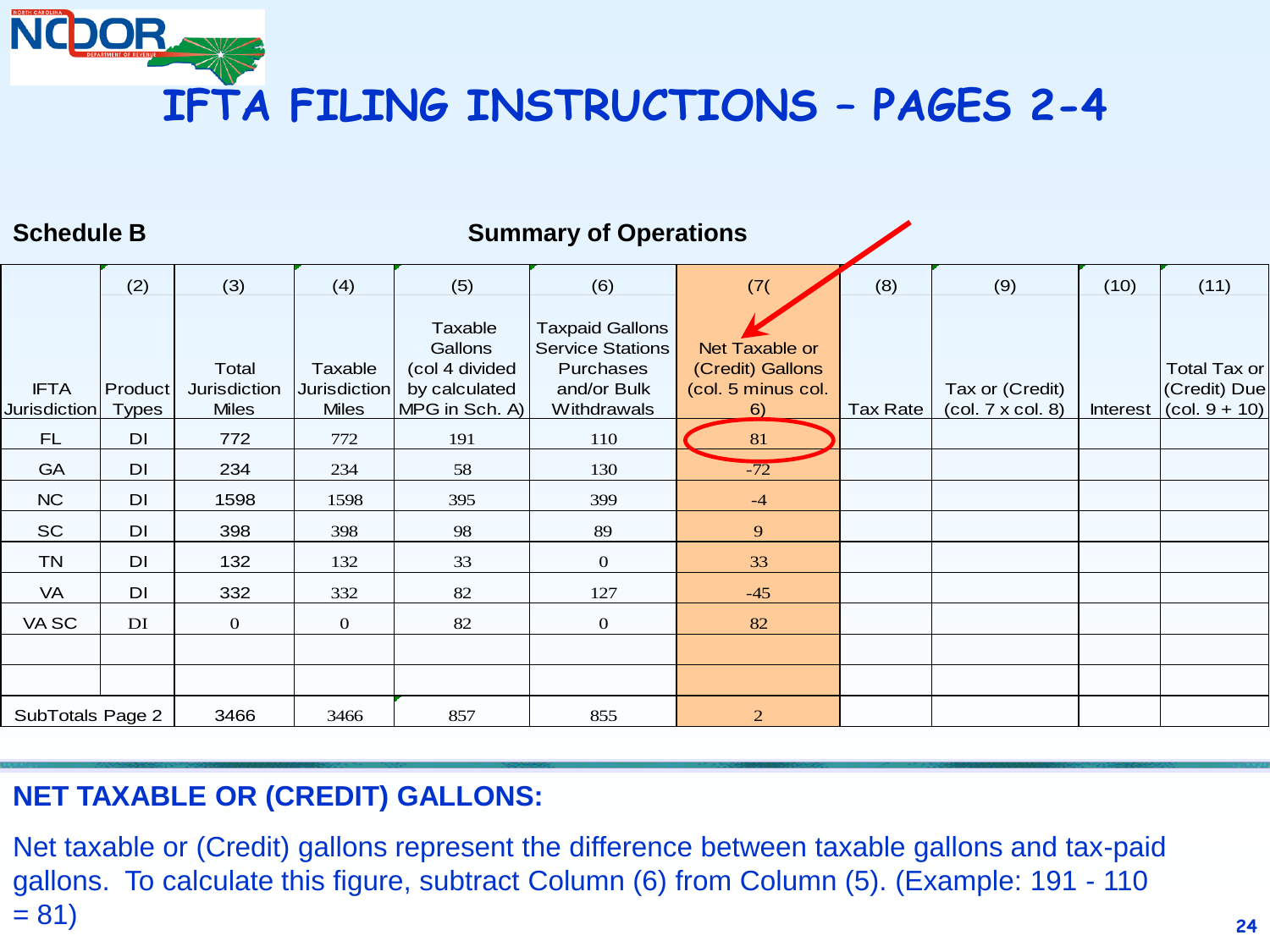**Schedule B**

NCDOR

#### **Summary of Operations**

|                                    | (2)                     | (3)                                          | (4)                                     | (5)                                                                     | (6)                                                                                          | (7)                                                            | (8)             | (9)                                  | (10)     | (11)                                                                               |
|------------------------------------|-------------------------|----------------------------------------------|-----------------------------------------|-------------------------------------------------------------------------|----------------------------------------------------------------------------------------------|----------------------------------------------------------------|-----------------|--------------------------------------|----------|------------------------------------------------------------------------------------|
| <b>IFTA</b><br><b>Jurisdiction</b> | Product<br><b>Types</b> | Total<br><b>Jurisdiction</b><br><b>Miles</b> | Taxable<br>Jurisdiction<br><b>Miles</b> | Taxable<br>Gallons<br>(col 4 divided<br>by calculated<br>MPG in Sch. A) | <b>Taxpaid Gallons</b><br><b>Service Stations</b><br>Purchases<br>and/or Bulk<br>Withdrawals | Net Taxable or<br>(Credit) Gallons<br>(col. 5 minus col.<br>6) | <b>Tax Rate</b> | Tax or (Credit)<br>(col. 7 x col. 8) | Interest | Total Tax or<br>(Credit) Due<br>$\left(\text{col. } 9 + \text{col.}\right)$<br>10) |
| <b>FL</b>                          | <b>DI</b>               | 772                                          | 772                                     | 191                                                                     | 110                                                                                          | 81                                                             |                 |                                      |          |                                                                                    |
| GA                                 | DI                      | 234                                          | 234                                     | 58                                                                      | 130                                                                                          | $-72'$                                                         |                 |                                      |          |                                                                                    |
| NC                                 | DI                      | 1598                                         | 1598                                    | 395                                                                     | 399                                                                                          | $-4$                                                           |                 |                                      |          |                                                                                    |
| SC                                 | DI                      | 398                                          | 398                                     | 98                                                                      | 89                                                                                           | 9                                                              |                 |                                      |          |                                                                                    |
| <b>TN</b>                          | DI                      | 132                                          | 132                                     | 33                                                                      | $\mathbf{0}$                                                                                 | 33                                                             |                 |                                      |          |                                                                                    |
| VA                                 | DI                      | 332                                          | 332                                     | 82                                                                      | 127                                                                                          | $-45$                                                          |                 |                                      |          |                                                                                    |
| <b>VASC</b>                        | DI                      | $\theta$                                     | $\Omega$                                | 82                                                                      | $\overline{0}$                                                                               | 82                                                             |                 |                                      |          |                                                                                    |
|                                    |                         |                                              |                                         |                                                                         |                                                                                              |                                                                |                 |                                      |          |                                                                                    |
|                                    |                         |                                              |                                         |                                                                         |                                                                                              |                                                                |                 |                                      |          |                                                                                    |
| SubTotals Page 2                   |                         | 3466                                         | 3466                                    | 857                                                                     | 855                                                                                          | $\overline{2}$                                                 |                 |                                      |          |                                                                                    |

#### **NET TAXABLE OR (CREDIT) GALLONS:**

If Column (5), Taxable Gallons, is greater than Column (6), Tax-paid Gallons, you will owe additional tax. If Column (5) is less than Column (6), you are due a credit. Identify this credit with a minus sign ( - ) or brackets.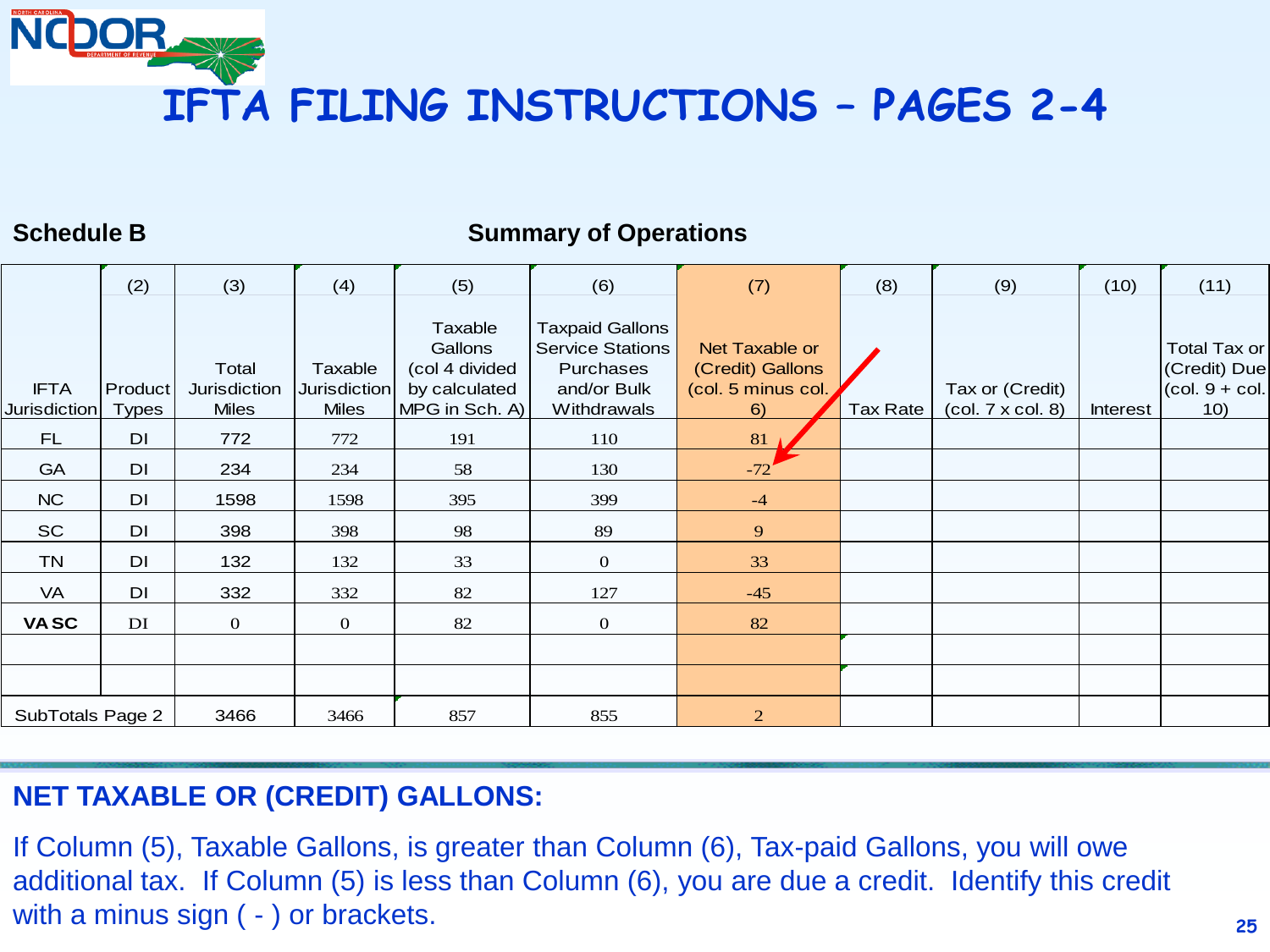| <b>Schedule B</b>           |                         |                                              |                                          |                                                                         | <b>Summary of Operations</b>                                                                 |                                                                |                 |                                      |                 |                                                                                    |
|-----------------------------|-------------------------|----------------------------------------------|------------------------------------------|-------------------------------------------------------------------------|----------------------------------------------------------------------------------------------|----------------------------------------------------------------|-----------------|--------------------------------------|-----------------|------------------------------------------------------------------------------------|
|                             | (2)                     | (3)                                          | (4)                                      | (5)                                                                     | (6)                                                                                          | (7)                                                            | (8)             | (9)                                  | (10)            | (11)                                                                               |
| <b>IFTA</b><br>Jurisdiction | Product<br><b>Types</b> | Total<br><b>Jurisdiction</b><br><b>Miles</b> | Taxable<br>Jurisdiction <br><b>Miles</b> | Taxable<br>Gallons<br>(col 4 divided<br>by calculated<br>MPG in Sch. A) | <b>Taxpaid Gallons</b><br><b>Service Stations</b><br>Purchases<br>and/or Bulk<br>Withdrawals | Net Taxable or<br>(Credit) Gallons<br>(col. 5 minus col.<br>6) | <b>Tax Rate</b> | Tax or (Credit)<br>(col. 7 x col. 8) | <b>Interest</b> | Total Tax or<br>(Credit) Due<br>$\left(\text{col. } 9 + \text{col.}\right)$<br>10) |
| <b>FL</b>                   | DI                      | 772                                          | 772                                      | 191                                                                     | 110                                                                                          | 81                                                             |                 |                                      |                 |                                                                                    |
| GA                          | DI                      | 234                                          | 234                                      | 58                                                                      | 130                                                                                          | $-72$                                                          |                 |                                      |                 |                                                                                    |
| NC                          | DI                      | 1598                                         | 1598                                     | 395                                                                     | 399                                                                                          | $-4$                                                           |                 |                                      |                 |                                                                                    |
| <b>SC</b>                   | DI                      | 398                                          | 398                                      | 98                                                                      |                                                                                              | 9                                                              |                 |                                      |                 |                                                                                    |
| <b>TN</b>                   | DI                      | 132                                          | 132                                      | 33                                                                      | $\overline{0}$                                                                               | 33                                                             |                 |                                      |                 |                                                                                    |
| VA                          | DI                      | 332                                          | 332                                      | 82                                                                      | 127                                                                                          | $-45$                                                          |                 |                                      |                 |                                                                                    |
| <b>VASC</b>                 | DI                      | $\theta$                                     | $\overline{0}$                           | 82                                                                      | $\mathbf{0}$                                                                                 | 82                                                             |                 |                                      |                 |                                                                                    |
|                             |                         |                                              |                                          |                                                                         |                                                                                              |                                                                |                 |                                      |                 |                                                                                    |
|                             |                         |                                              |                                          |                                                                         |                                                                                              |                                                                |                 |                                      |                 |                                                                                    |
| SubTotals Page 2            |                         | 3466                                         | 3466                                     | 857                                                                     | 855                                                                                          | $\overline{2}$                                                 |                 |                                      |                 |                                                                                    |

#### **NET TAXABLE OR (CREDIT) GALLONS:**

NCDOR

If a jurisdiction has a surcharge, the surcharge amount will be the same figure as entered on the surcharge line from Column (5).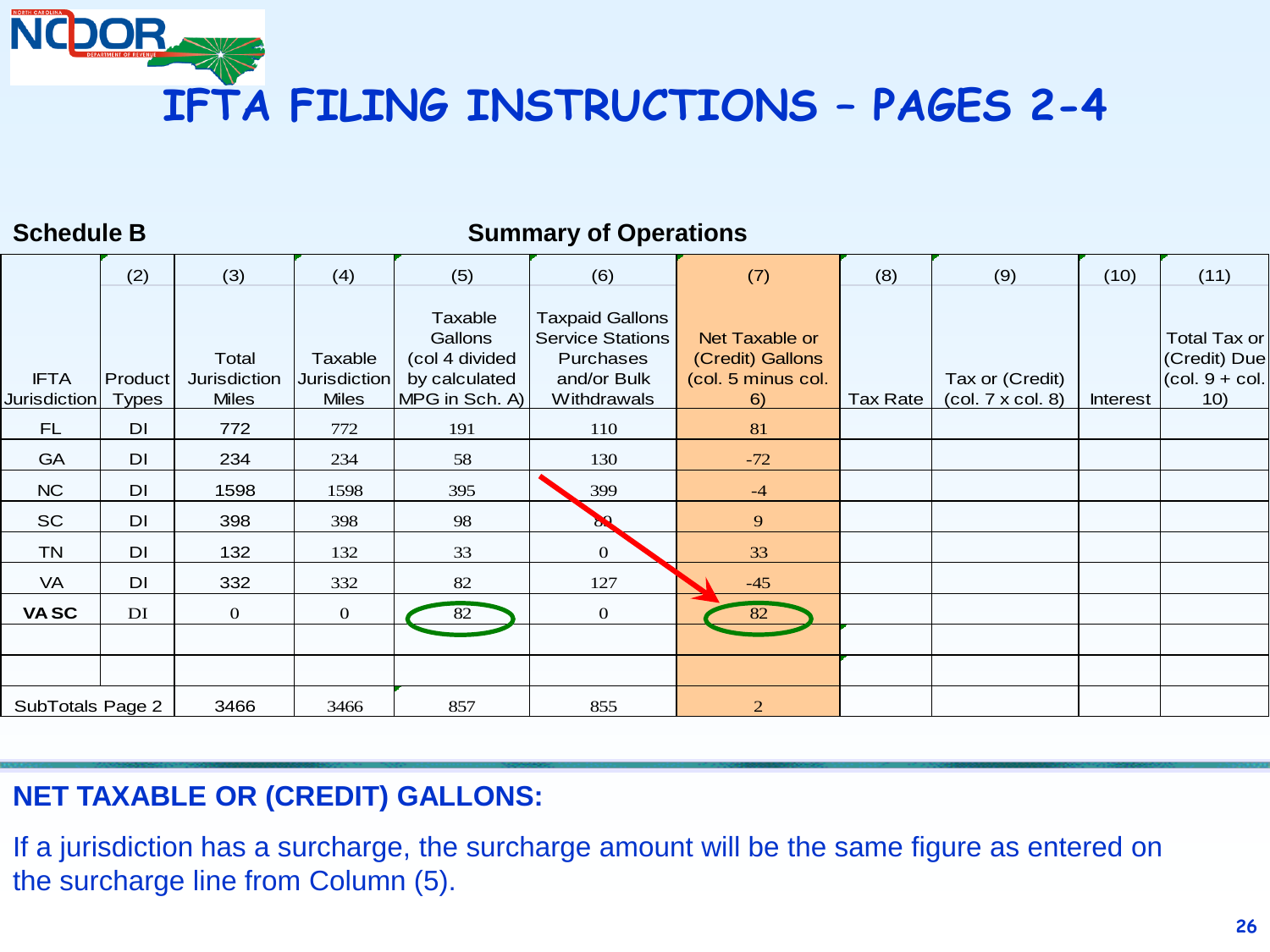#### **Schedule B**

NCDOR

#### **Summary of Operations**

| <b>IFTA</b><br>Jurisdiction | Product<br><b>Types</b> | Total<br><b>Jurisdiction</b><br><b>Miles</b> | Taxable<br>Jurisdiction <br><b>Miles</b> | Taxable<br>Gallons<br>(col 4 divided<br>by calculated<br>MPG in Sch. A) | <b>Taxpaid Gallons</b><br><b>Service Stations</b><br>Purchases<br>and/or Bulk<br>Withdrawals | Net Taxable or<br>(Credit) Gallons<br>(col. 5 minus col.<br>6) | <b>Tax Rate</b> | Tax or (Credit)<br>(col. 7 x col. 8) | <b>Interest</b> | Total Tax or<br>(Credit) Due<br>$ $ (col. 9 + col.<br>10) |
|-----------------------------|-------------------------|----------------------------------------------|------------------------------------------|-------------------------------------------------------------------------|----------------------------------------------------------------------------------------------|----------------------------------------------------------------|-----------------|--------------------------------------|-----------------|-----------------------------------------------------------|
| FL                          | DI                      | 772                                          | 772                                      | 191                                                                     | 110                                                                                          | 81                                                             | 0.3307          |                                      |                 |                                                           |
| GA                          | <b>DI</b>               | 234                                          | 234                                      | 58                                                                      | 130                                                                                          | $-72$                                                          | 0.184           |                                      |                 |                                                           |
| <b>NC</b>                   | <b>DI</b>               | 1598                                         | 1598                                     | 395                                                                     | 399                                                                                          | $-4$                                                           | 0.376           |                                      |                 |                                                           |
| <b>SC</b>                   | <b>DI</b>               | 398                                          | 398                                      | 98                                                                      | 89                                                                                           | 9                                                              | 0.16            |                                      |                 |                                                           |
| <b>TN</b>                   | <b>DI</b>               | 132                                          | 132                                      | 33                                                                      | $\overline{0}$                                                                               | 33                                                             | 0.17            |                                      |                 |                                                           |
| VA                          | DI                      | 332                                          | 332                                      | 82                                                                      | 127                                                                                          | $-45$                                                          | 0.202           |                                      |                 |                                                           |
| VA SC                       | DI                      | $\mathbf{0}$                                 | $\overline{0}$                           | 82                                                                      | $\theta$                                                                                     | 82                                                             | 0.035           |                                      |                 |                                                           |
|                             |                         |                                              |                                          |                                                                         |                                                                                              |                                                                |                 |                                      |                 |                                                           |
|                             |                         |                                              |                                          |                                                                         |                                                                                              |                                                                |                 |                                      |                 |                                                           |
| SubTotals Page 2            |                         | 3466                                         | 3466                                     | 857                                                                     | 855                                                                                          | 2                                                              |                 |                                      |                 |                                                           |
|                             |                         |                                              |                                          |                                                                         |                                                                                              |                                                                |                 |                                      |                 |                                                           |

**TAX RATE:** (Tax Rate sheets Gas-1278 for each period are available on our website: www.dornc.com/downloads/ifta)

For each jurisdiction listed on your return, enter the tax rate indicated on the tax rate sheet (Gas-1278) for each applicable fuel type and surcharge. The tax rates can change every quarter, so make sure you have the correct tax rate sheet for the filing period being amended.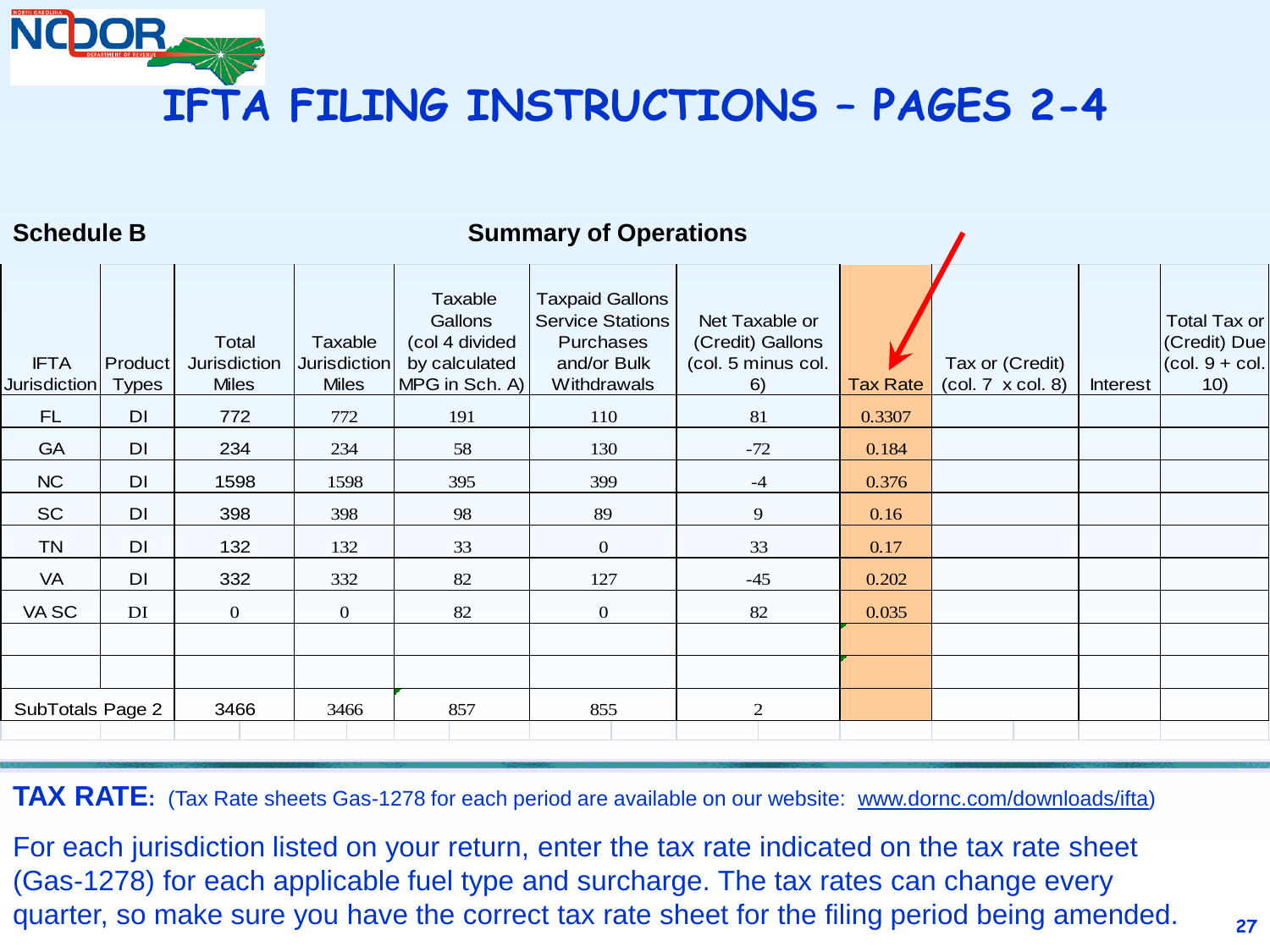| <b>Schedule B</b>                     |                      |                                                            |                                                    |                                                                                | <b>Summary of Operations</b>                                                                        |                                                                      |                 |                                                          |          |                                                                 |
|---------------------------------------|----------------------|------------------------------------------------------------|----------------------------------------------------|--------------------------------------------------------------------------------|-----------------------------------------------------------------------------------------------------|----------------------------------------------------------------------|-----------------|----------------------------------------------------------|----------|-----------------------------------------------------------------|
|                                       | $-2$                 | $-3$                                                       | $-4$                                               | 5                                                                              | 6                                                                                                   | $-7$                                                                 | 8               | $\overline{9}$                                           | 10       | 11                                                              |
| <b>IFTA</b><br>Member<br>Jurisdiction | Fuel<br><b>Types</b> | <b>Total Member</b><br><b>Jurisdiction</b><br><b>Miles</b> | Taxable<br>Member<br>Jurisdiction <br><b>Miles</b> | Taxable<br><b>Gallons</b><br>(col C divided<br>by calculated<br>MPG in Sch. A) | <b>Taxpaid Gallons</b><br><b>Service Stations</b><br><b>Purchases</b><br>and/or Bulk<br>Withdrawals | Net Taxable or<br>(Credit) Gallons<br>$\left(\text{col } D-E\right)$ | <b>Tax Rate</b> | Tax or (Credit)<br>$\left(\text{col } F \times G\right)$ | Interest | Total Tax or<br>(Credit) Due<br>$\left(\text{col H} + I\right)$ |
| FL.                                   | DI                   | 772                                                        | 772                                                | 191                                                                            | 110                                                                                                 | 81                                                                   | 0.3307          | 26.79<br>$\mathfrak{L}$                                  |          |                                                                 |
| GA                                    | DI                   | 234                                                        | 234                                                | 58                                                                             | 130                                                                                                 | $-72$                                                                | 0.184           | \$<br>(13.25)                                            |          |                                                                 |
| NC                                    | DI                   | 1598                                                       | 1598                                               | 395                                                                            | 399                                                                                                 | $-4$                                                                 | 0.376           | $\mathcal{S}$<br>(1.51)                                  |          |                                                                 |
| <b>SC</b>                             | DI                   | 398                                                        | 398                                                | 98                                                                             | 89                                                                                                  | 9                                                                    | 0.16            | $\mathfrak{L}$<br>1.44                                   |          |                                                                 |
| <b>TN</b>                             | DI                   | 132                                                        | 132                                                | 33                                                                             | $\theta$                                                                                            | 33                                                                   | 0.17            | \$<br>5.61                                               |          |                                                                 |
| VA                                    | DI                   | 332                                                        | 332                                                | 82                                                                             | 127                                                                                                 | $-45$                                                                | 0.202           | $\frac{1}{2}$<br>(9.09)                                  |          |                                                                 |
| VA SC                                 | DI                   | $\mathbf{0}$                                               | $\mathbf{0}$                                       | 82                                                                             | $\mathbf{0}$                                                                                        | 82                                                                   | 0.035           | \$<br>2.87                                               |          |                                                                 |
|                                       |                      |                                                            |                                                    |                                                                                |                                                                                                     |                                                                      |                 |                                                          |          |                                                                 |
|                                       |                      |                                                            |                                                    |                                                                                |                                                                                                     |                                                                      |                 |                                                          |          |                                                                 |
| SubTotals Page 2                      |                      | 3466                                                       | 3466                                               | 857                                                                            | 855                                                                                                 | 2                                                                    |                 | $\mathbb{S}$<br>12.86                                    |          |                                                                 |

#### **TAX OR (CREDIT):**

NCDOR.

Multiply the figure in Column ( 7) by the tax rate shown in Column (8). Enter the results on each line in Column (9). If the figure in Column (7) is positive, tax is due. If the figure in Column (7) is negative, a credit is due and should be represented with a minus sign or brackets.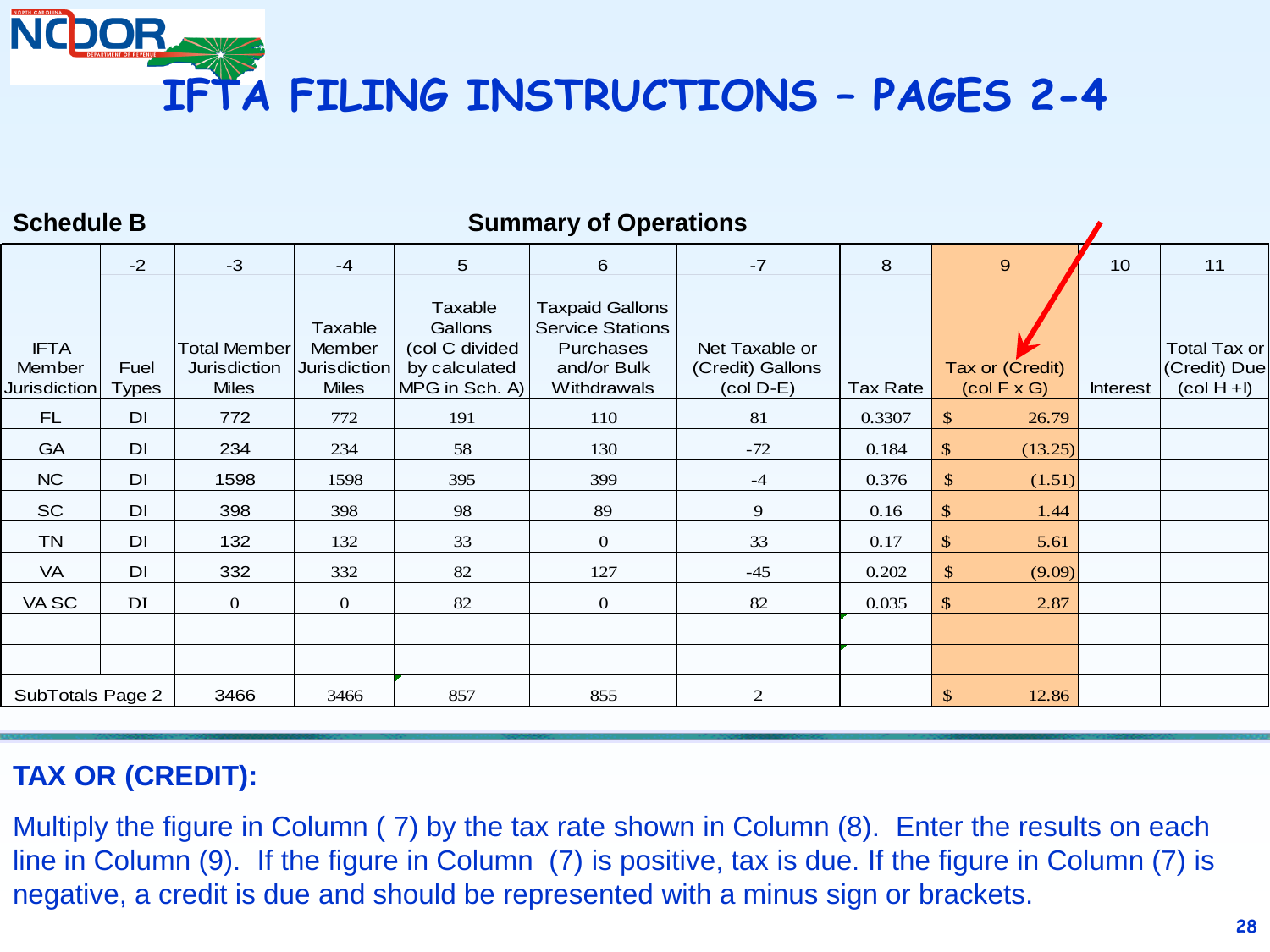#### **Schedule B**

#### **Summary of Operations**

|                             | (2)                            | (3)                                          | (4)                                      | (5)                                                                     | (6)                                                                                          | (7)                                                            | (8)             | (9)                                                                    | (10)                  | (11)                                                                               |
|-----------------------------|--------------------------------|----------------------------------------------|------------------------------------------|-------------------------------------------------------------------------|----------------------------------------------------------------------------------------------|----------------------------------------------------------------|-----------------|------------------------------------------------------------------------|-----------------------|------------------------------------------------------------------------------------|
| <b>IFTA</b><br>Jurisdiction | <b>Product</b><br><b>Types</b> | Total<br><b>Jurisdiction</b><br><b>Miles</b> | Taxable<br>Jurisdiction <br><b>Miles</b> | Taxable<br>Gallons<br>(col 4 divided<br>by calculated<br>MPG in Sch. A) | <b>Taxpaid Gallons</b><br><b>Service Stations</b><br>Purchases<br>and/or Bulk<br>Withdrawals | Net Taxable or<br>(Credit) Gallons<br>(col. 5 minus col.<br>6) | <b>Tax Rate</b> | Tax or (Credit)<br>$\left(\text{col. } 7 \times \text{col. } 8\right)$ | Interest              | Total Tax or<br>(Credit) Due<br>$\left(\text{col. } 9 + \text{col.}\right)$<br>10) |
| <b>FL</b>                   | DI                             | 772                                          | 772                                      | 191                                                                     | 110                                                                                          | 81                                                             | 0.3307          | \$<br>26.79                                                            | $\mathcal{S}$<br>0.72 |                                                                                    |
| GA                          | DI                             | 234                                          | 234                                      | 58                                                                      | 130                                                                                          | $-72$                                                          | 0.184           | \$<br>$(13.25)$ \$ -                                                   |                       |                                                                                    |
| NC                          | DI                             | 1598                                         | 1598                                     | 395                                                                     | 399                                                                                          | $-4$                                                           | 0.376           | $\boldsymbol{\mathsf{S}}$<br>$(1.51)$ \$ -                             |                       |                                                                                    |
| <b>SC</b>                   | DI                             | 398                                          | 398                                      | 98                                                                      | 89                                                                                           | 9                                                              | 0.16            | \$<br>1.44                                                             | 0.06<br>$\mathcal{S}$ |                                                                                    |
| <b>TN</b>                   | DI                             | 132                                          | 132                                      | 33                                                                      | $\mathbf{0}$                                                                                 | 33                                                             | 0.17            | 5.61<br>\$                                                             | $\mathbb{S}$<br>0.18  |                                                                                    |
| VA                          | DI                             | 332                                          | 332                                      | 82                                                                      | 127                                                                                          | $-45$                                                          | 0.202           | $\mathcal{L}$<br>$(9.09)$ \$ -                                         |                       |                                                                                    |
| VA SC                       | DI                             | $\mathbf{0}$                                 | $\overline{0}$                           | 82                                                                      | $\mathbf{0}$                                                                                 | 82                                                             | 0.035           | 2.87<br>\$                                                             | $\int$ -              |                                                                                    |
|                             |                                |                                              |                                          |                                                                         |                                                                                              |                                                                |                 |                                                                        |                       |                                                                                    |
|                             |                                |                                              |                                          |                                                                         |                                                                                              |                                                                |                 |                                                                        |                       |                                                                                    |
| SubTotals Page 2            |                                | 3466                                         | 3466                                     | 857                                                                     | 855                                                                                          | $\overline{c}$                                                 |                 | \$<br>12.86                                                            | 0.96<br>$\mathcal{S}$ |                                                                                    |

#### **INTEREST:**

If your return is late, you will be subject to interest for each jurisdiction on which tax is due (Column 9). To calculate the interest payment, multiply the **TAX DUE (Column 9) by the interest rate by the number of months late.** A partial month is considered a full month when determining the number of months late. Please refer to the Gas-1276 Instructions for the applicable interest rate for the quarter and year you are amending.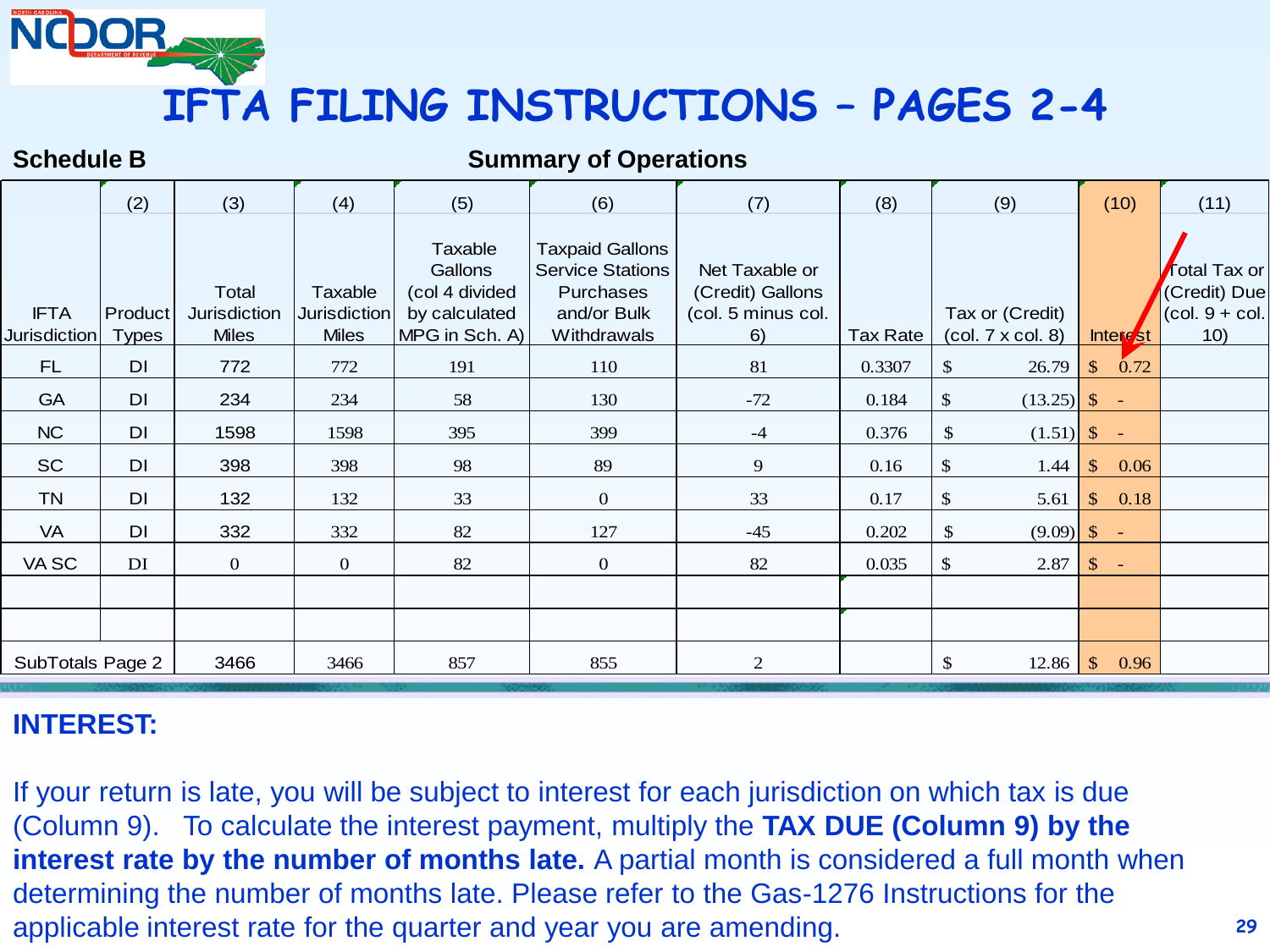**Schedule B**

NCDOR

#### **Summary of Operations**

|                             | (2)                     | (3)                                          | (4)                                     | (5)                                                                     | (6)                                                                                          | (7)                                                               | (8)             | (9)                                                      | (10)                       | (11)                                                            |
|-----------------------------|-------------------------|----------------------------------------------|-----------------------------------------|-------------------------------------------------------------------------|----------------------------------------------------------------------------------------------|-------------------------------------------------------------------|-----------------|----------------------------------------------------------|----------------------------|-----------------------------------------------------------------|
| <b>IFTA</b><br>Jurisdiction | Product<br><b>Types</b> | Total<br><b>Jurisdiction</b><br><b>Miles</b> | Taxable<br>Jurisdiction<br><b>Miles</b> | Taxable<br>Gallons<br>(col 4 divided<br>by calculated<br>MPG in Sch. A) | <b>Taxpaid Gallons</b><br><b>Service Stations</b><br>Purchases<br>and/or Bulk<br>Withdrawals | Net Taxable or<br>(Credit) Gallons<br>$\left($ col. D-E $\right)$ | <b>Tax Rate</b> | Tax or (Credit)<br>$\left(\text{col } F \times G\right)$ | <b>Interest</b>            | Total Tax or<br>(Credit) Due<br>$\left(\text{col H} + I\right)$ |
| FL                          | DI                      | 772                                          | 772                                     | 191                                                                     | 110                                                                                          | 81                                                                | 0.3307          | 26.79<br>$\mathbb{S}$                                    | 0.72<br>$\mathbb{S}$       |                                                                 |
| GA                          | DI                      | 234                                          | 234                                     | 58                                                                      | 130                                                                                          | $-72$                                                             | 0.184           | $(13.25)$ \$<br>\$                                       | $\sim$ $-$                 |                                                                 |
| NC                          | DI                      | 1598                                         | 1598                                    | 395                                                                     | 399                                                                                          | $-4$                                                              | 0.376           | \$<br>$(1.51)$ \$ -                                      |                            |                                                                 |
| <b>SC</b>                   | DI                      | 398                                          | 398                                     | 98                                                                      | 89                                                                                           | 9                                                                 | 0.16            | 1.44<br>\$.                                              | 0.06<br>$\mathcal{S}$      |                                                                 |
| <b>TN</b>                   | DI                      | 132                                          | 132                                     | 33                                                                      | $\mathbf{0}$                                                                                 | 33                                                                | 0.17            | 5.61<br>\$                                               | 0.18<br>$\mathbb{S}$       |                                                                 |
| VA                          | DI                      | 332                                          | 332                                     | 82                                                                      | 127                                                                                          | $-45$                                                             | 0.202           | \$<br>$(9.09)$ \$ -                                      |                            |                                                                 |
| VA SC                       | DI                      | $\mathbf{0}$                                 | $\mathbf{0}$                            | 82                                                                      | $\mathbf{0}$                                                                                 | 82                                                                | 0.035           | 2.87<br>\$                                               | $\mathbb{S}$<br>$\sim$ $-$ |                                                                 |
|                             |                         |                                              |                                         |                                                                         |                                                                                              |                                                                   |                 |                                                          |                            |                                                                 |
|                             |                         |                                              |                                         |                                                                         |                                                                                              |                                                                   |                 |                                                          |                            |                                                                 |
| SubTotals Page 2            |                         | 3466                                         | 3466                                    | 857                                                                     | 855                                                                                          | 2                                                                 |                 | \$<br>12.86                                              | $\mathcal{S}$<br>0.96      |                                                                 |

#### **INTEREST:**

Interest is not calculated for (Credits).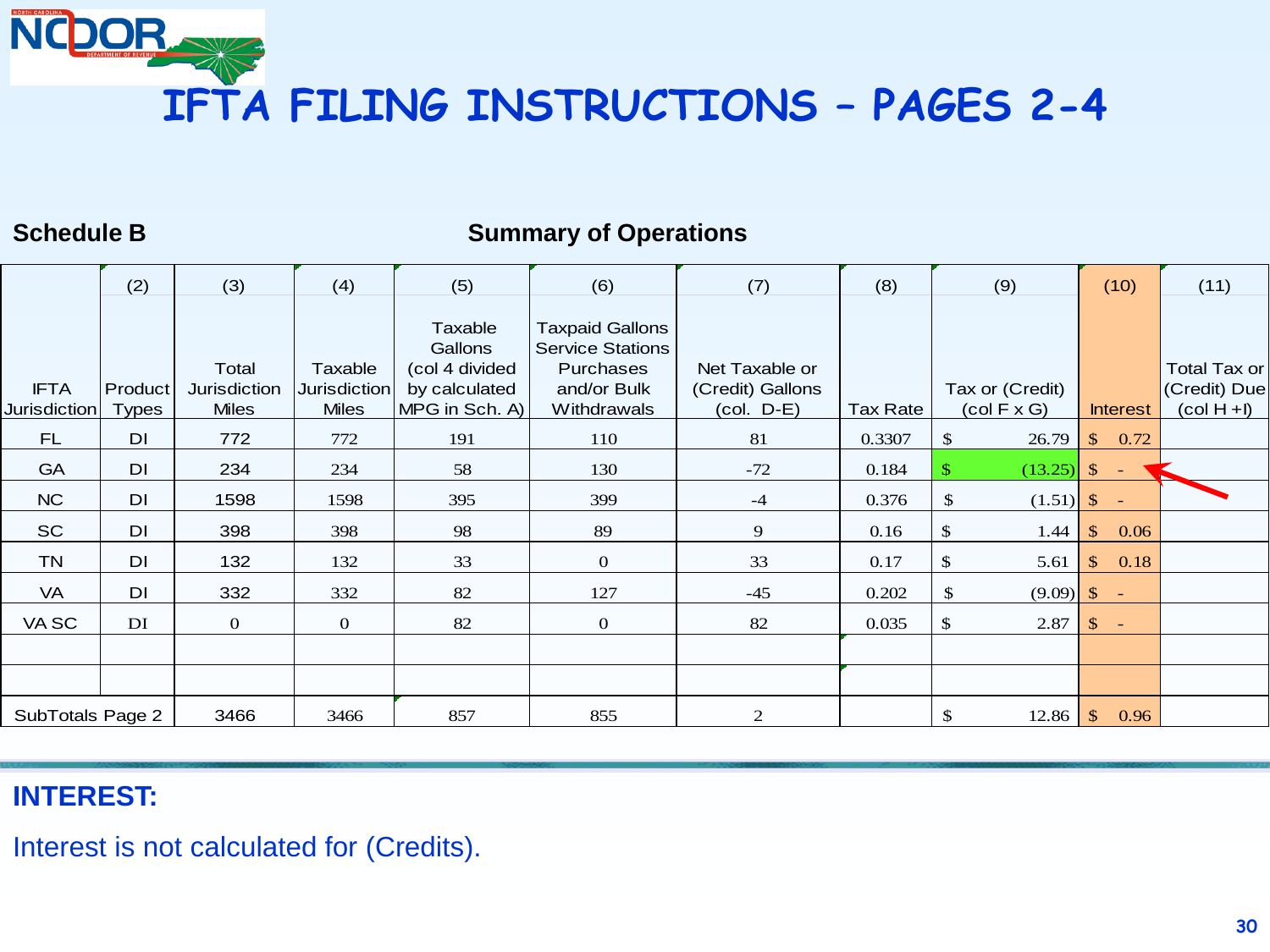**Schedule B**

NCDOR.

#### **Summary of Operations**

|                  | (2)          | (3)          | (4)          | (5)            | (6)                     | (7)                | (8)             | (9)                            | (10)                  | (11)                                        |
|------------------|--------------|--------------|--------------|----------------|-------------------------|--------------------|-----------------|--------------------------------|-----------------------|---------------------------------------------|
|                  |              |              |              |                |                         |                    |                 |                                |                       |                                             |
|                  |              |              |              | Taxable        | <b>Taxpaid Gallons</b>  |                    |                 |                                |                       |                                             |
|                  |              |              |              | Gallons        | <b>Service Stations</b> | Net Taxable or     |                 |                                |                       | Total Tax or                                |
|                  |              | Total        | Taxable      | (col 4 divided | Purchases               | (Credit) Gallons   |                 |                                |                       | (Credit) Due                                |
| <b>IFTA</b>      | Product      | Jurisdiction | Jurisdiction | by calculated  | and/or Bulk             | (col. 5 minus col. |                 | Tax or (Credit)                |                       | $\left(\text{col. } 9 + \text{col.}\right)$ |
| Jurisdiction     | <b>Types</b> | <b>Miles</b> | <b>Miles</b> | MPG in Sch. A) | Withdrawals             | 6)                 | <b>Tax Rate</b> | (col. 7 x col. 8)              | <b>Interest</b>       | 10)                                         |
| FL.              | DI           | 772          | 772          | 191            | 110                     | 81                 | 0.3307          | 26.79<br>\$                    | $\mathcal{S}$<br>0.72 |                                             |
| <b>GA</b>        | DI           | 234          | 234          | 58             | 130                     | $-72$              | 0.184           | \$<br>$(13.25)$ \$ -           |                       |                                             |
| NC               | DI           | 1598         | 1598         | 395            | 399                     | $-4$               | 0.376           | \$<br>$(1.51)$ \$ -            |                       |                                             |
| SC               | DI           | 398          | 398          | 98             | 89                      | 9                  | 0.16            | \$<br>1.44                     | 0.06<br>\$            |                                             |
| <b>TN</b>        | DI           | 132          | 132          | 33             | $\theta$                | 33                 | 0.17            | \$<br>5.61                     | 0.18<br>\$            |                                             |
| VA               | DI           | 332          | 332          | 82             | 127                     | $-45$              | 0.202           | $\mathbf{\$}$<br>$(9.09)$ \$ - |                       |                                             |
| <b>VASC</b>      | DI           | $\theta$     | $\theta$     | 82             | $\theta$                | 82                 | 0.035           | 2.87                           | $\mathbf{S}$          |                                             |
|                  |              |              |              |                |                         |                    |                 |                                |                       |                                             |
|                  |              |              |              |                |                         |                    |                 |                                |                       |                                             |
| SubTotals Page 2 |              | 3466         | 3466         | 857            | 855                     | 2                  |                 | 12.86<br>\$                    | \$<br>0.96            |                                             |
|                  |              |              |              |                |                         |                    |                 |                                |                       |                                             |

#### **INTEREST:**

To calculate the interest for jurisdictions with a surcharge, add the surcharge due to any tax or (credit) due. If the net figure is a (Credit), as above, then no interest is due.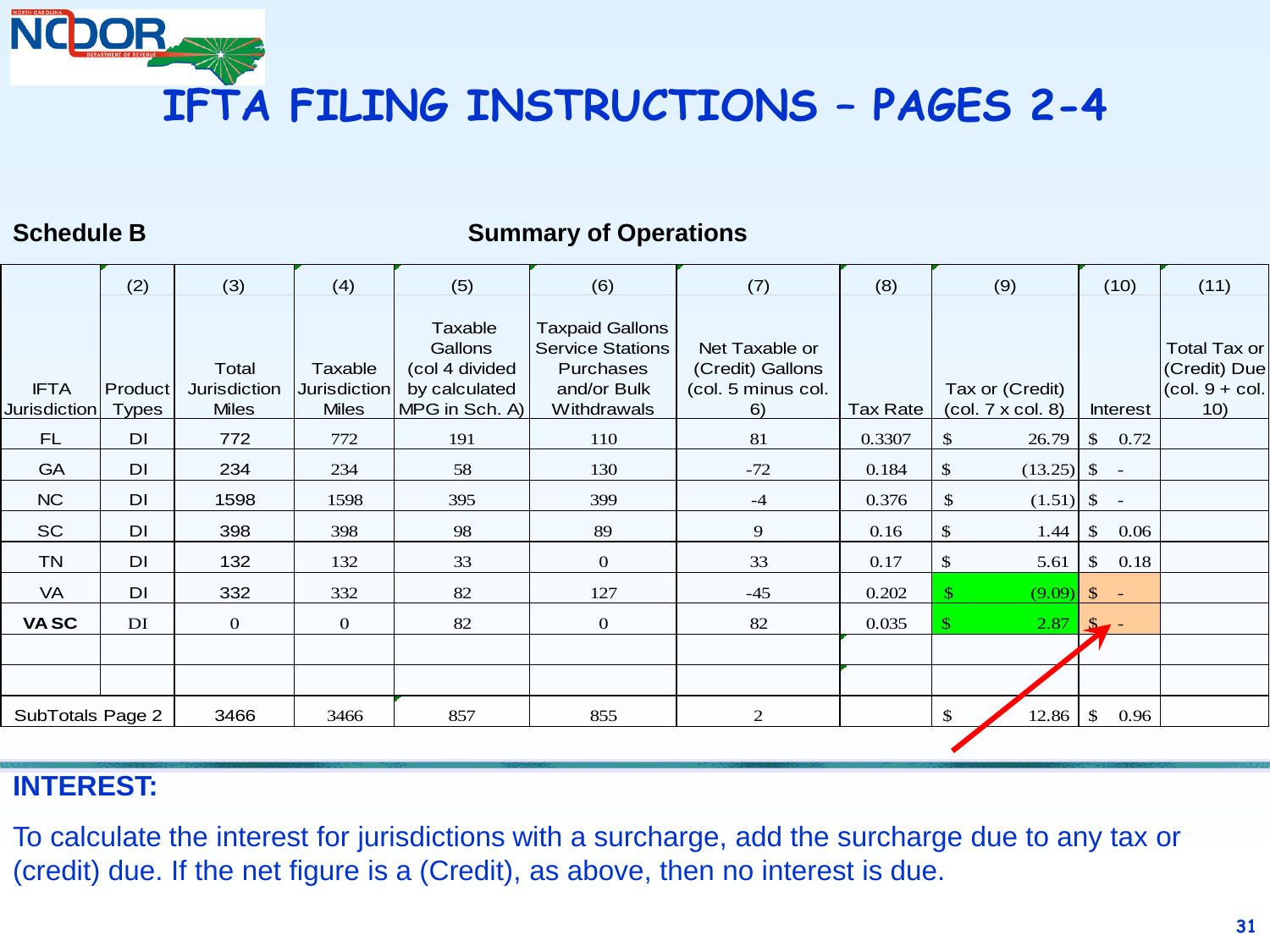**Schedule B**

NCDOR.

#### **Summary of Operations**

|                     | (2)          | (3)                 | (4)                 | (5)            | (6)                     | (7)                | (8)             | (9)                            | (10)                  | (11)                 |
|---------------------|--------------|---------------------|---------------------|----------------|-------------------------|--------------------|-----------------|--------------------------------|-----------------------|----------------------|
|                     |              |                     |                     | Taxable        | <b>Taxpaid Gallons</b>  |                    |                 |                                |                       | <b>Total Tax</b>     |
|                     |              |                     |                     |                |                         |                    |                 |                                |                       |                      |
|                     |              |                     |                     | Gallons        | <b>Service Stations</b> | Net Taxable or     |                 |                                |                       | or (Credit)          |
|                     |              | Total               | Taxable             | (col 4 divided | Purchases               | (Credit) Gallons   |                 |                                |                       | Due                  |
| <b>IFTA</b>         | Product      | <b>Jurisdiction</b> | <b>Jurisdiction</b> | by calculated  | and/or Bulk             | (col. 5 minus col. |                 | Tax or (Credit)                |                       | $ $ (col. $9 +$ col. |
| <b>Jurisdiction</b> | <b>Types</b> | <b>Miles</b>        | <b>Miles</b>        | MPG in Sch. A) | Withdrawals             | 6)                 | <b>Tax Rate</b> | (col. 7 x col. 8)              | <b>Interest</b>       | 10)                  |
| FL.                 | DI           | 772                 | 772                 | 191            | 110                     | 81                 | 0.3307          | 26.79<br>\$                    | 0.72<br>$\mathcal{S}$ |                      |
| <b>GA</b>           | DI           | 234                 | 234                 | 58             | 130                     | $-72$              | 0.184           | \$<br>$(13.25)$ \$ -           |                       |                      |
| NC                  | DI           | 1598                | 1598                | 395            | 399                     | $-4$               | 0.376           | $\mathcal{L}$<br>$(1.51)$ \$ - |                       |                      |
| SC                  | DI           | 398                 | 398                 | 98             | 89                      | 9                  | 0.16            | 1.44<br>\$                     | 0.06<br>\$            |                      |
| <b>TN</b>           | <b>DI</b>    | 132                 | 132                 | 33             | $\theta$                | 33                 | 0.17            | \$<br>5.61                     | 0.18<br>\$            |                      |
| VA                  | DI           | 332                 | 332                 | 82             | 37                      | 45                 | 0.202           | 9.09<br>\$                     | 0.36<br>$\mathbb{S}$  |                      |
| <b>VASC</b>         | DI           | $\theta$            | $\mathbf{0}$        | 82             | $\overline{0}$          | 82                 | 0.035           | 2.87                           |                       |                      |
|                     |              |                     |                     |                |                         |                    |                 |                                |                       |                      |
|                     |              |                     |                     |                |                         |                    |                 |                                |                       |                      |
| SubTotals Page 2    |              | 3466                | 3466                | 857            | 765                     | 92                 |                 | \$<br>31.04                    | \$<br>1.32            |                      |
|                     |              |                     |                     |                |                         |                    |                 |                                |                       |                      |

#### **INTEREST:**

If the net figure is a tax liability, as above, then interest is calculated on the net liability and recorded on the tax due line as shown.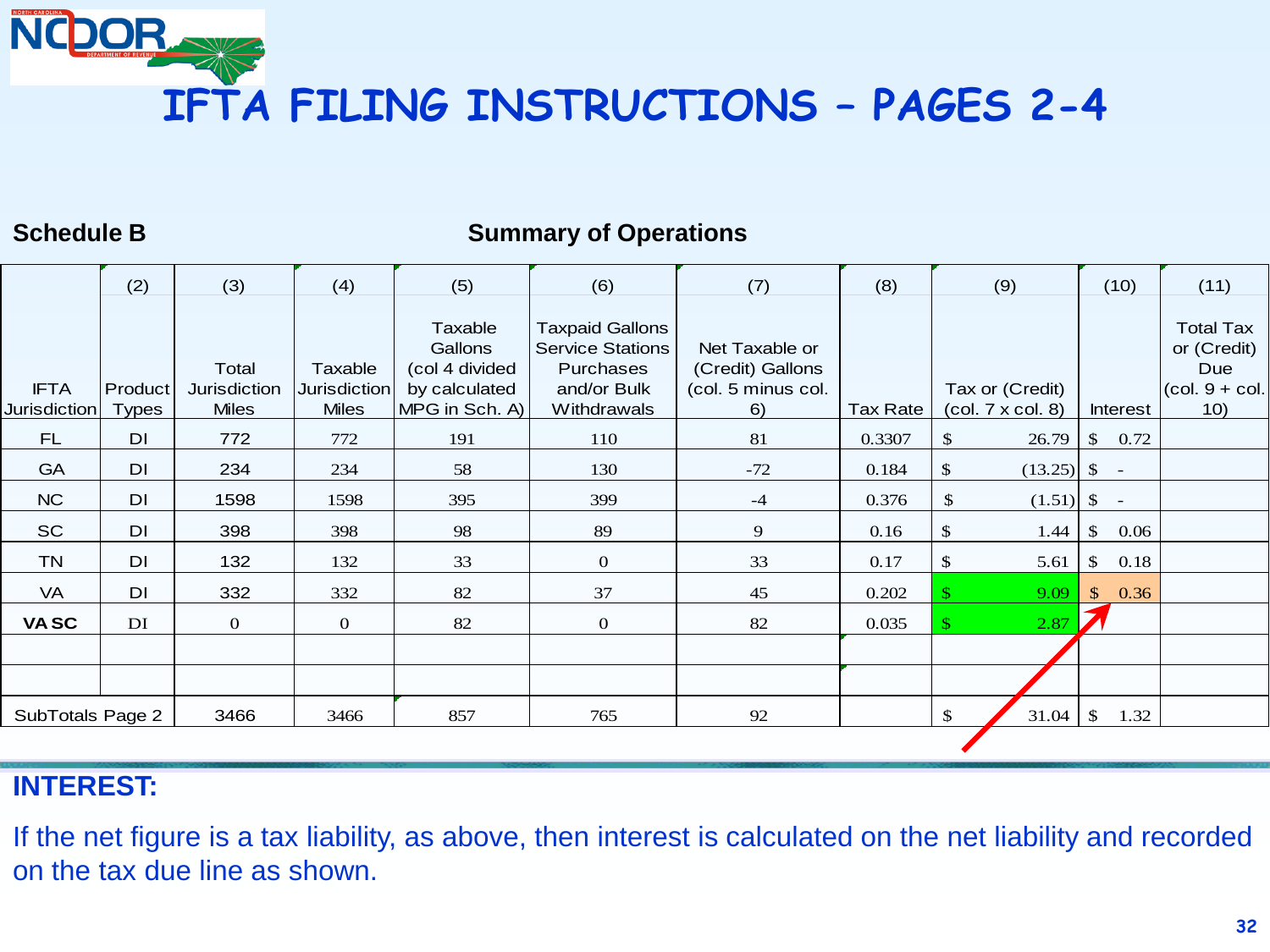#### **Schedule B**

#### **Summary of Operations**

|                             | (2)                     | (3)                                          | (4)                                     | (5)                                                                     | (6)                                                                                          | (7)                                                            | (8)             | (9)                                                                    | (10)                        | (11)                                                                                      |
|-----------------------------|-------------------------|----------------------------------------------|-----------------------------------------|-------------------------------------------------------------------------|----------------------------------------------------------------------------------------------|----------------------------------------------------------------|-----------------|------------------------------------------------------------------------|-----------------------------|-------------------------------------------------------------------------------------------|
| <b>IFTA</b><br>Jurisdiction | Product<br><b>Types</b> | Total<br><b>Jurisdiction</b><br><b>Miles</b> | Taxable<br>Jurisdiction<br><b>Miles</b> | Taxable<br>Gallons<br>(col 4 divided<br>by calculated<br>MPG in Sch. A) | <b>Taxpaid Gallons</b><br><b>Service Stations</b><br>Purchases<br>and/or Bulk<br>Withdrawals | Net Taxable or<br>(Credit) Gallons<br>(col. 5 minus col.<br>6) | <b>Tax Rate</b> | Tax or (Credit)<br>$\left(\text{col. } 7 \times \text{col. } 8\right)$ | <b>Interest</b>             | <b>Total Tax or</b><br>(Credit) Due<br>$\left(\text{col. } 9 + \text{col.}\right)$<br>10) |
| FL.                         | DI                      | 772                                          | 772                                     | 191                                                                     | 110                                                                                          | 81                                                             | 0.3307          | \$<br>26.79                                                            | 0.72<br>$\mathbb{S}$        |                                                                                           |
| GA                          | DI                      | 234                                          | 234                                     | 58                                                                      | 130                                                                                          | $-72$                                                          | 0.184           | \$<br>$(13.25)$ \$ -                                                   |                             |                                                                                           |
| NC                          | DI                      | 1598                                         | 1598                                    | 395                                                                     | 399                                                                                          | $-4$                                                           | 0.376           | $\mathcal{L}$<br>$(1.51)$ \$ -                                         |                             |                                                                                           |
| <b>SC</b>                   | DI                      | 398                                          | 398                                     | 98                                                                      | 89                                                                                           | 9                                                              | 0.16            | \$<br>1.44                                                             | $\frac{1}{2}$<br>0.06       |                                                                                           |
| <b>TN</b>                   | DI                      | 132                                          | 132                                     | 33                                                                      | $\mathbf{0}$                                                                                 | 33                                                             | 0.17            | 5.61<br>\$                                                             | \$ 0.18                     |                                                                                           |
| VA                          | DI                      | 332                                          | 332                                     | 82                                                                      | 127                                                                                          | $-45$                                                          | 0.202           | $\mathcal{L}$<br>(9.09)                                                | $\int$ $\int$               |                                                                                           |
| VA SC                       | DI                      | $\overline{0}$                               | $\overline{0}$                          | 82                                                                      | $\overline{0}$                                                                               | 82                                                             | 0.035           | \$<br>2.87                                                             | $\mathsf{\$}$<br>$\sim$ $-$ |                                                                                           |
|                             |                         |                                              |                                         |                                                                         |                                                                                              |                                                                |                 |                                                                        |                             |                                                                                           |
|                             |                         |                                              |                                         |                                                                         |                                                                                              |                                                                |                 |                                                                        |                             |                                                                                           |
| SubTotals Page 2            |                         | 3466                                         | 3466                                    | 857                                                                     | 855                                                                                          | 2                                                              |                 | \$<br>12.86                                                            | 0.96<br>$\mathbb{S}$        |                                                                                           |

#### **AMENDED RETURN INTEREST:**

To determine the correct amount of interest due on the amended return, you must determine the additional tax due for each jurisdiction that was not reported on the Original IFTA Tax Return. Multiply the additional tax due amount by the applicable interest rate by the number of months late. Please refer to the Gas-1276 Instructions for the applicable interest rate for the quarter and year you are amending.

**33**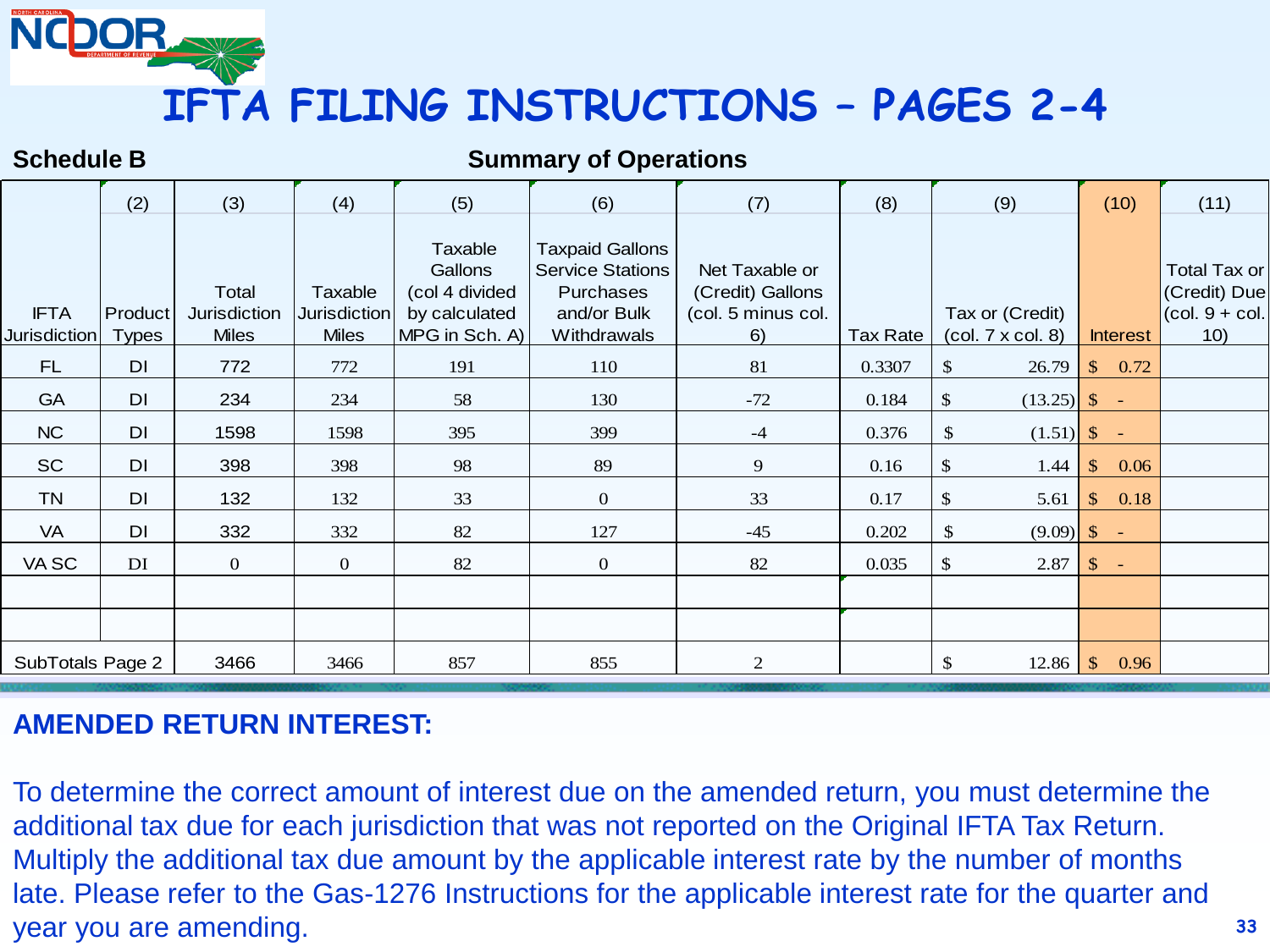NCDOR,

#### **Summary of Operations**

|                             | (2)                              | (3)                                          | (4)                                     | (5)                                                                            | (6)                                                                                                 | (7)                                                            | (8)             | (9)                                                                    | (10)                       |               | (11)                                                               |
|-----------------------------|----------------------------------|----------------------------------------------|-----------------------------------------|--------------------------------------------------------------------------------|-----------------------------------------------------------------------------------------------------|----------------------------------------------------------------|-----------------|------------------------------------------------------------------------|----------------------------|---------------|--------------------------------------------------------------------|
| <b>IFTA</b><br>Jurisdiction | Prpodu<br><sub>ct</sub><br>Types | Total<br><b>Jurisdiction</b><br><b>Miles</b> | Taxable<br>Jurisdiction<br><b>Miles</b> | Taxable<br><b>Gallons</b><br>(col 4 divided<br>by calculated<br>MPG in Sch. A) | <b>Taxpaid Gallons</b><br><b>Service Stations</b><br><b>Purchases</b><br>and/or Bulk<br>Withdrawals | Net Taxable or<br>(Credit) Gallons<br>(col. 5 minus col.<br>6) | <b>Tax Rate</b> | Tax or (Credit)<br>$\left(\text{col. } 7 \times \text{col. } 8\right)$ | Interest                   |               | <b>Total Tax or</b><br>(Credit) Due<br>$ $ (col. $9 +$ col.<br>10) |
| FL.                         | <b>DI</b>                        | 772                                          | 772                                     | 191                                                                            | 110                                                                                                 | 81                                                             | 0.3307          | 26.79<br>\$                                                            | 0.72<br>$\mathbb{S}$       | $\mathbb{S}$  | 27.51                                                              |
| <b>GA</b>                   | DI                               | 234                                          | 234                                     | 58                                                                             | 130                                                                                                 | $-72$                                                          | 0.184           | \$                                                                     | $\sim$ $-$                 | \$            | (13.25)                                                            |
| NC                          | DI                               | 1598                                         | 1598                                    | 395                                                                            | 399                                                                                                 | $-4$                                                           | 0.376           | \$<br>$(1.51)$ \$ -                                                    |                            | Æ.            | (1.51)                                                             |
| <b>SC</b>                   | DI                               | 398                                          | 398                                     | 98                                                                             | 89                                                                                                  | 9                                                              | 0.16            | \$<br>1.44                                                             | 0.06<br>$\mathbb{S}$       | <b>S</b>      | 1.50                                                               |
| <b>TN</b>                   | DI                               | 132                                          | 132                                     | 33                                                                             | $\overline{0}$                                                                                      | 33                                                             | 0.17            | 5.61<br>\$                                                             | 0.18<br>$\mathbb{S}$       | <sup>\$</sup> | 5.79                                                               |
| <b>VA</b>                   | DI                               | 332                                          | 332                                     | 82                                                                             | 127                                                                                                 | $-45$                                                          | 0.202           | \$<br>$(9.09)$ \$ -                                                    |                            |               | (9.09)                                                             |
| VA SC                       | DI                               | $\theta$                                     | $\mathbf{0}$                            | 82                                                                             | $\overline{0}$                                                                                      | 82                                                             | 0.035           | 2.87<br>\$                                                             | $\mathbb{S}$<br>$\sim$ $-$ |               | 2.87                                                               |
|                             |                                  |                                              |                                         |                                                                                |                                                                                                     |                                                                |                 |                                                                        |                            |               |                                                                    |
|                             |                                  |                                              |                                         |                                                                                |                                                                                                     |                                                                |                 |                                                                        |                            |               |                                                                    |
| SubTotals Page 2            |                                  | 3466                                         | 3466                                    | 857                                                                            | 855                                                                                                 | 2                                                              |                 | 12.86<br>\$                                                            | $\mathcal{L}$              |               | 13.82                                                              |

#### **TOTAL TAX OR (CREDIT) DUE:**

Add the totals of Columns 9 and 10 for each jurisdiction listed. Record those totals in Column 11.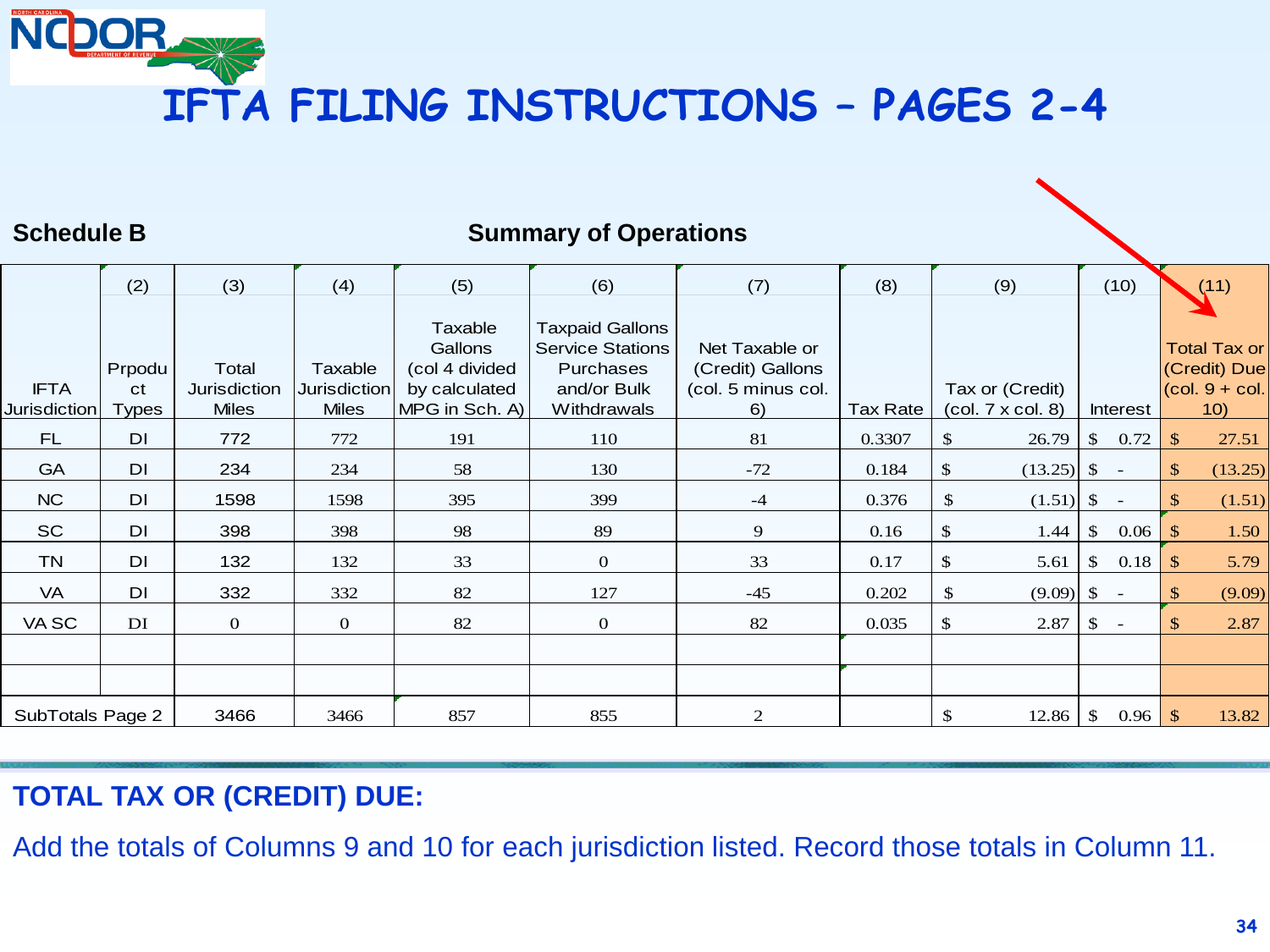**Schedule B**

NCDOR

#### **Summary of Operations**

|                             | (2)                  | (3)                                          | (4)                                     | (5)                                                                     | (6)                                                                                          | (7)                                                            | (8)             | (9)                                                                  | (10)                           | (11)                                                                               |
|-----------------------------|----------------------|----------------------------------------------|-----------------------------------------|-------------------------------------------------------------------------|----------------------------------------------------------------------------------------------|----------------------------------------------------------------|-----------------|----------------------------------------------------------------------|--------------------------------|------------------------------------------------------------------------------------|
| <b>IFTA</b><br>Jurisdiction | Fuel<br><b>Types</b> | Total<br><b>Jurisdiction</b><br><b>Miles</b> | Taxable<br>Jurisdiction<br><b>Miles</b> | Taxable<br>Gallons<br>(col 4 divided<br>by calculated<br>MPG in Sch. A) | <b>Taxpaid Gallons</b><br><b>Service Stations</b><br>Purchases<br>and/or Bulk<br>Withdrawals | Net Taxable or<br>(Credit) Gallons<br>(col. 5 minus col.<br>6) | <b>Tax Rate</b> | Tax or (Credit)<br>$\left(\text{col. 7} \times \text{col. 8}\right)$ | Interest                       | Total Tax or<br>(Credit) Due<br>$\left(\text{col. } 9 + \text{col.}\right)$<br>10) |
| <b>FL</b>                   | <b>DI</b>            | 772                                          | 772                                     | 191                                                                     | 110                                                                                          | 81                                                             | 0.3307          | \$<br>26.79                                                          | $\mathcal{S}$<br>0.72          | 27.51<br>$\mathbb{S}$                                                              |
| <b>GA</b>                   | DI                   | 234                                          | 234                                     | 58                                                                      | 130                                                                                          | $-72$                                                          | 0.184           | $\mathbb{S}$<br>(13.25)                                              | $S -$                          | (13.25)<br>\$                                                                      |
| <b>NC</b>                   | DI                   | 1598                                         | 1598                                    | 395                                                                     | 399                                                                                          | $-4$                                                           | 0.376           | $\mathcal{S}$<br>$(1.51)$ \$ -                                       |                                | (1.51)                                                                             |
| SC                          | <b>DI</b>            | 398                                          | 398                                     | 98                                                                      | 89                                                                                           | 9                                                              | 0.16            | 1.44<br>\$                                                           | 0.06<br>\$                     | 1.50<br>-S                                                                         |
| <b>TN</b>                   | DI                   | 132                                          | 132                                     | 33                                                                      | $\overline{0}$                                                                               | 33                                                             | 0.17            | 5.61<br>\$                                                           | 0.18<br>$\mathcal{S}$          | 5.79<br>-S                                                                         |
| VA                          | DI                   | 332                                          | 332                                     | 82                                                                      | 127                                                                                          | $-45$                                                          | 0.202           | \$<br>$(9.09)$ \$                                                    | $\sim$ $-$                     | (9.09)                                                                             |
| VA SC                       | DI                   | $\Omega$                                     | $\overline{0}$                          | 82                                                                      | $\mathbf{0}$                                                                                 | 82                                                             | 0.035           | 2.87<br>\$                                                           | \$<br>$\overline{\phantom{a}}$ | 2.87                                                                               |
|                             |                      |                                              |                                         |                                                                         |                                                                                              |                                                                |                 |                                                                      |                                |                                                                                    |
|                             |                      |                                              |                                         |                                                                         |                                                                                              |                                                                |                 |                                                                      |                                |                                                                                    |
| <b>SubTotals Page 2</b>     |                      | 3466                                         | 3466                                    | 857                                                                     | 855                                                                                          | 2                                                              |                 | $\mathbb{S}$<br>12.86                                                | $\mathcal{S}$<br>0.96          | 13.82<br>$\mathcal{S}$                                                             |
|                             |                      |                                              |                                         |                                                                         |                                                                                              |                                                                |                 |                                                                      |                                |                                                                                    |

#### **SUBTOTALS:**

Calculate the subtotals for each column, on each page, by adding each vertical column. Enter the results in the space entitled "Subtotals Page X", along the bottom of each page.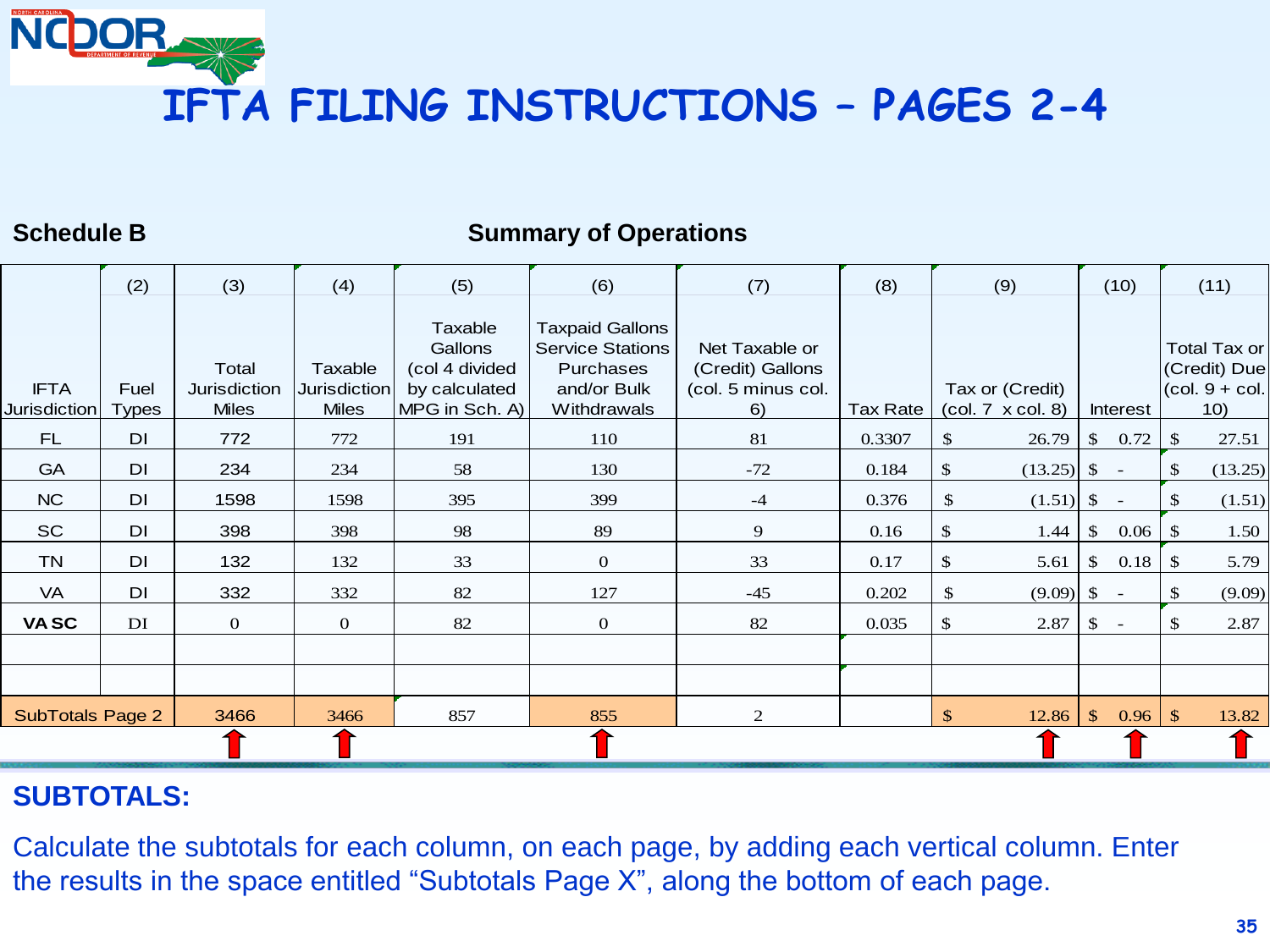

| <b>Schedule B</b>                  |                         |                                              |                                                |                                                                         | <b>Summary of Operations</b>                                                                        |                                                                |                 |                                                                      |                                      |               |                                                                                    |
|------------------------------------|-------------------------|----------------------------------------------|------------------------------------------------|-------------------------------------------------------------------------|-----------------------------------------------------------------------------------------------------|----------------------------------------------------------------|-----------------|----------------------------------------------------------------------|--------------------------------------|---------------|------------------------------------------------------------------------------------|
|                                    | (2)                     | (3)                                          | (4)                                            | (5)                                                                     | (6)                                                                                                 | (7)                                                            | (8)             | (9)                                                                  | (10)                                 |               | (11)                                                                               |
| <b>IFTA</b><br><b>Jurisdiction</b> | Product<br><b>Types</b> | Total<br><b>Jurisdiction</b><br><b>Miles</b> | Taxable<br><b>Jurisdiction</b><br><b>Miles</b> | Taxable<br>Gallons<br>(col 4 divided<br>by calculated<br>MPG in Sch. A) | <b>Taxpaid Gallons</b><br><b>Service Stations</b><br><b>Purchases</b><br>and/or Bulk<br>Withdrawals | Net Taxable or<br>(Credit) Gallons<br>(col. 5 minus col.<br>6) | <b>Tax Rate</b> | Tax or (Credit)<br>$\left(\text{col. 7} \times \text{col. 8}\right)$ | Interest                             |               | Total Tax or<br>(Credit) Due<br>$\left(\text{col. } 9 + \text{col.}\right)$<br>10) |
| FL                                 | DI                      | 772                                          | 772                                            | 191                                                                     | 110                                                                                                 | 81                                                             | 0.3307          | 26.79<br>\$                                                          | $\mathcal{S}$<br>0.72                | \$            | 27.51                                                                              |
| GA                                 | DI                      | 234                                          | 234                                            | 58                                                                      | 130                                                                                                 | $-72$                                                          | 0.184           | $(13.25)$ \$ -<br>\$                                                 |                                      | S             | (13.25)                                                                            |
| NC                                 | DI                      | 1598                                         | 1598                                           | 395                                                                     | 399                                                                                                 | $-4$                                                           | 0.376           | $\boldsymbol{\mathsf{S}}$                                            | $(1.51)$ \$ -                        |               | (1.51)                                                                             |
| SC                                 | DI                      | 398                                          | 398                                            | 98                                                                      | 89                                                                                                  | 9                                                              | 0.16            | \$<br>1.44                                                           | 0.06<br>$\mathcal{S}$                | -S            | 1.50                                                                               |
| <b>TN</b>                          | DI                      | 132                                          | 132                                            | 33                                                                      | $\overline{0}$                                                                                      | 33                                                             | 0.17            | \$<br>5.61                                                           | 0.18<br>$\mathcal{S}$                | <sup>\$</sup> | 5.79                                                                               |
| VA                                 | DI                      | 332                                          | 332                                            | 82                                                                      | 127                                                                                                 | $-45$                                                          | 0.202           | \$                                                                   | $(9.09)$ \$ -                        | \$.           | (9.09)                                                                             |
| VA SC                              | DI                      | $\theta$                                     | $\mathbf{0}$                                   | 82                                                                      | $\overline{0}$                                                                                      | 82                                                             | 0.035           | \$<br>2.87                                                           | $S -$                                |               | 2.87                                                                               |
|                                    |                         |                                              |                                                |                                                                         |                                                                                                     |                                                                |                 |                                                                      |                                      |               |                                                                                    |
|                                    |                         |                                              |                                                |                                                                         |                                                                                                     |                                                                |                 |                                                                      |                                      |               |                                                                                    |
| SubTotals Page 2                   |                         | 3466                                         | 3466                                           | 857                                                                     | 855                                                                                                 | 2                                                              |                 | \$<br>12.86                                                          | $\mathbb{S}$<br>$0.96 \, \vert \, \$ |               | 13.82                                                                              |
|                                    |                         |                                              |                                                |                                                                         |                                                                                                     |                                                                |                 |                                                                      |                                      |               |                                                                                    |

#### **SUBTOTALS:**

Do not include the taxable gallons entered for surcharges when calculating the subtotals for Columns 5 and 7.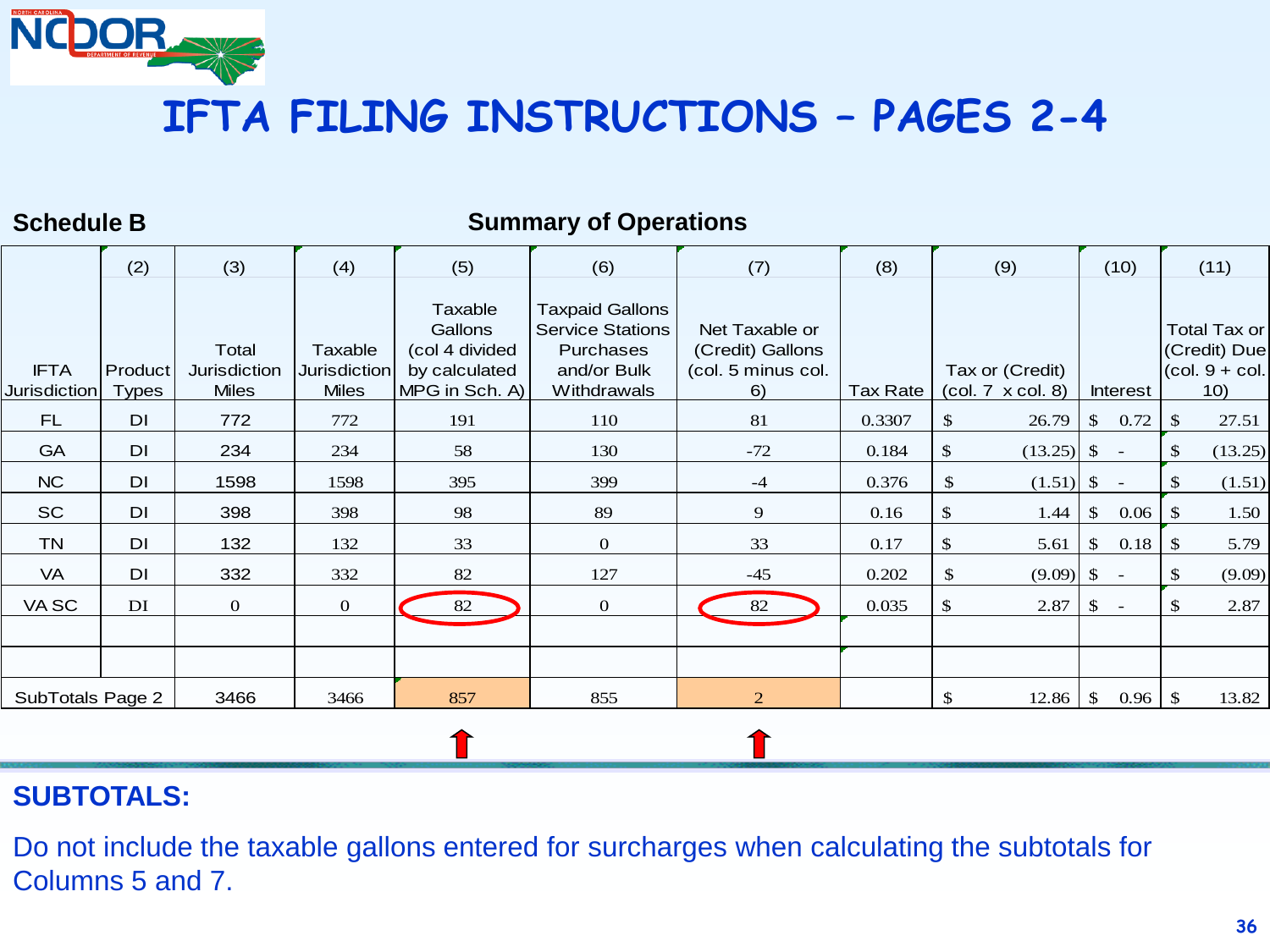

#### **LINE 1: TAX OR (CREDIT) DUE**

Add the subtotal amounts from Column 9 pages 2, 3 and 4 and enter the sum on Line 1, Tax or (Credit) Due.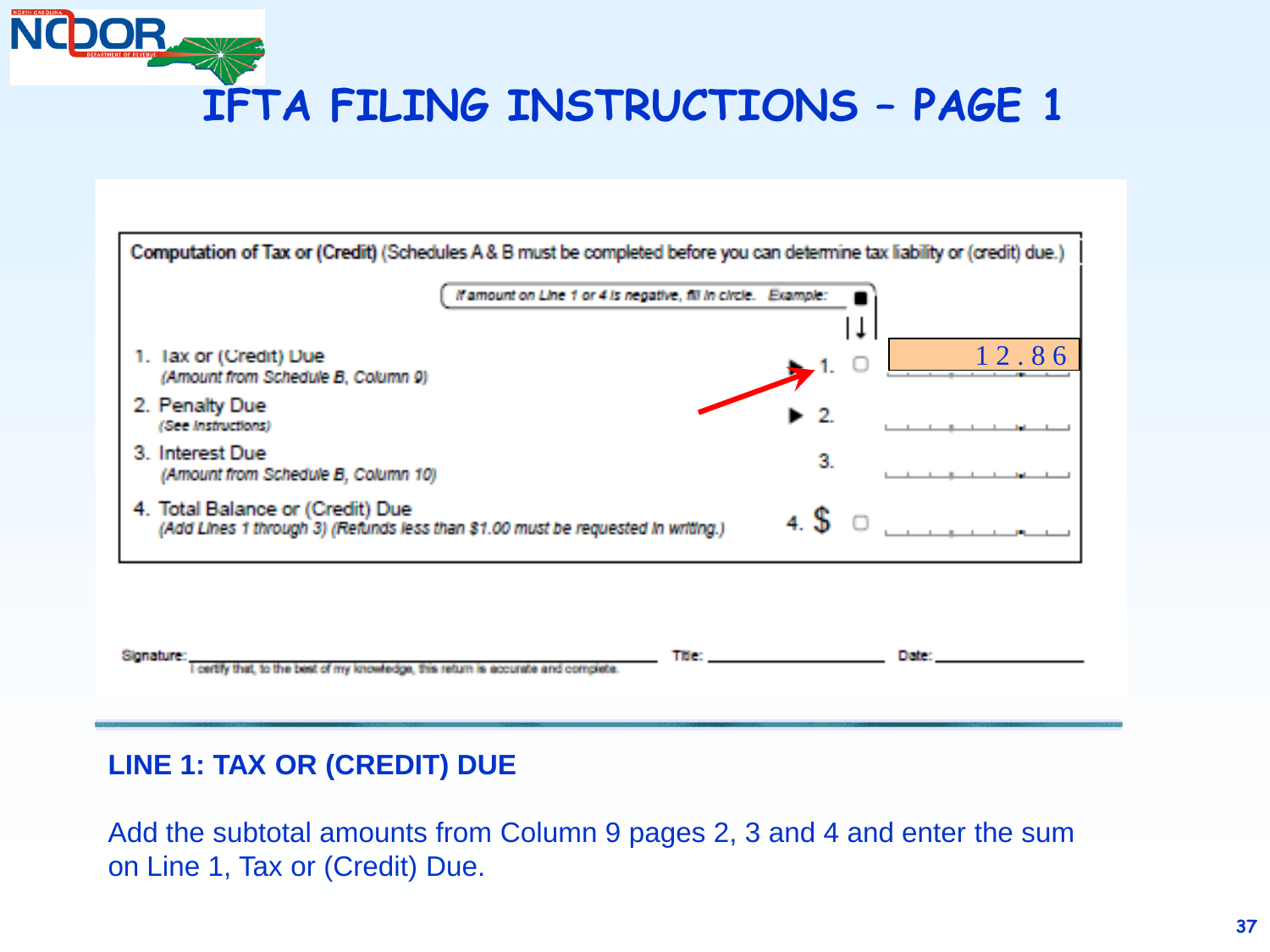

#### **LINE 1: TAX OR (CREDIT) DUE**

If the amount is a (CREDIT) due, fill in the circle next to the (Credit) entry on Line 1.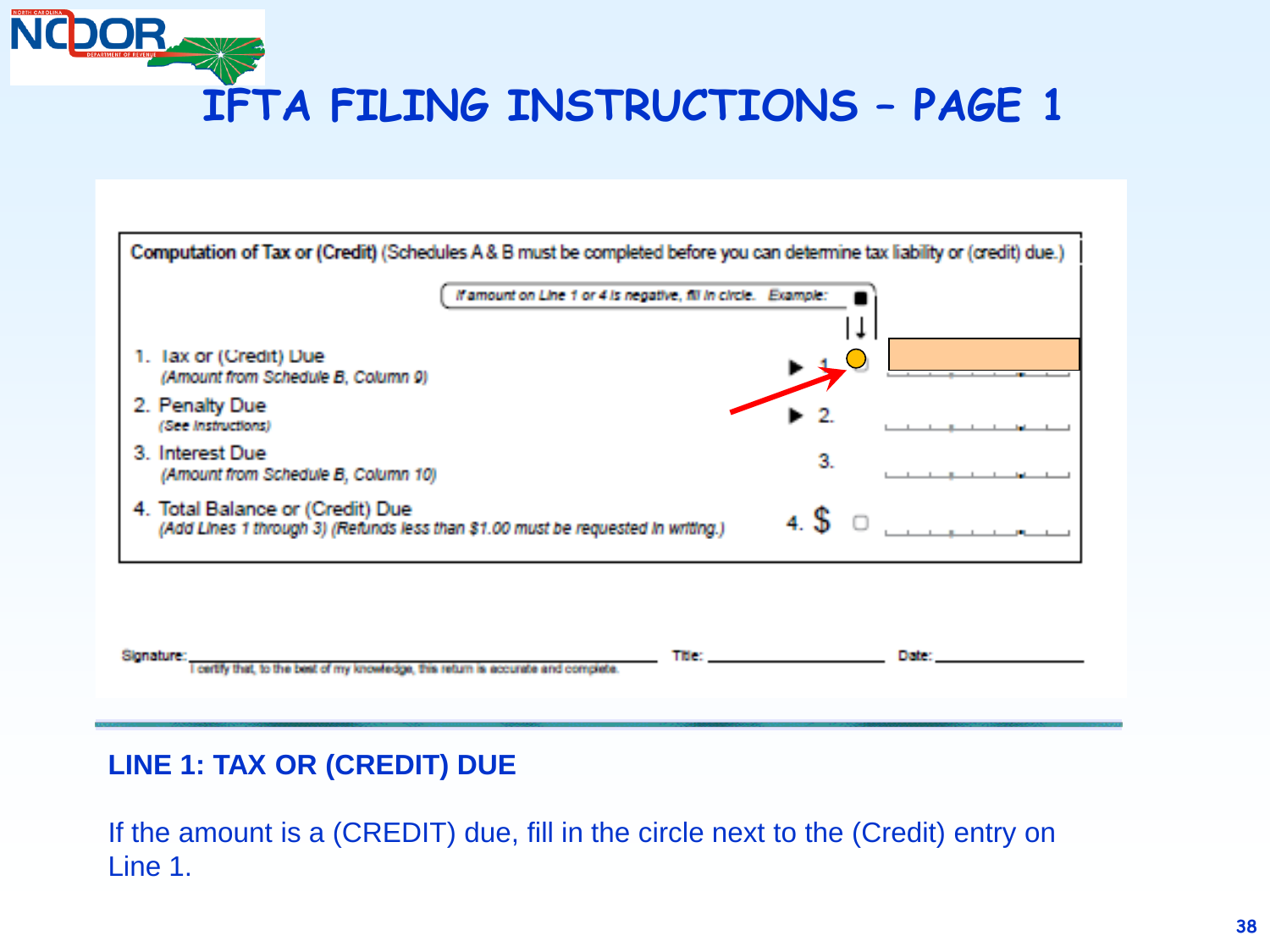

#### **LINE 2: PENALTY DUE**

**Penalty for Failure to Pay Tax When Due:** The penalty for failing to pay the tax by the applicable due date is \$50.00, or 10% of the tax due, whichever is greater. To avoid the Failure to Pay Penalty for additional tax shown due on the Amended Return, you must pay the full amount of additional tax due on the Amended return when filed.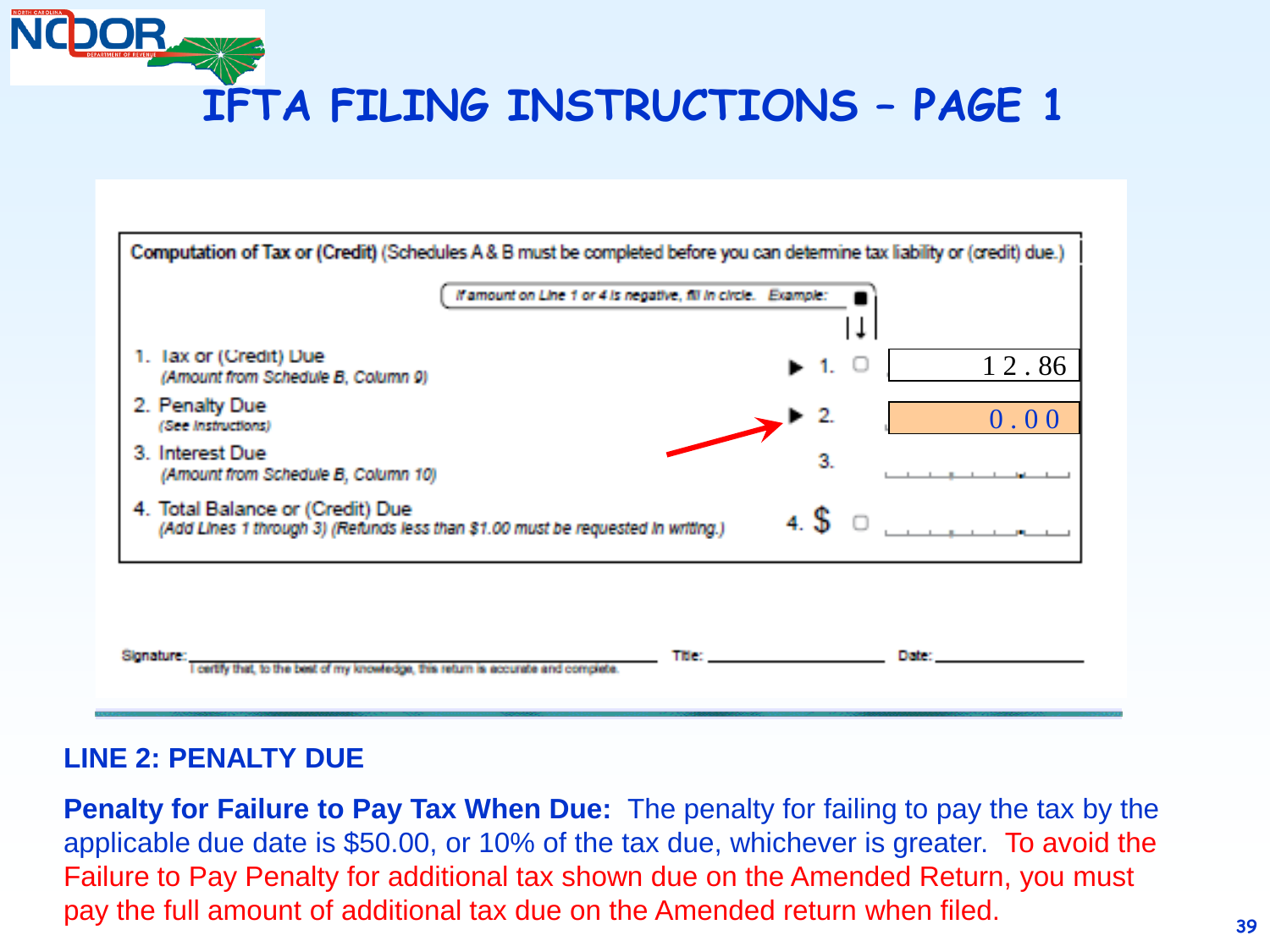

#### **LINE 3: INTEREST DUE**

Add the subtotal amounts from Column 10 pages 2, 3 and 4 and enter the sum on Line 3, Interest Due.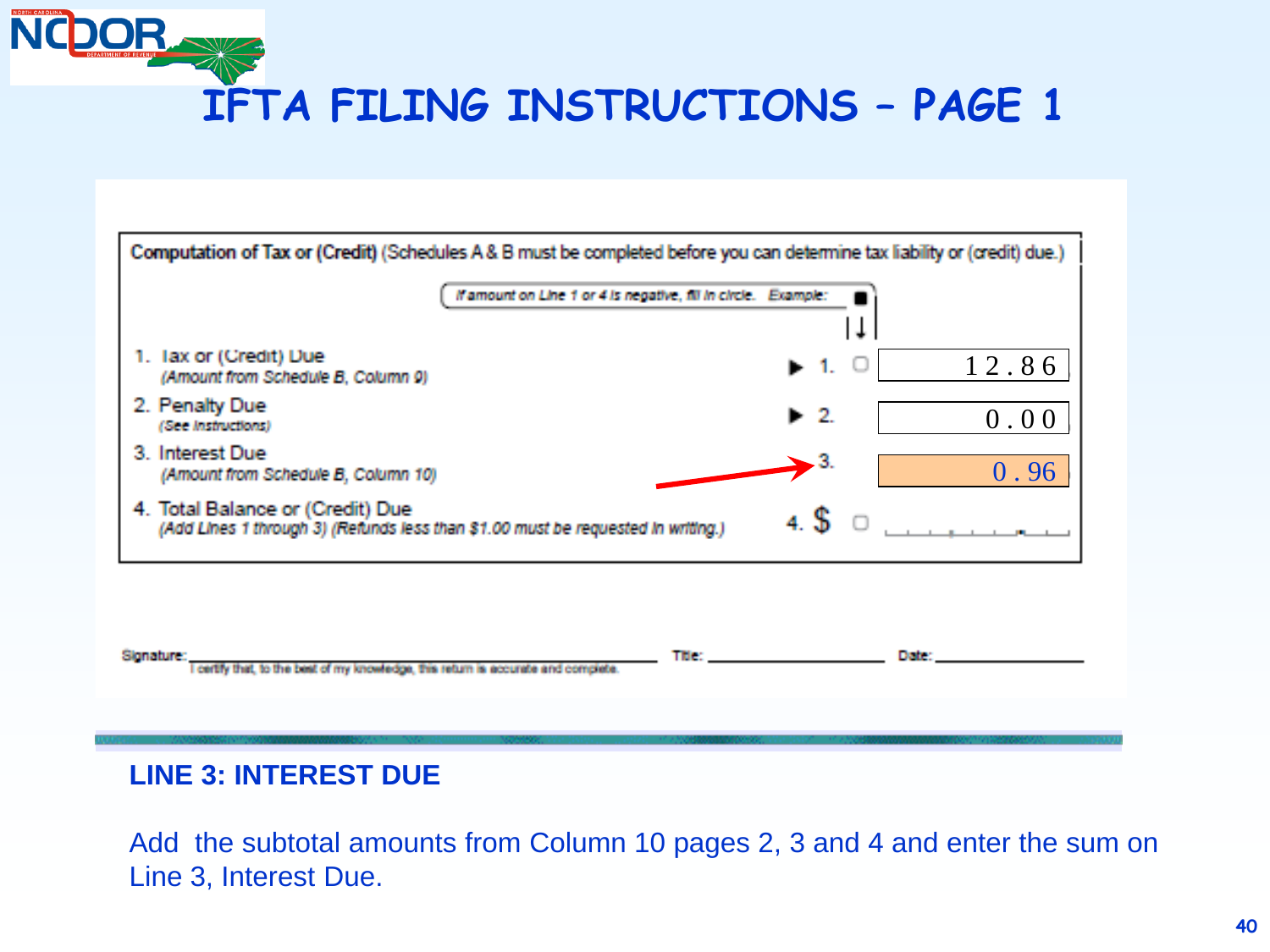

#### **LINE 4: TOTAL BALANCE OR (CREDIT) DUE:**

Add Lines 1, 2, and 3 and enter the sum on line 4, Total Balance or (Credit) Due.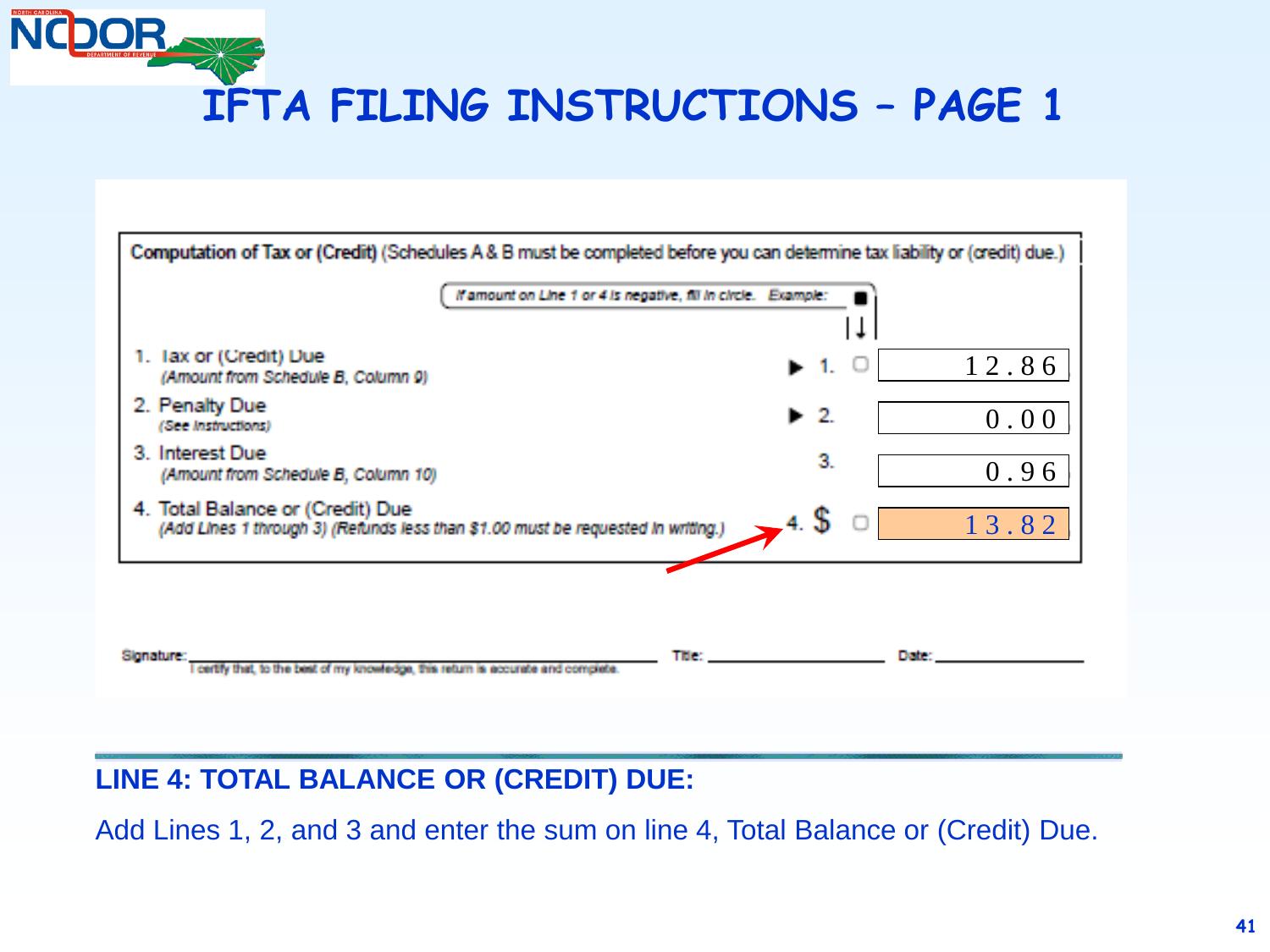

#### **LINE 4: TOTAL BALANCE OR (CREDIT) DUE:**

If the amount is a (CREDIT) due, fill in the circle next to the (Credit) entry on Line 4.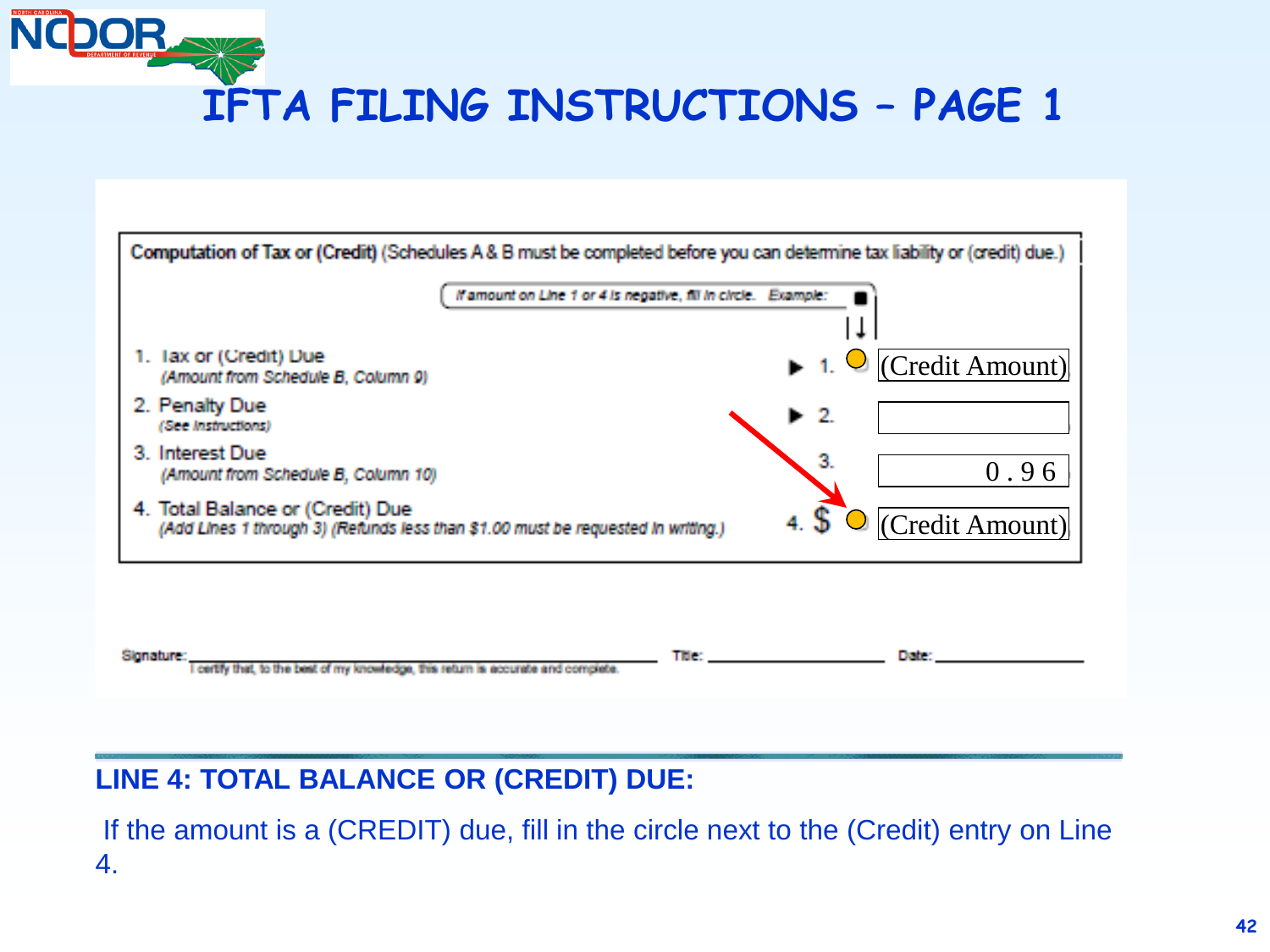

#### **AMENDED RETURN BALANCE OR (CREDIT) DUE:**

If a payment was made, or a refund received, for the Original IFTA tax return filed, adjust Line 4, Total Balance or (Credit) Due, by the payment or refund amount to determine the Net Balance or (Credit) Due for the amended return. There is no line item for the adjustment on this document.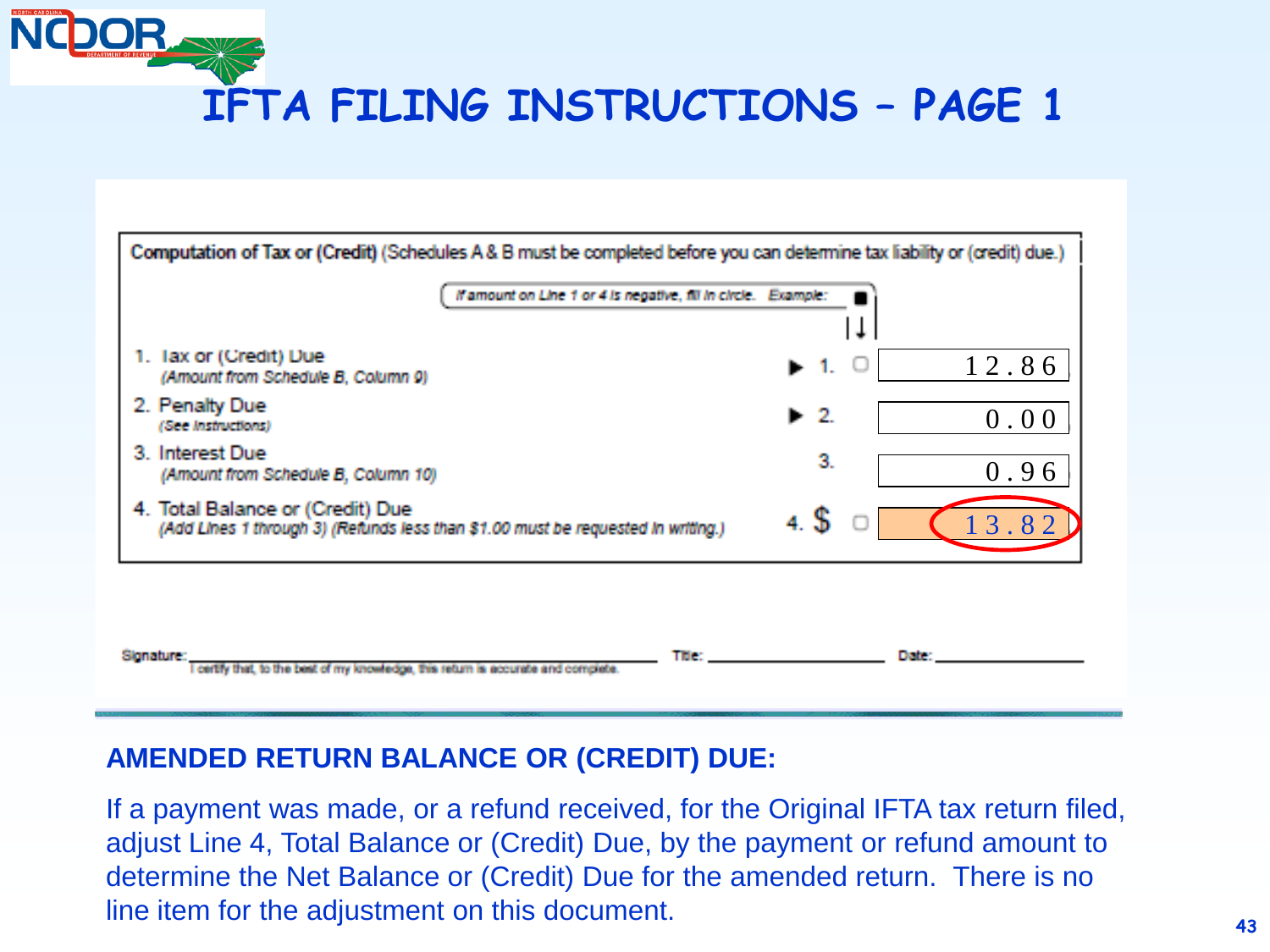NCDOR -**IFTA FILING INSTRUCTIONS – PAGE 1**

| Computation of Tax or (Credit) (Schedules A & B must be completed before you can determine tax liability or (credit) due.) |                                                                |              |  |  |  |  |  |  |  |
|----------------------------------------------------------------------------------------------------------------------------|----------------------------------------------------------------|--------------|--|--|--|--|--|--|--|
|                                                                                                                            | If amount on Line 1 or 4 is negative, fill in circle. Example: |              |  |  |  |  |  |  |  |
| 1. lax or (Credit) Due                                                                                                     |                                                                |              |  |  |  |  |  |  |  |
| (Amount from Schedule B, Column 9)                                                                                         |                                                                | 12.86        |  |  |  |  |  |  |  |
| 2. Penalty Due<br>(See Instructions)                                                                                       | $\blacktriangleright$ 2.                                       | 0.00         |  |  |  |  |  |  |  |
| 3. Interest Due<br>(Amount from Schedule B, Column 10)                                                                     | 3.                                                             | 0.96         |  |  |  |  |  |  |  |
| 4. Total Balance or (Credit) Due<br>(Add Lines 1 through 3) (Refunds less than \$1.00 must be requested in writing.)       | $4.$ $$$                                                       | 13.82        |  |  |  |  |  |  |  |
|                                                                                                                            |                                                                |              |  |  |  |  |  |  |  |
| Slonature:<br>certify that, to the best of my knowledge, this return is accurate and complete                              | Titles                                                         | <b>Date:</b> |  |  |  |  |  |  |  |

#### **PAYMENT:**

If additional tax is due, make the check or money order payable to: **NC DEPARTMENT OF REVENUE**.

NOTE: Our office at 1429 Rock Quarry Road, in Raleigh, North Carolina *does not accept cash*. Please be prepared to pay by check or money order.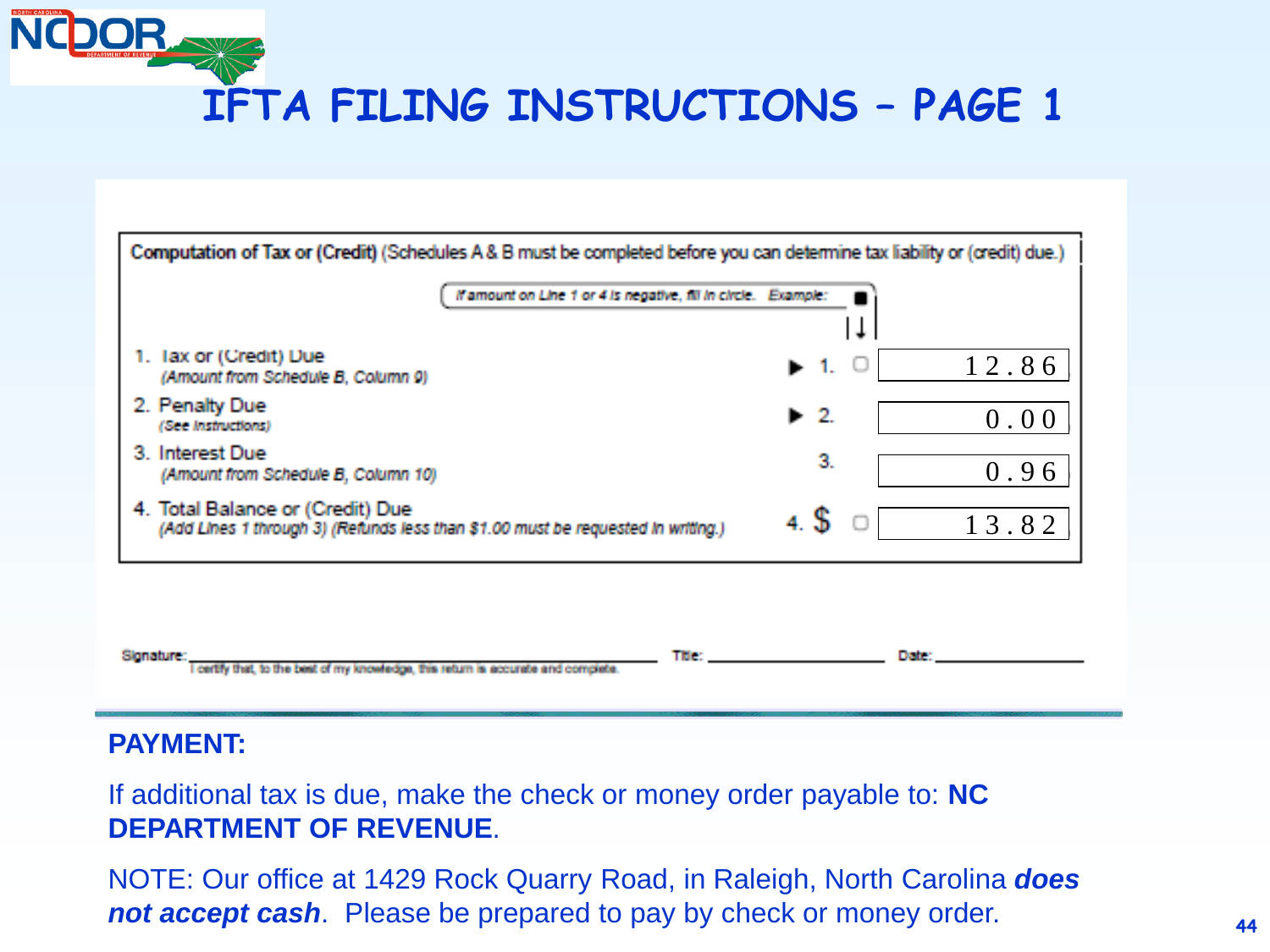



IFTA returns are due by the last day of the month following the end of the quarter. Make check payable to: N.C. Department of Revenue. Any payment must be drawn on a U.S. (domestic) bank and payable in U.S. dollars.

**MAIL TO:** North Carolina Department of Revenue **Excise Tax Division** Post Office Box 25000 Raleigh, North Carolina 27640-0950



#### **SIGNATURE, TITLE, AND DATE:**

Please be sure to sign the amended return and include your title and the date.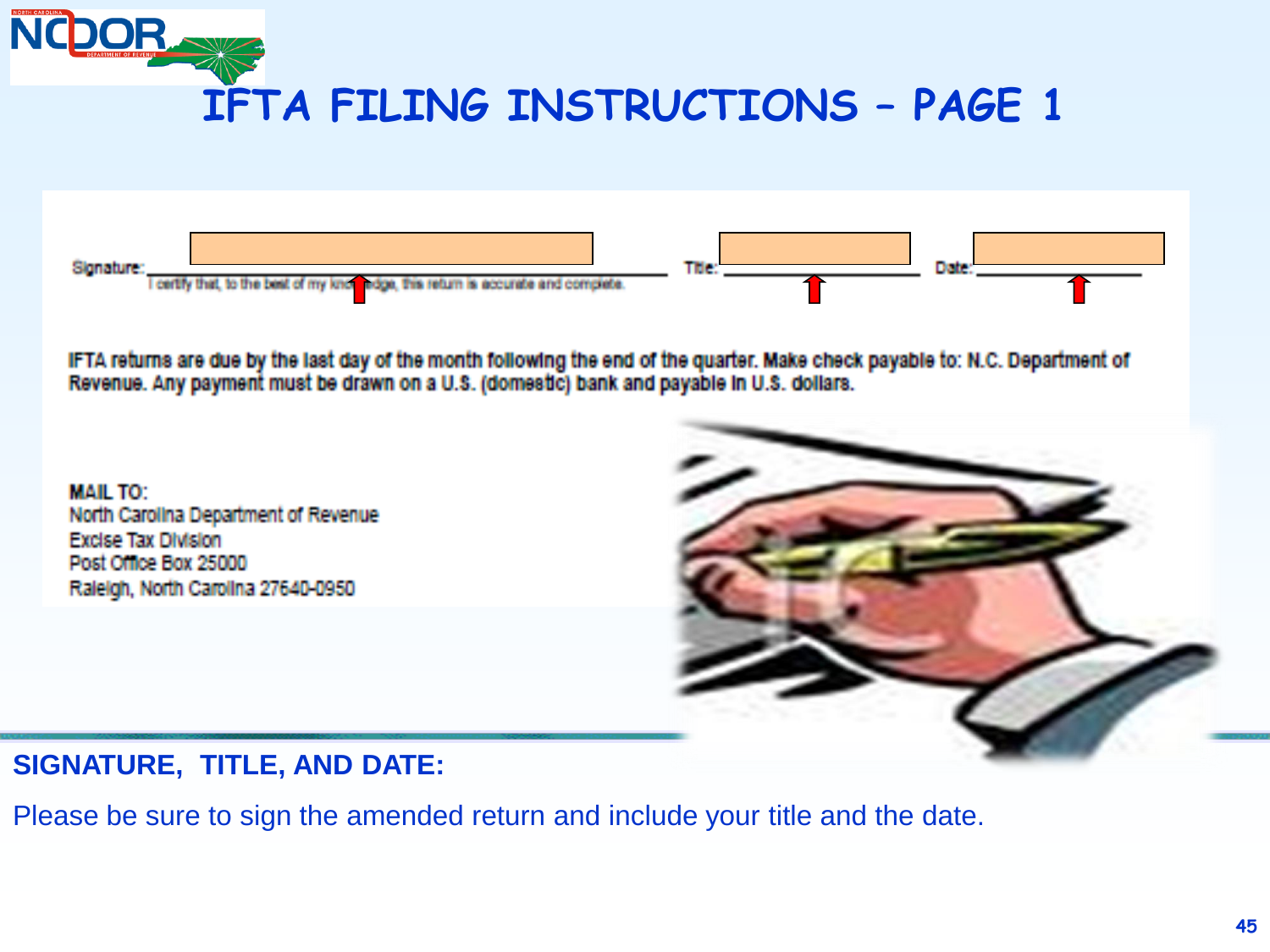### **IFTA RETURN FILING INSTRUCTIONS**



#### **MAILING:**

Mail your completed Amended IFTA Tax Return, along with payment (if applicable) to the above address for processing.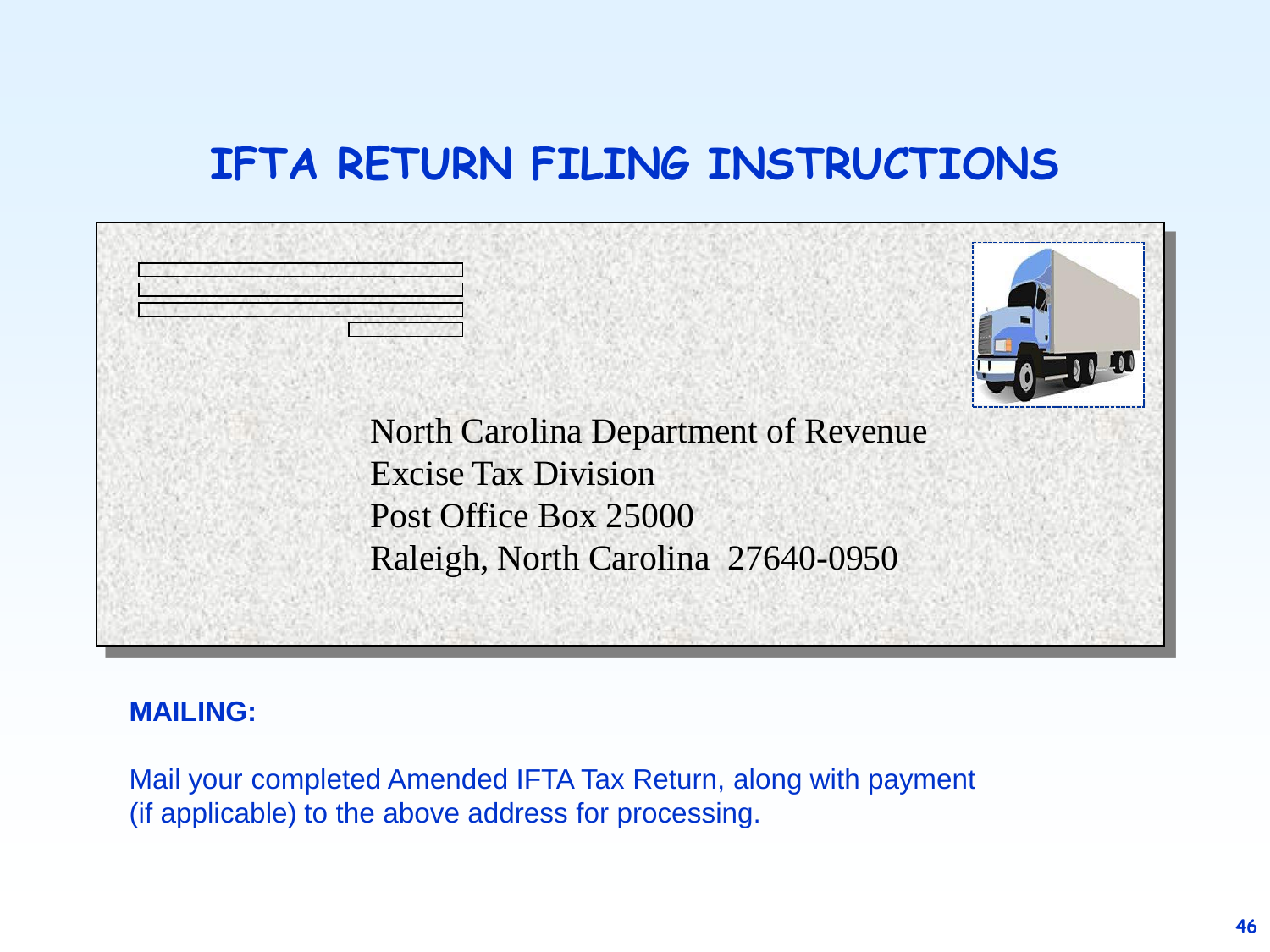

### **IMPORTANT REMINDERS**

- REF Be certain that you write your NCDOR ID number, full legal name, address, and return period on Page 1 of the return in the spaces provided.
- REF Be sure that your NCDOR ID number and the reporting period is on all correspondence.
- Report all miles traveled and fuel purchased.
- Round all miles and gallons to the nearest whole number.
- $E_{\text{F}}$  Include out of state trips where travel is only a few miles over the state line.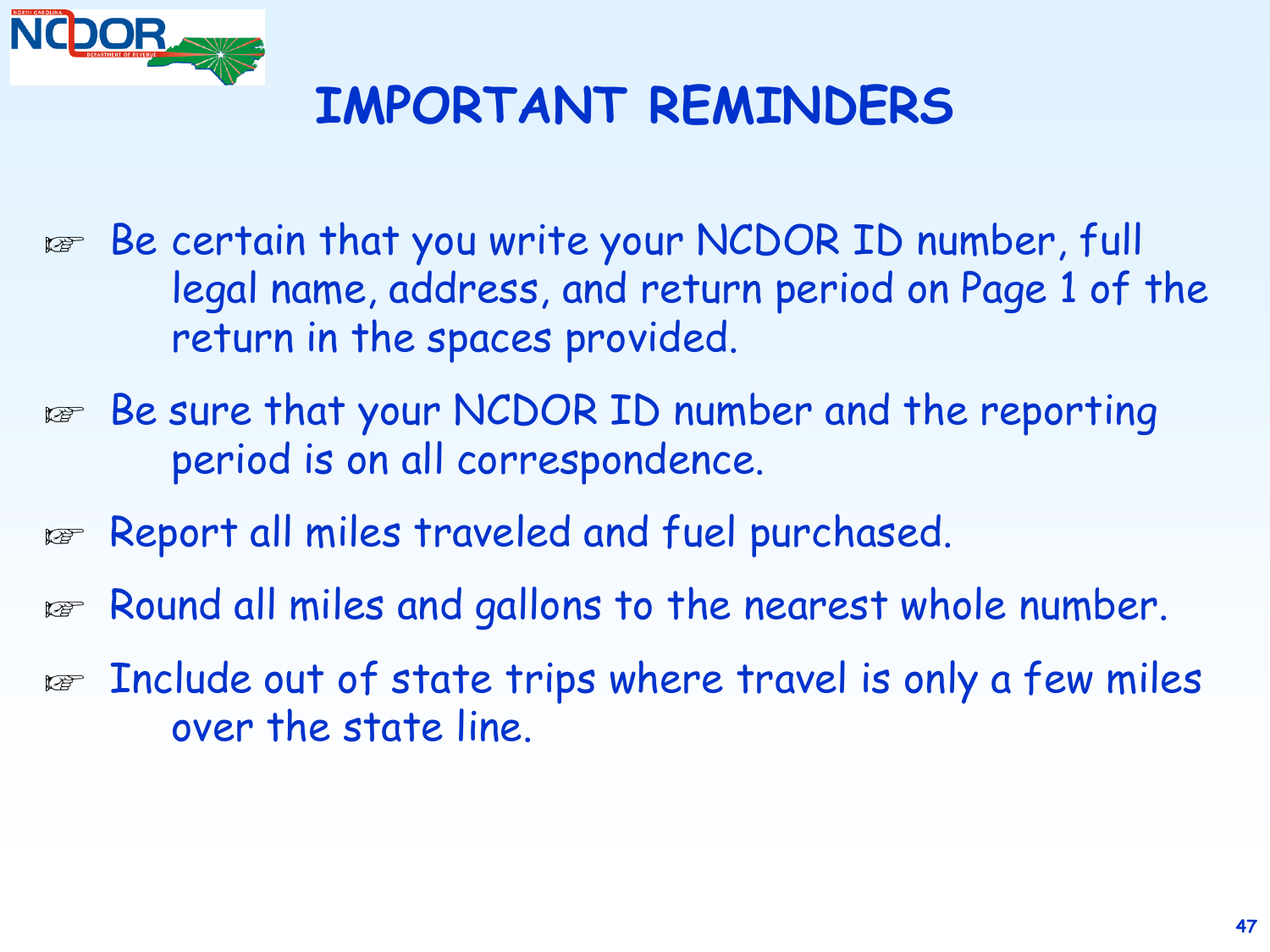

### **IMPORTANT REMINDERS**

- Round the miles per gallon (MPG) calculation to 2 decimal places.
- REP All miles must be recorded by jurisdiction.
- REP Use the same jurisdiction abbreviations as shown on the tax rate sheet.
- re List jurisdictions in alphabetical order. List only the jurisdictions in which you travel.
- $E_{\text{F}}$  Round all dollar amounts to the nearest cent.
- REF Be sure to have your NCDOR ID number with you if you call or come into our office.
- REF You do not know your NCDOR ID number, please contact our office.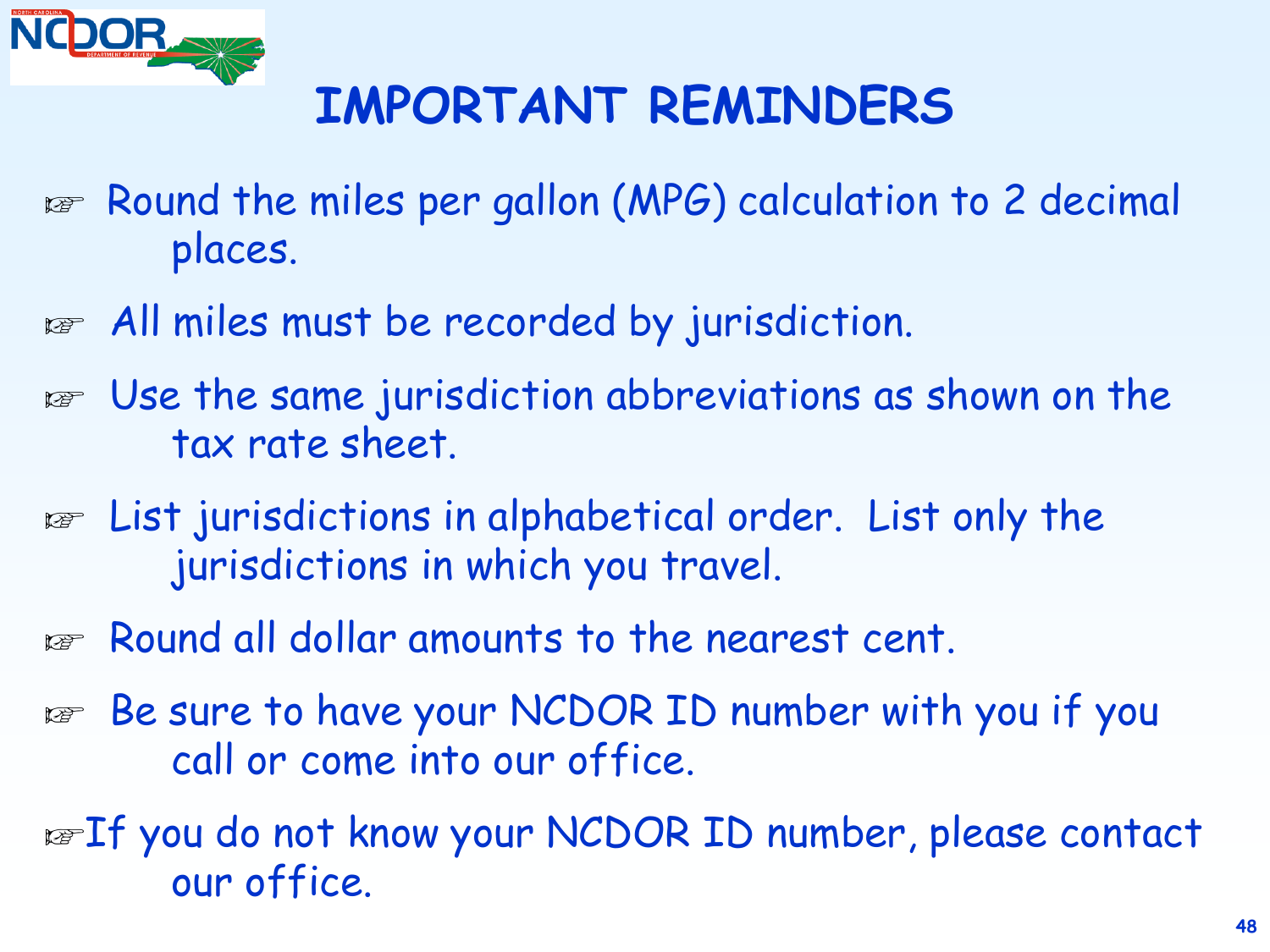

# ASSISTANCE

North Carolina Department of Revenue Excise Tax Division 1429 Rock Quarry Road, Suite 105 Raleigh, NC 27610

P.O. Box 25000 Raleigh, NC 27640

Internet Address www.dornc.com Telephone Number (919) 707-7500 Toll Free Number (877) 308-9092 Fax (919) 733-8654